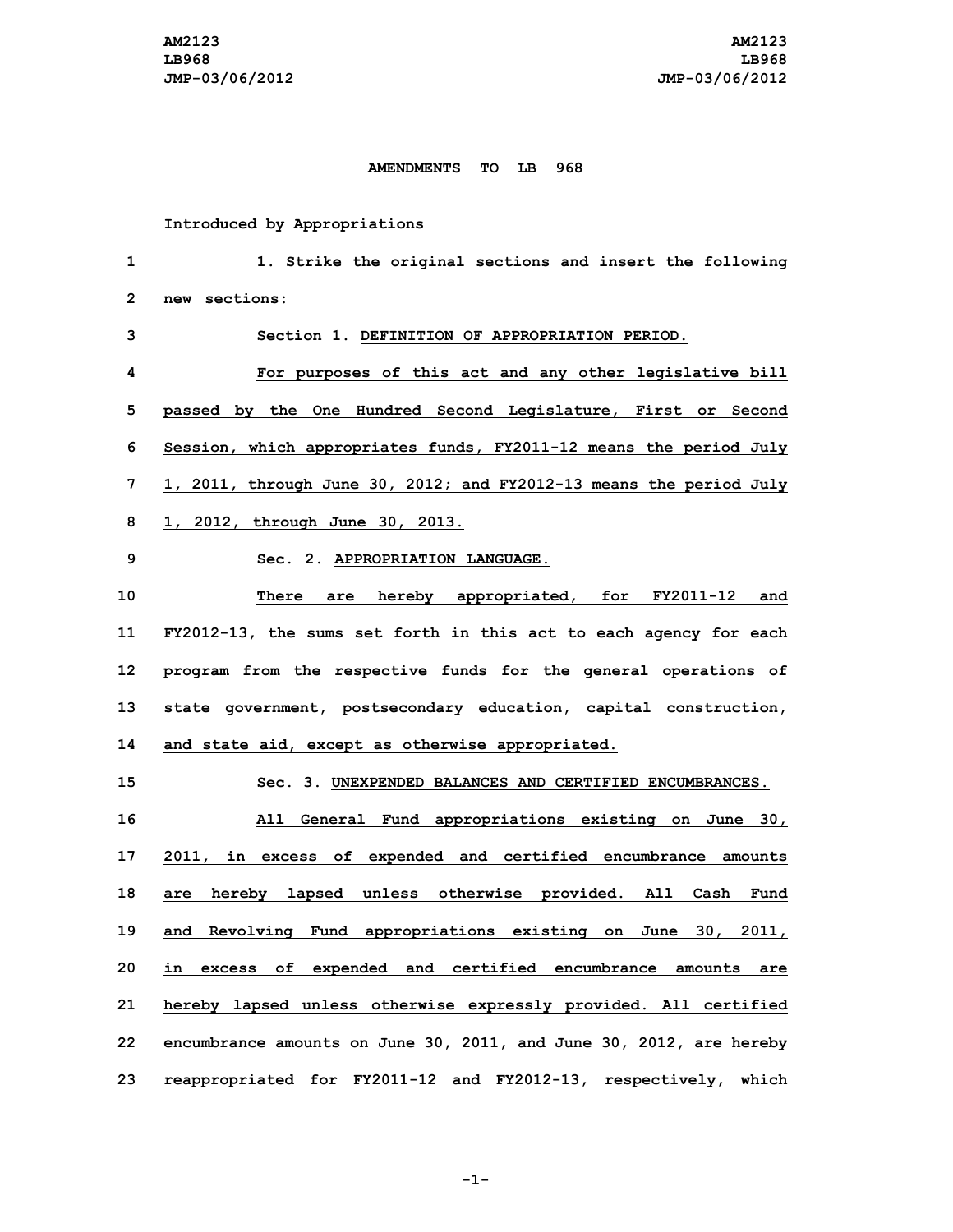**AM2123 AM2123 LB968 LB968 JMP-03/06/2012 JMP-03/06/2012 amounts shall be in addition to the amounts shown in this act. Sec. 4. REAPPROPRIATION OF BALANCES, FY2011-12 to FY2012-13. In addition to the appropriations set forth in this act, there are hereby reappropriated all unexpended appropriation balances existing on June 30, 2012, for FY2012-13 to the respective agencies, programs, and funds listed in this act, except as otherwise provided in this act. Sec. 5. NEBRASKA ACCOUNTING SYSTEM MANUAL DEFINITIONS. The definitions contained in the Nebraska Accounting System Manual, and any amendments thereto, on file with the Clerk of the Legislature are hereby adopted by the Legislature as the definitions for this act, except as provided in section 70 of this 14 act. Sec. 6. DRAWING AND PAYING WARRANTS. The Director of Administrative Services shall draw warrants upon the proper fund in the state treasury for an amount not to exceed the appropriations set forth in this act upon presentation of proper documentation. The State Treasurer shall pay the warrants out of the appropriate funds. Sec. 7. AGENCY NO. 3 — LEGISLATIVE COUNCIL Program No. 123 - Clerk of the Legislature FY2011-12 FY2012-13 CASH FUND 20,000 -0- PROGRAM TOTAL 20,000 -0- SALARY LIMIT -0- -0- Sec. 8. AGENCY NO. 10 — AUDITOR OF PUBLIC ACCOUNTS**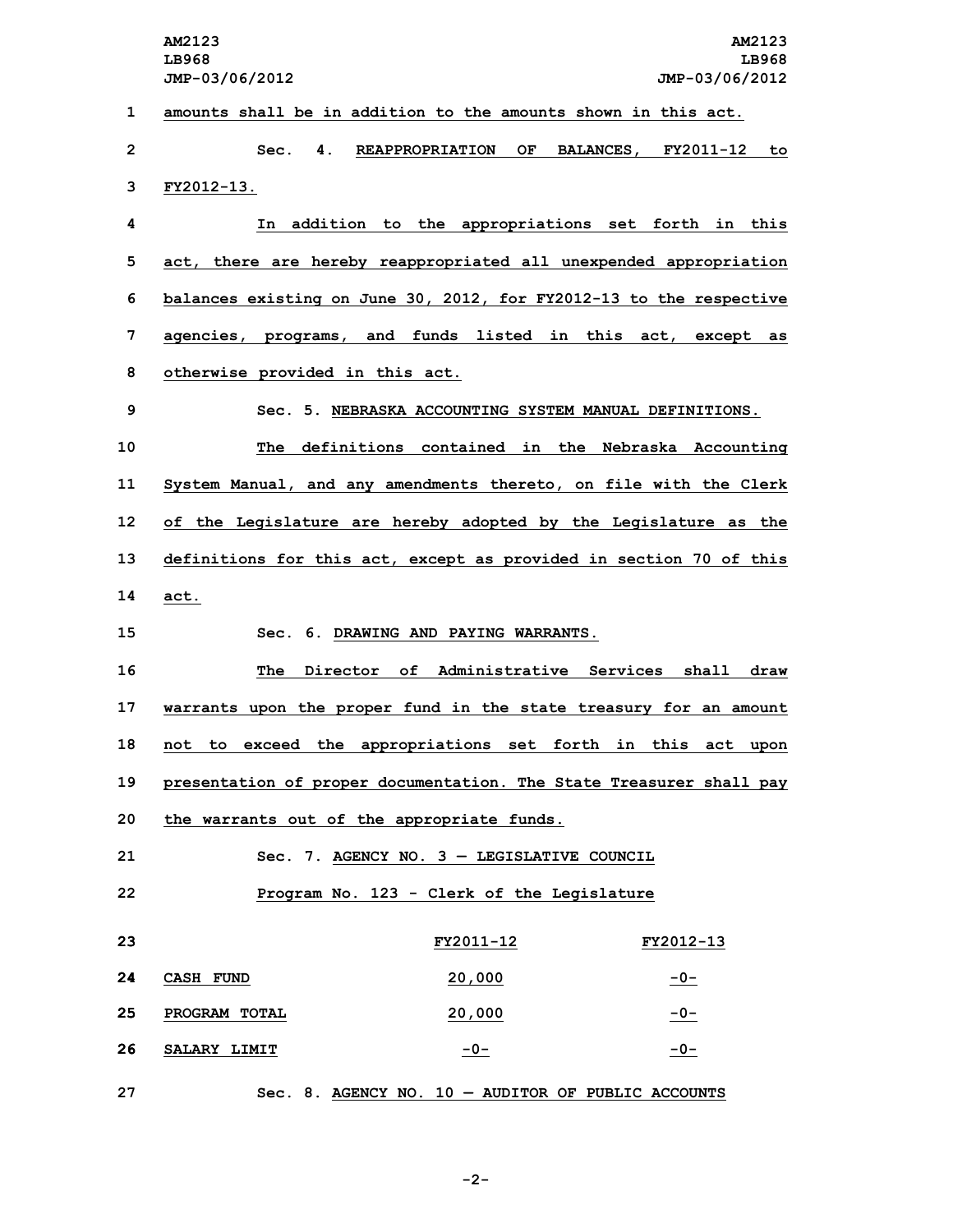**AM2123 AM2123 LB968 LB968 JMP-03/06/2012 JMP-03/06/2012 Program No. 525 - Cooperative Audits FY2011-12 FY2012-13 CASH FUND 30,000 30,000 PROGRAM TOTAL 30,000 30,000 SALARY LIMIT 21,600 21,600 Sec. 9. AGENCY NO. 11 — ATTORNEY GENERAL Program No. 507 - Interpretation and Application of Law FY2011-12 FY2012-13 GENERAL FUND 30,000 20,000 PROGRAM TOTAL 30,000 20,000 SALARY LIMIT -0- -0- Sec. 10. AGENCY NO. 12 — STATE TREASURER Program No. 665 - Convention Center Facility Financing Assistance FY2011-12 FY2012-13 CASH FUND 2,417,420 -0- PROGRAM TOTAL 2,417,420 -0- SALARY LIMIT -0- -0- There is included in the appropriation to this program from the Convention Center Support Fund for FY2011-12 \$2,417,420 Cash Funds, which shall only be disbursed to <sup>a</sup> city of the metropolitan class for which an application for state assistance has been approved under the Convention Center Facility Financing Assistance Act. The State Treasurer shall transfer \$1,036,037 from the Convention Center Support Fund to the Local Civic, Cultural, and Convention Center Financing Fund within five days after the**

**-3-**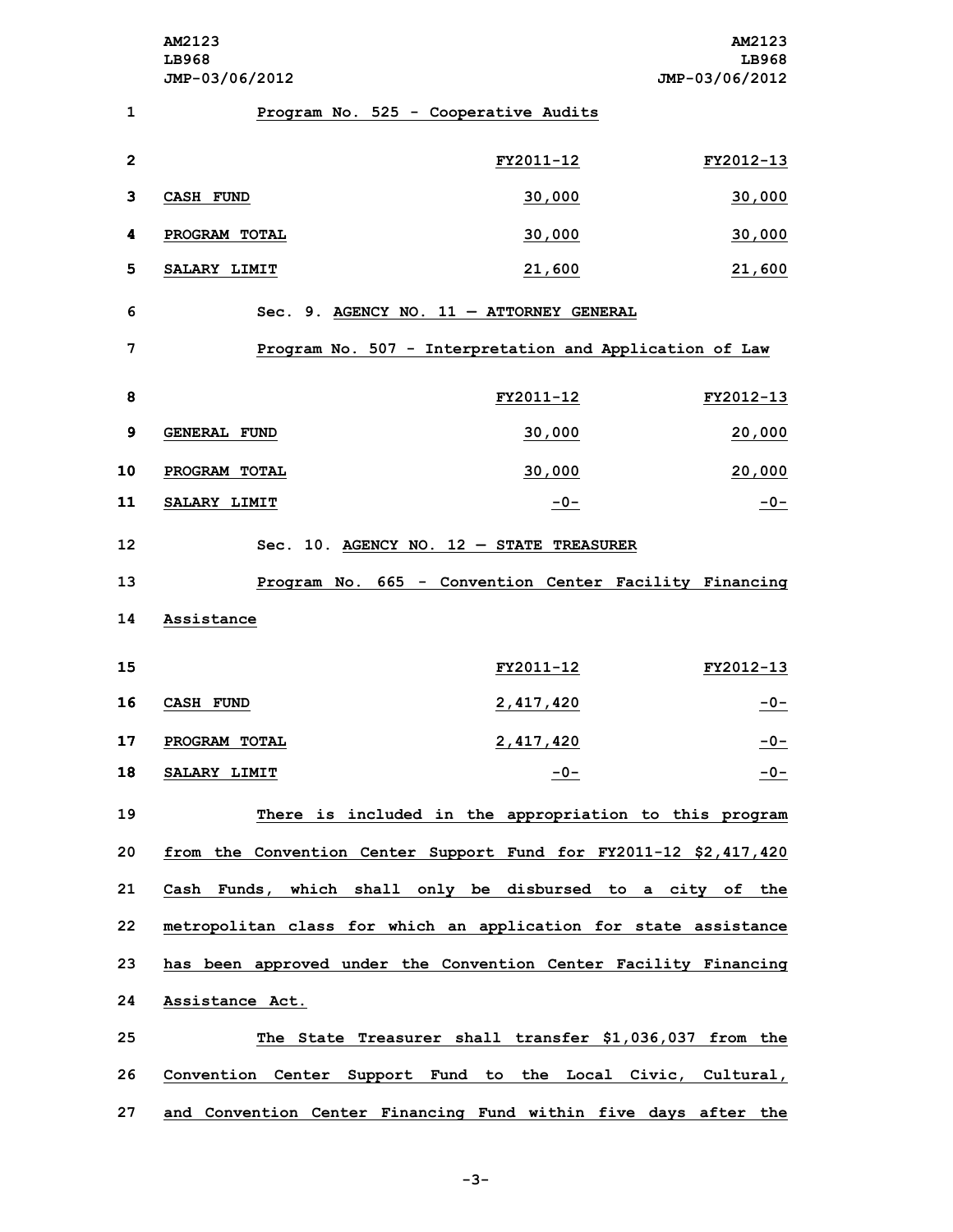**AM2123 AM2123 LB968 LB968 JMP-03/06/2012 JMP-03/06/2012**

 **effective date of this act. Sec. 11. AGENCY NO. 13 — STATE DEPARTMENT OF EDUCATION Program No. 351- Vocational Rehabilitation FY2011-12 FY2012-13 CASH FUND 200,000 -0- PROGRAM TOTAL 200,000 -0- SALARY LIMIT -0- -0- Sec. 12. AGENCY NO. 13 — STATE DEPARTMENT OF EDUCATION Program No. 614 - Professional Practices Commission FY2011-12 FY2012-13 SALARY LIMIT 990 -0- Sec. 13. AGENCY NO. 14 — PUBLIC SERVICE COMMISSION Program No. 686 - Nebraska Telecommunications Universal Service Fund FY2011-12 FY2012-13 CASH FUND -0- 51,792 PROGRAM TOTAL -0- 51,792 SALARY LIMIT -0- 30,468 Sec. 14. AGENCY NO. 14 — PUBLIC SERVICE COMMISSION Program No. 792 - Major Oil Pipeline Siting FY2011-12 FY2012-13 GENERAL FUND 10,225 -0- CASH FUND 541,687 542,643 PROGRAM TOTAL 551,912 542,643 SALARY LIMIT 34,338 25,361 Sec. 15. AGENCY NO. 24 — DEPARTMENT OF MOTOR VEHICLES**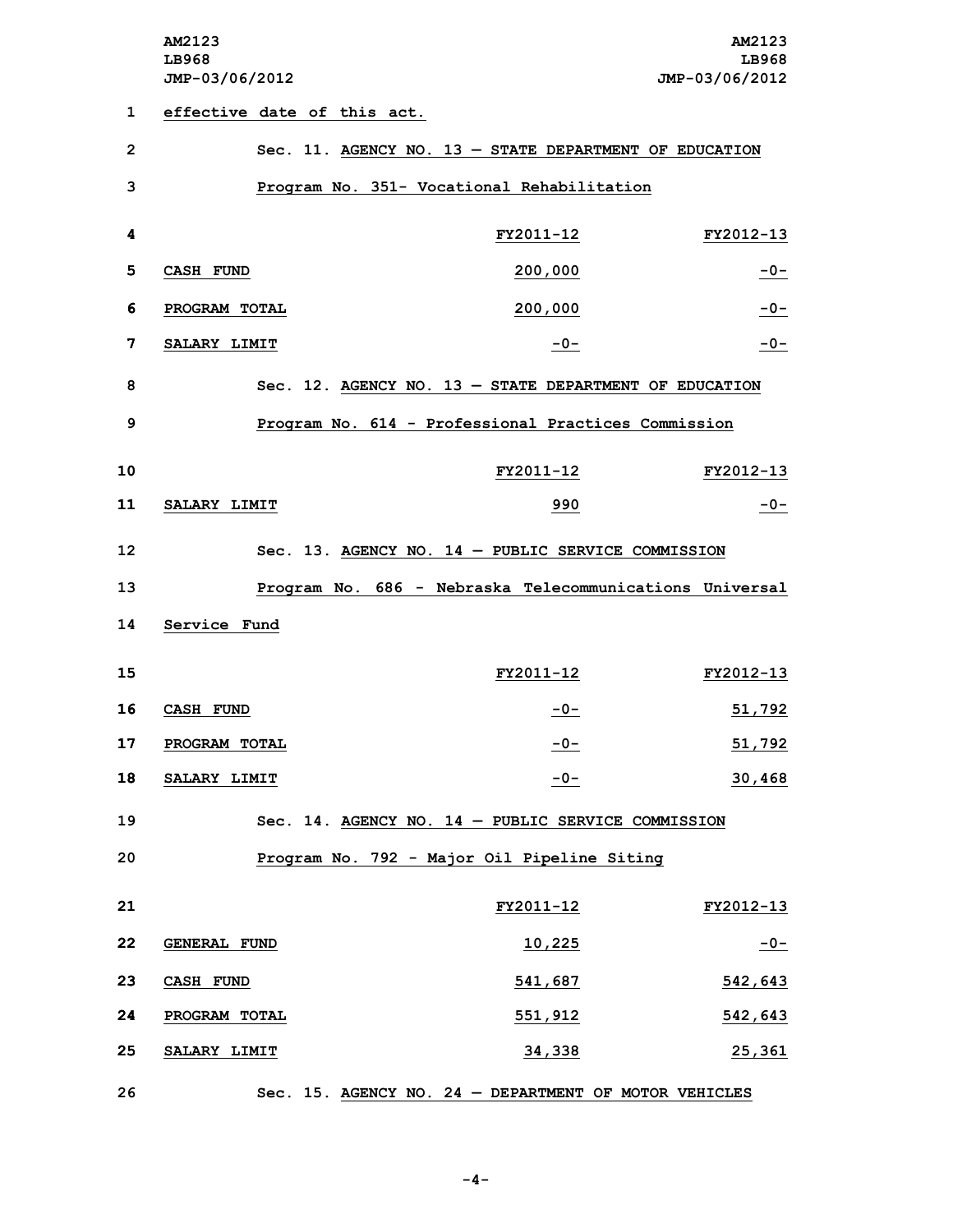|                | AM2123<br>LB968<br>JMP-03/06/2012 |                                                         | AM2123<br>LB968<br>JMP-03/06/2012 |
|----------------|-----------------------------------|---------------------------------------------------------|-----------------------------------|
| 1              |                                   | Program No. 70 - Enforcement of Standards - Motor       |                                   |
| $\overline{2}$ | Vehicles/Motor Vehicle Drivers    |                                                         |                                   |
| 3              |                                   | FY2011-12                                               | FY2012-13                         |
| 4              | CASH FUND                         | $-0-$                                                   | 64,574                            |
| 5              | PROGRAM TOTAL                     | $-0-$                                                   | 64,574                            |
| 6              | SALARY LIMIT                      | $-0-$                                                   | 43,053                            |
| 7              |                                   | Sec. 16. AGENCY NO. 25 - DEPARTMENT OF HEALTH AND HUMAN |                                   |
| 8              | <b>SERVICES</b>                   |                                                         |                                   |
| 9              |                                   | Program No. 178 - Professional Licensure                |                                   |
| 10             |                                   | FY2011-12                                               | FY2012-13                         |
| 11             | <b>CASH FUND</b>                  | 96,512                                                  | 96,512                            |
| 12             | PROGRAM TOTAL                     | 96,512                                                  | 96,512                            |
| 13             | SALARY LIMIT                      | $-0-$                                                   | $-0-$                             |
| 14             |                                   | Sec. 17. AGENCY NO. 25 - DEPARTMENT OF HEALTH AND HUMAN |                                   |
| 15             | <b>SERVICES</b>                   |                                                         |                                   |
| 16             |                                   | Program No. 250 - Juvenile Services Operations          |                                   |
| 17             |                                   | FY2011-12                                               | FY2012-13                         |
| 18             | <b>GENERAL FUND</b>               | 225,000                                                 | 905,000                           |
| 19             | PROGRAM TOTAL                     | 225,000                                                 | 905,000                           |
| 20             | SALARY LIMIT                      | 159,318                                                 | 640,821                           |
| 21             |                                   | Sec. 18. AGENCY NO. 25 - DEPARTMENT OF HEALTH AND HUMAN |                                   |
| 22             | <b>SERVICES</b>                   |                                                         |                                   |
| 23             |                                   | Program No. 424 - Developmental Disability Aid          |                                   |
| 24             |                                   | FY2011-12                                               | FY2012-13                         |
| 25             | <b>GENERAL FUND</b>               | $-0-$                                                   | 5,073,939                         |
| 26             | PROGRAM TOTAL                     | $-0-$                                                   | 5,073,939                         |

**-5-**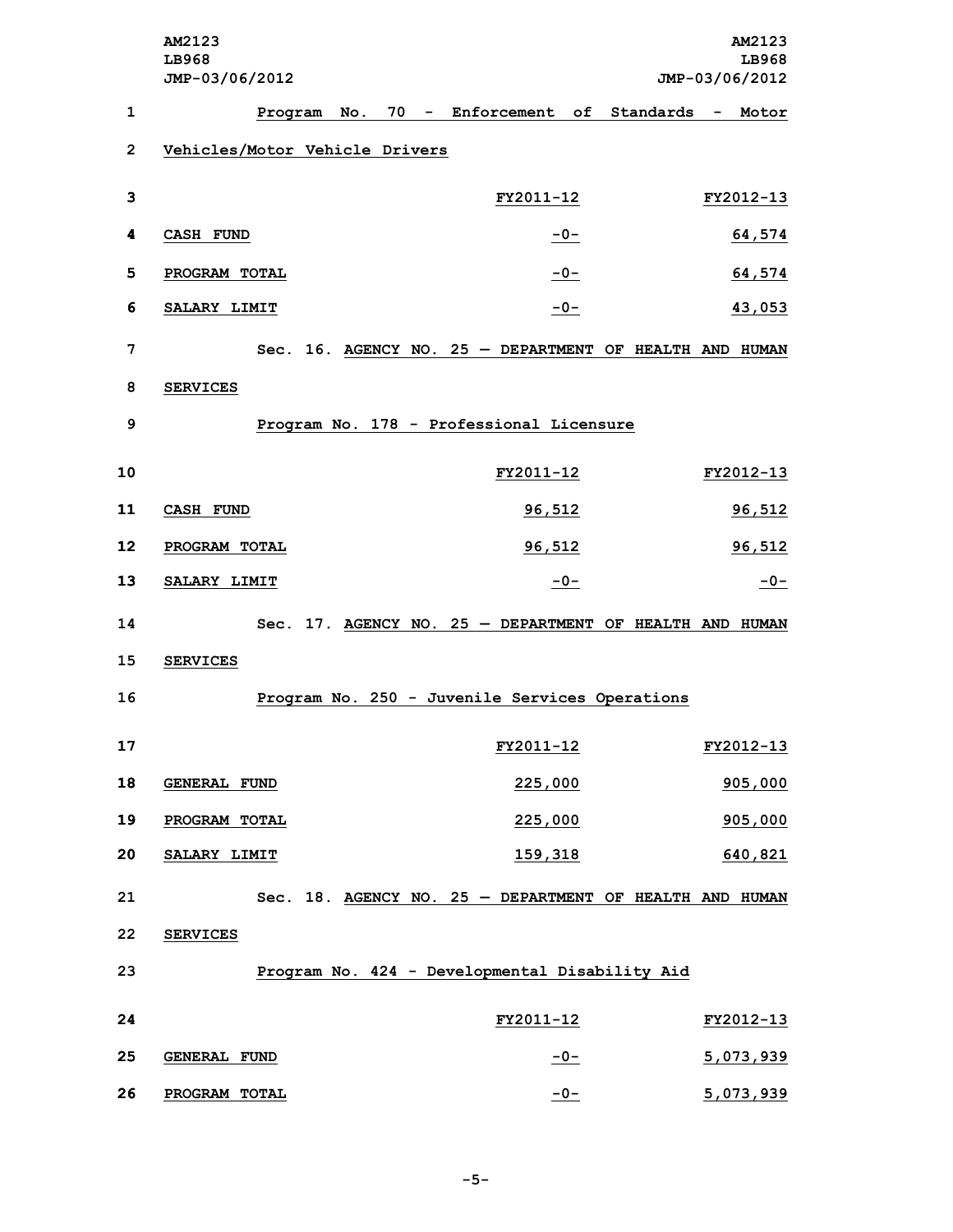| AM2123<br>LB968<br>JMP-03/06/2012 |                     | AM2123<br>LB968<br>JMP-03/06/2012                                                                                                                                                                                                                                                                                                                                                                                                                                                                                                                                                                                                                                                                                                                                                                                                                                                                                                                                |
|-----------------------------------|---------------------|------------------------------------------------------------------------------------------------------------------------------------------------------------------------------------------------------------------------------------------------------------------------------------------------------------------------------------------------------------------------------------------------------------------------------------------------------------------------------------------------------------------------------------------------------------------------------------------------------------------------------------------------------------------------------------------------------------------------------------------------------------------------------------------------------------------------------------------------------------------------------------------------------------------------------------------------------------------|
|                                   |                     |                                                                                                                                                                                                                                                                                                                                                                                                                                                                                                                                                                                                                                                                                                                                                                                                                                                                                                                                                                  |
|                                   |                     |                                                                                                                                                                                                                                                                                                                                                                                                                                                                                                                                                                                                                                                                                                                                                                                                                                                                                                                                                                  |
|                                   |                     |                                                                                                                                                                                                                                                                                                                                                                                                                                                                                                                                                                                                                                                                                                                                                                                                                                                                                                                                                                  |
|                                   |                     |                                                                                                                                                                                                                                                                                                                                                                                                                                                                                                                                                                                                                                                                                                                                                                                                                                                                                                                                                                  |
|                                   |                     |                                                                                                                                                                                                                                                                                                                                                                                                                                                                                                                                                                                                                                                                                                                                                                                                                                                                                                                                                                  |
|                                   |                     |                                                                                                                                                                                                                                                                                                                                                                                                                                                                                                                                                                                                                                                                                                                                                                                                                                                                                                                                                                  |
|                                   |                     |                                                                                                                                                                                                                                                                                                                                                                                                                                                                                                                                                                                                                                                                                                                                                                                                                                                                                                                                                                  |
|                                   | FY2011-12           | FY2012-13                                                                                                                                                                                                                                                                                                                                                                                                                                                                                                                                                                                                                                                                                                                                                                                                                                                                                                                                                        |
| SALARY LIMIT                      | 36,800              | $-0-$                                                                                                                                                                                                                                                                                                                                                                                                                                                                                                                                                                                                                                                                                                                                                                                                                                                                                                                                                            |
|                                   |                     |                                                                                                                                                                                                                                                                                                                                                                                                                                                                                                                                                                                                                                                                                                                                                                                                                                                                                                                                                                  |
|                                   |                     |                                                                                                                                                                                                                                                                                                                                                                                                                                                                                                                                                                                                                                                                                                                                                                                                                                                                                                                                                                  |
|                                   | FY2011-12           | FY2012-13                                                                                                                                                                                                                                                                                                                                                                                                                                                                                                                                                                                                                                                                                                                                                                                                                                                                                                                                                        |
| <b>GENERAL FUND</b>               | 51,000              | $-0-$                                                                                                                                                                                                                                                                                                                                                                                                                                                                                                                                                                                                                                                                                                                                                                                                                                                                                                                                                            |
| PROGRAM TOTAL                     | 51,000              | $-0-$                                                                                                                                                                                                                                                                                                                                                                                                                                                                                                                                                                                                                                                                                                                                                                                                                                                                                                                                                            |
|                                   |                     |                                                                                                                                                                                                                                                                                                                                                                                                                                                                                                                                                                                                                                                                                                                                                                                                                                                                                                                                                                  |
| FY2011-12 \$51,000<br>for         | Funds<br>for<br>the | operation<br>and                                                                                                                                                                                                                                                                                                                                                                                                                                                                                                                                                                                                                                                                                                                                                                                                                                                                                                                                                 |
|                                   |                     |                                                                                                                                                                                                                                                                                                                                                                                                                                                                                                                                                                                                                                                                                                                                                                                                                                                                                                                                                                  |
|                                   |                     |                                                                                                                                                                                                                                                                                                                                                                                                                                                                                                                                                                                                                                                                                                                                                                                                                                                                                                                                                                  |
| one-time and not ongoing.         |                     |                                                                                                                                                                                                                                                                                                                                                                                                                                                                                                                                                                                                                                                                                                                                                                                                                                                                                                                                                                  |
|                                   |                     |                                                                                                                                                                                                                                                                                                                                                                                                                                                                                                                                                                                                                                                                                                                                                                                                                                                                                                                                                                  |
|                                   |                     |                                                                                                                                                                                                                                                                                                                                                                                                                                                                                                                                                                                                                                                                                                                                                                                                                                                                                                                                                                  |
|                                   |                     | FY2012-13                                                                                                                                                                                                                                                                                                                                                                                                                                                                                                                                                                                                                                                                                                                                                                                                                                                                                                                                                        |
|                                   |                     | 12,500                                                                                                                                                                                                                                                                                                                                                                                                                                                                                                                                                                                                                                                                                                                                                                                                                                                                                                                                                           |
| PROGRAM TOTAL                     | $-0-$               | 12,500                                                                                                                                                                                                                                                                                                                                                                                                                                                                                                                                                                                                                                                                                                                                                                                                                                                                                                                                                           |
| SALARY LIMIT                      | $-0-$               | $-0-$                                                                                                                                                                                                                                                                                                                                                                                                                                                                                                                                                                                                                                                                                                                                                                                                                                                                                                                                                            |
|                                   |                     |                                                                                                                                                                                                                                                                                                                                                                                                                                                                                                                                                                                                                                                                                                                                                                                                                                                                                                                                                                  |
|                                   | <b>GENERAL FUND</b> | There is included in the appropriation to this program<br>for FY2012-13 \$5,073,939 General Funds for state aid, which shall<br>only be used for such purpose. There is included in the amount<br>shown as General Fund aid in this program for FY2012-13 \$3,600,000<br>General Funds to serve clients on the waiting list.<br>Sec. 19. AGENCY NO. 28 - DEPARTMENT OF VETERANS' AFFAIRS<br>Program No. 36 - Departmental Administration<br>Sec. 20. AGENCY NO. 33 - GAME AND PARKS COMMISSION<br>Program No. 549 - Parks - Administration and Operation<br>There is included in the appropriation to this program<br>General<br>maintenance of the Lake Wanahoo recreation area. It is the intent<br>of the Legislature that this General Fund appropriation will be<br>Sec. 21. AGENCY NO. $34$ - NEBRASKA LIBRARY COMMISSION<br>Program No. 252 - Library and Information Services<br>FY2011-12<br>$-0-$<br>Sec. 22. AGENCY NO. 39 - NEBRASKA BRAND COMMITTEE |

```
-6-
```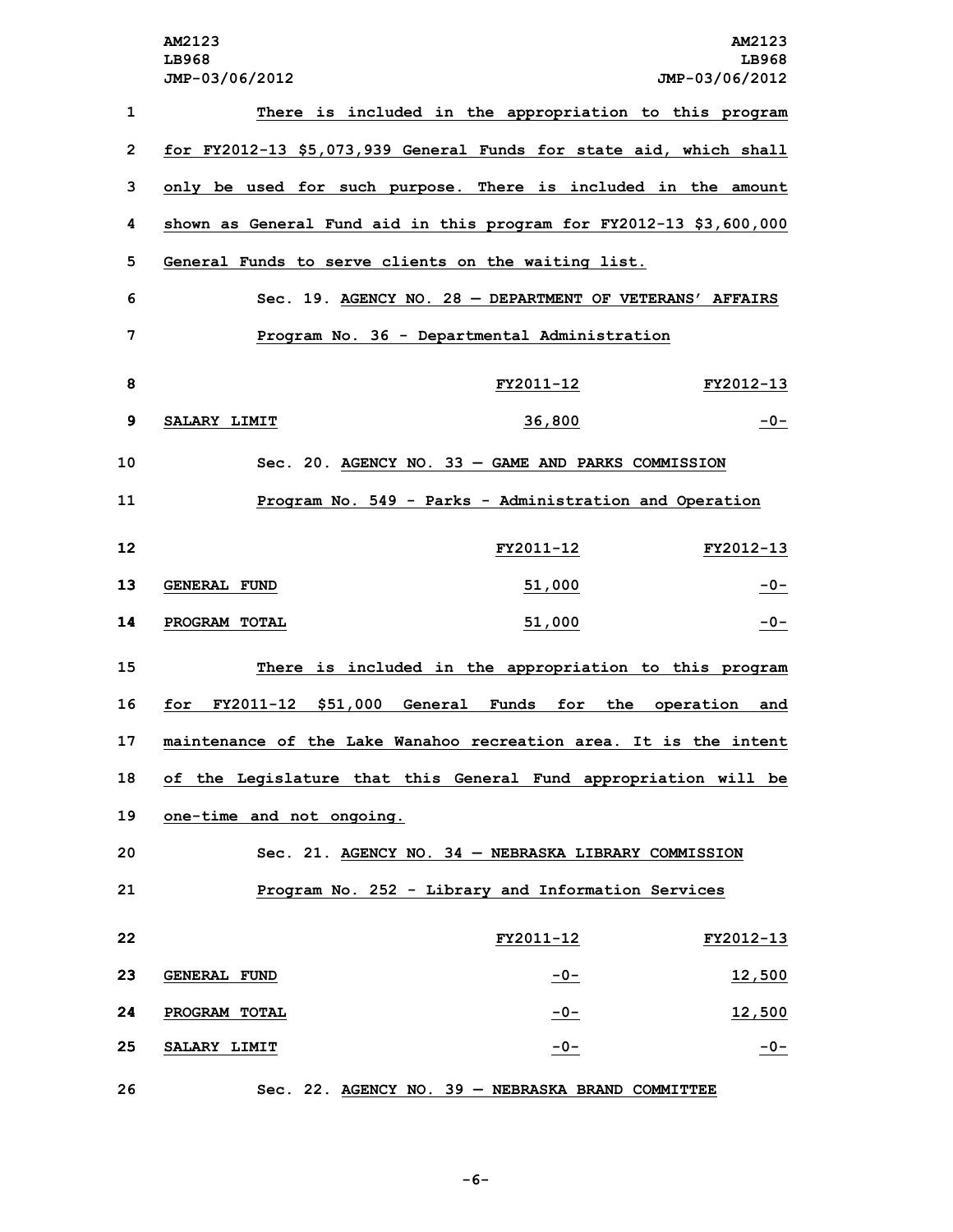**AM2123 AM2123 LB968 LB968 JMP-03/06/2012 JMP-03/06/2012 Program No. 75 - Nebraska Brand Committee FY2011-12 FY2012-13 CASH FUND 88,000 -0- PROGRAM TOTAL 88,000 -0- Sec. 23. AGENCY NO. 48 — COORDINATING COMMISSION FOR POSTSECONDARY EDUCATION Program No. 640 - Postsecondary Education Coordination FY2011-12 FY2012-13 GENERAL FUND 31,900 3,324 CASH FUND 5,465 5,465 PROGRAM TOTAL 37,365 8,789 SALARY LIMIT -0- -0- Sec. 24. AGENCY NO. 48 — COORDINATING COMMISSION FOR POSTSECONDARY EDUCATION Program No. 691 - Access College Early Scholarship 16 Program FY2011-12 FY2012-13 GENERAL FUND -0- 75,000 PROGRAM TOTAL -0- 75,000 SALARY LIMIT -0- -0- There is included in the appropriation to this program for FY2012-13 \$75,000 General Funds for state aid, which shall only be used for such purpose. Sec. 25. AGENCY NO. 50 — BOARD OF TRUSTEES OF THE NEBRASKA STATE COLLEGES Program No. 935 - Chadron State College - Armstrong**

**-7-**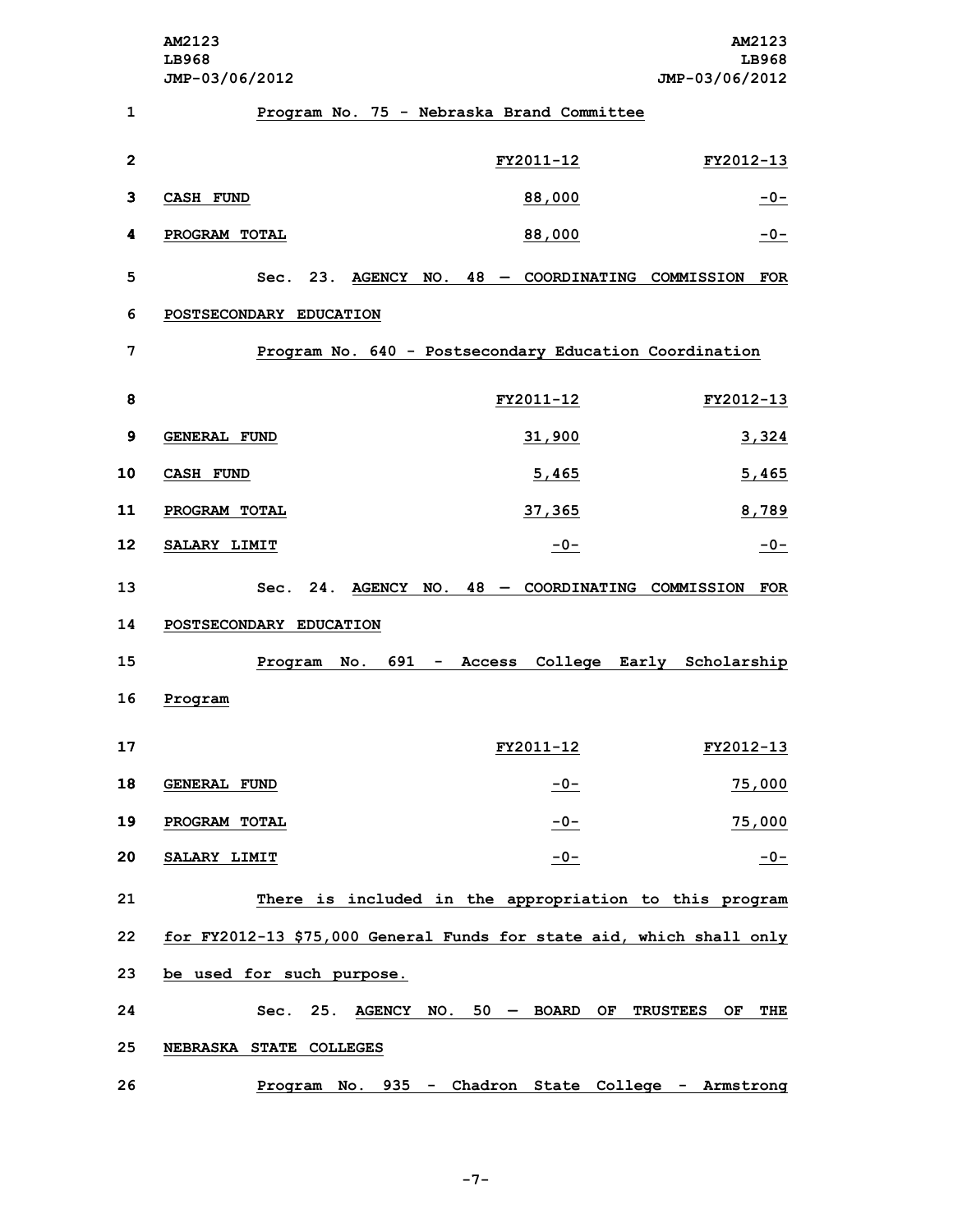**1 Gymnasium**

| $\mathbf{2}$ |                                                                    | FY2011-12  | FY2012-13                          | <b>FUTURE</b>                |
|--------------|--------------------------------------------------------------------|------------|------------------------------------|------------------------------|
| 3            | <b>NEBRASKA CAPITAL</b>                                            |            |                                    |                              |
| 4            | CONSTRUCTION FUND                                                  | $-0-$      | 6,700,000                          | $-0-$                        |
| 5            | PROGRAM TOTAL                                                      | $-0-$      | 6,700,000                          | $-0-$                        |
| 6            | Subject to                                                         |            | the provisions of section 85-1414, | the                          |
| 7            | Board of Trustees of the Nebraska State Colleges is authorized     |            |                                    |                              |
| 8            | to undertake construction of an addition to and renovation of      |            |                                    |                              |
| 9            | the Armstrong Gymnasium at Chadron State College. The budget       |            |                                    |                              |
| 10           | administrator of the budget division of the Department of          |            |                                    |                              |
| 11           | Administrative Services shall allot the appropriation contained in |            |                                    |                              |
| 12           | this section upon evidence provided by the board that a minimum    |            |                                    |                              |
| 13           | of \$2,000,000 from private or other funds has been received by    |            |                                    |                              |
| 14           | the board to meet project costs in excess of the appropriation     |            |                                    |                              |
| 15           | contained in this section.                                         |            |                                    |                              |
| 16           | 26.<br>Sec.                                                        | AGENCY NO. | $50 - BOARD$<br>OF.                | <b>TRUSTEES</b><br>ОF<br>THE |
| 17           | NEBRASKA STATE COLLEGES                                            |            |                                    |                              |
| 18           | Program No. 997 - Peru State College - Oak Bowl                    |            |                                    |                              |
| 19           |                                                                    | FY2011-12  | FY2012-13                          | <b>FUTURE</b>                |
| 20           | NEBRASKA CAPITAL                                                   |            |                                    |                              |
| 21           | CONSTRUCTION FUND                                                  | $-0-$      | 7,500,000                          | $-0-$                        |
| 22           | PROGRAM TOTAL                                                      | -0-        | 7,500,000                          | $-0-$                        |
| 23           | Subject to the provisions of section 85-1414, the Board            |            |                                    |                              |
| 24           | of Trustees of the Nebraska State Colleges is authorized to        |            |                                    |                              |
| 25           | undertake renovation of and improvements to the Oak Bowl at Peru   |            |                                    |                              |
| 26           | State College. The budget administrator of the budget division     |            |                                    |                              |

**27 of the Department of Administrative Services shall allot up to**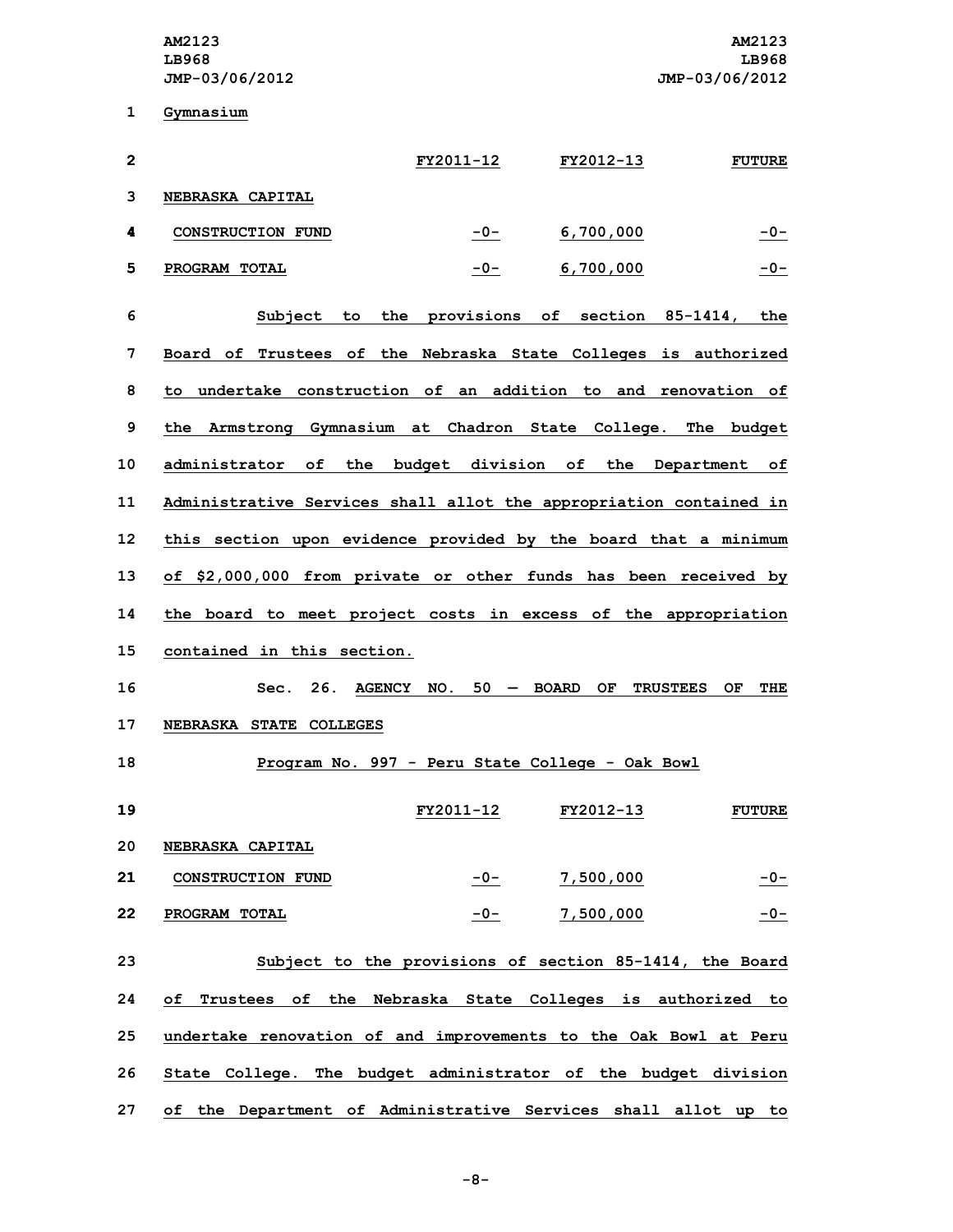**AM2123 AM2123 LB968 LB968 JMP-03/06/2012 JMP-03/06/2012 \$5,000,000 of the appropriation contained in this section to meet project expenditures without specific limitation. The budget administrator shall allot amounts from the \$2,500,000 remaining balance of the appropriation contained in this section upon evidence provided by the board that <sup>a</sup> minimum of \$1,500,000 from private or other funds or nonstate in-kind services, materials, or property has been received by the board to meet project costs in excess of the appropriation contained in this section. Sec. 27. AGENCY NO. 51 — UNIVERSITY OF NEBRASKA Program No. 781 - University - Administration It is the intent of the Legislature that the Conservation and Survey Division allocate sufficient General Fund resources to fulfill its statutory responsibilities as prescribed in section 85-163 including four additional positions. Sec. 28. AGENCY NO. 51 — UNIVERSITY OF NEBRASKA Program No. 939 - Veterinary Diagnostic Center FY2011-12 FY2012-13 FUTURE GENERAL FUND -0- 6,093,000 54,837,000 PROGRAM TOTAL -0- 6,093,000 54,837,000 Subject to the provisions of section 85-1414, the Board of Regents of the University of Nebraska is hereby authorized to design and construct <sup>a</sup> Veterinary Diagnostic Center at the University of Nebraska Lincoln Institute of Agriculture and Natural Resources. The total project cost is estimated at \$55,000,000 of which \$5,000,000 is private or other funds. Beginning with the fiscal year commencing July 1, 2012,**

**27 and continuing through the fiscal year ending June 30, 2022, the**

**-9-**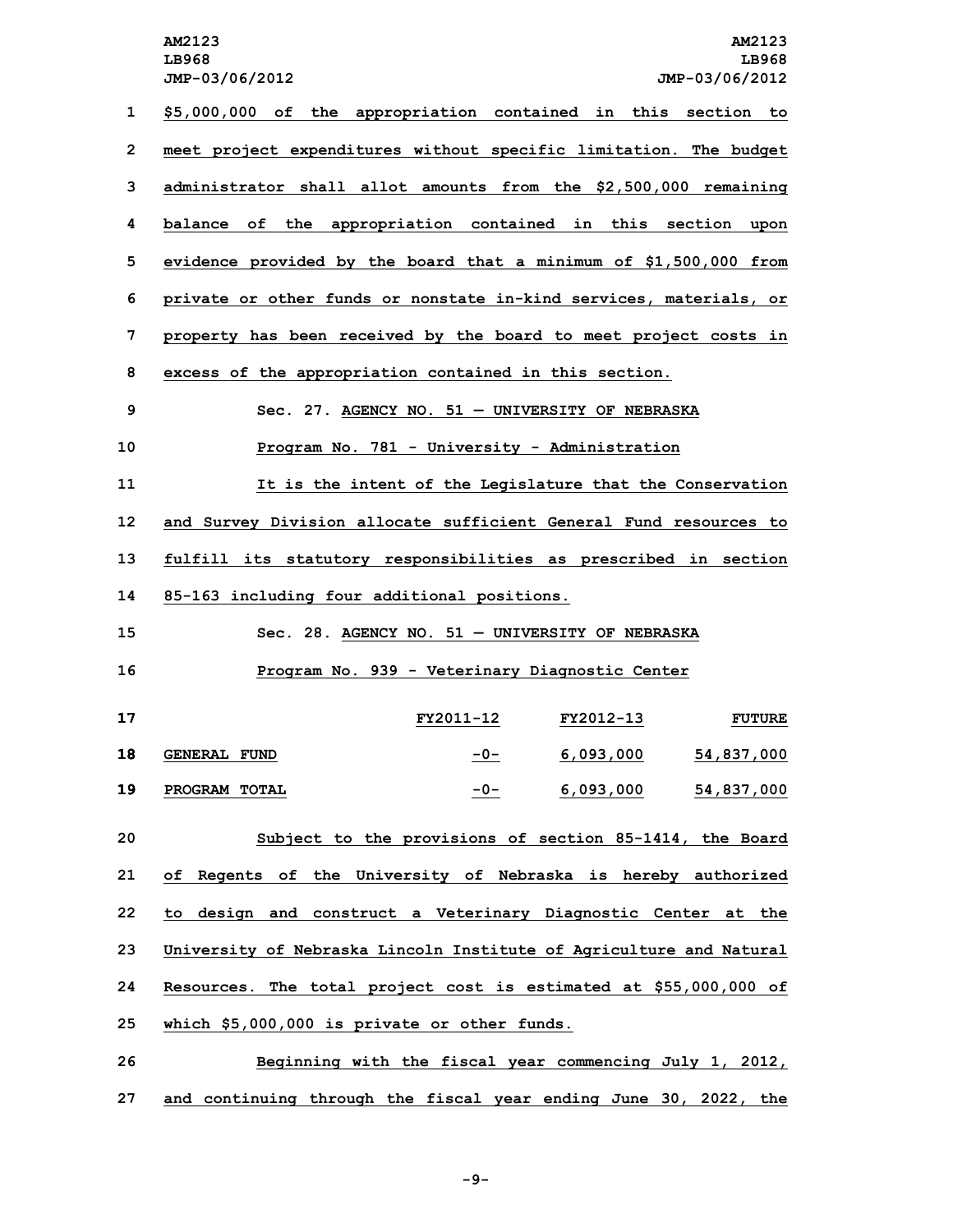**Legislature shall appropriate each fiscal year from the General Fund an amount not less than \$6,093,000 to be used by the Board of Regents of the University of Nebraska to pay the costs of constructing <sup>a</sup> Veterinary Diagnostic Center. The board may enter into long-term financing contracts with any person, firm, or corporation for the Veterinary Diagnostic Center project. The board may not enter into long-term financing contracts until evidence is provided to the budget administrator of the Department of Administrative Services that \$5,000,000 private or other funds have been received. The payments of the costs of the project may occur over <sup>a</sup> contract period not to extend beyond June 30, 2022. The board shall not pledge the credit of the State of Nebraska for the payment of any sum owing on account of such contract, except that there may be pledged for the payment of any such contract any appropriations made by the Legislature for such purpose. No contract shall be entered into pursuant to this section without prior approval by resolution by the board. The board may also convey, lease, or lease back all or any part of the Veterinary Diagnostic Center project and the land on which such project is situated to such person, firm, or corporation as the board may contract with pursuant to this section to facilitate the long-term payment of the cost of the Veterinary Diagnostic Center project. Any such conveyance or lease shall provide that when the cost of the Veterinary Diagnostic Center project has been paid, together with interest and other costs thereon, the Veterinary Diagnostic Center project and the land on which such project is located shall become the property of the board. The board may schedule**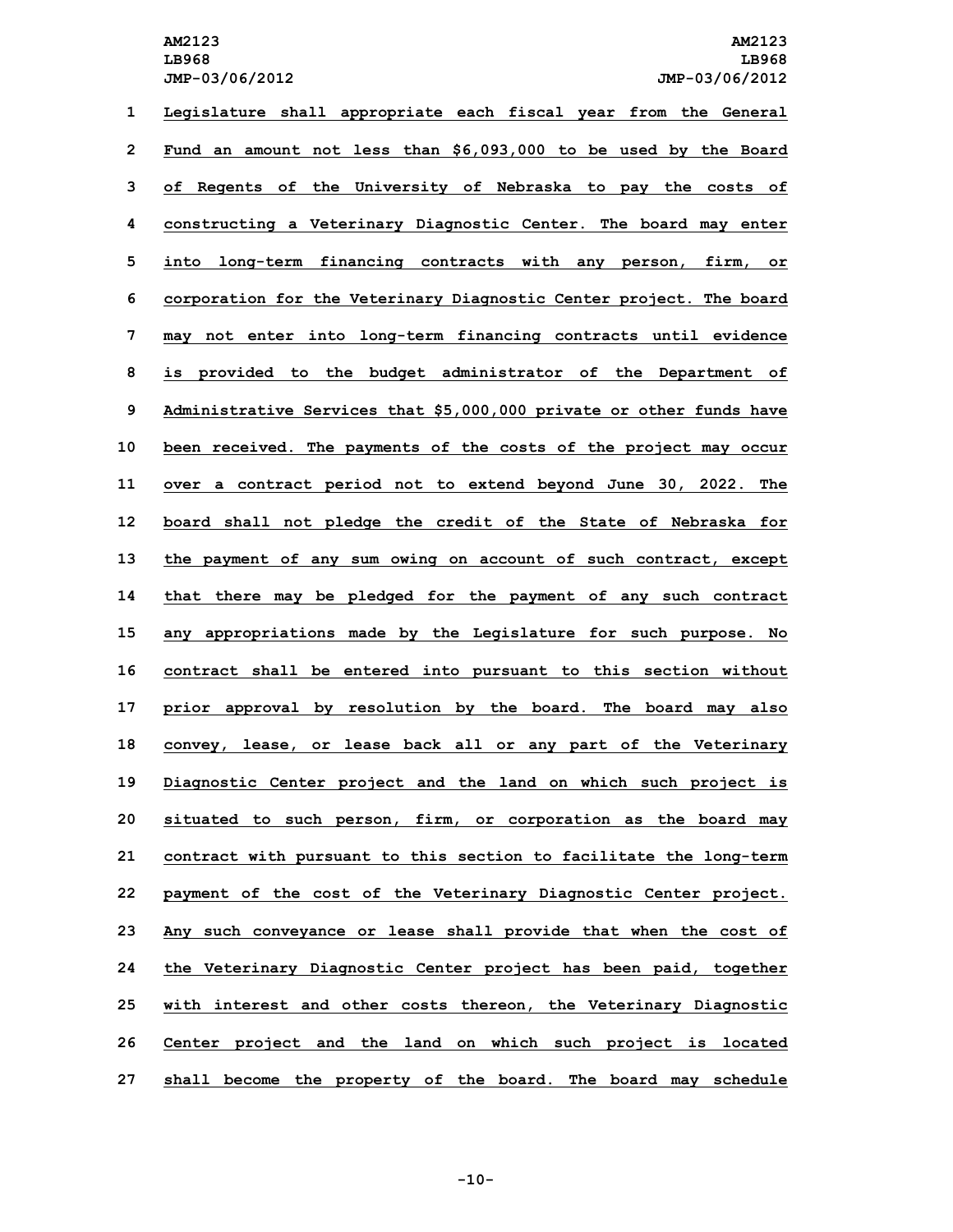**contractual payments on <sup>a</sup> monthly, quarterly, or semiannual basis consistent with the state fiscal year. On or before August 31, 2022, any funds appropriated from the General Fund for the project held in the state treasury and held by any trustee which are not necessary to meet the terms of any long-term financing agreements entered into pursuant to this section shall be transferred to the General Fund.**

 **The Legislature finds and determines that the Veterinary Diagnostic Center project is of critical importance to the State of Nebraska. It is the intent of the Legislature that the appropriations for the Veterinary Diagnostic Center project shall not be reduced until all contracts and securities relating to the construction and financing of the Veterinary Diagnostic Center project are completed or paid but in no case shall such appropriations extend beyond the fiscal year ending June 30, 2022. Sec. 29. AGENCY NO. 51 — UNIVERSITY OF NEBRASKA**

**17 Program No. 950 - UNMC Cancer Research Tower**

 **FY2011-12 FY2012-13 FUTURE NEBRASKA CAPITAL CONSTRUCTION FUND -0- 50,000,000 -0- PROGRAM TOTAL -0- 50,000,000 -0-**

 **Subject to the provisions of section 85-1414, the Board of Regents of the University of Nebraska is hereby authorized to design and construct <sup>a</sup> Cancer Research Tower at the University of Nebraska Medical Center. Total project cost of <sup>a</sup> Cancer Research Tower at the University of Nebraska Medical Center is estimated at \$110,000,000 of which \$60,000,000 shall be private or other funds.**

**-11-**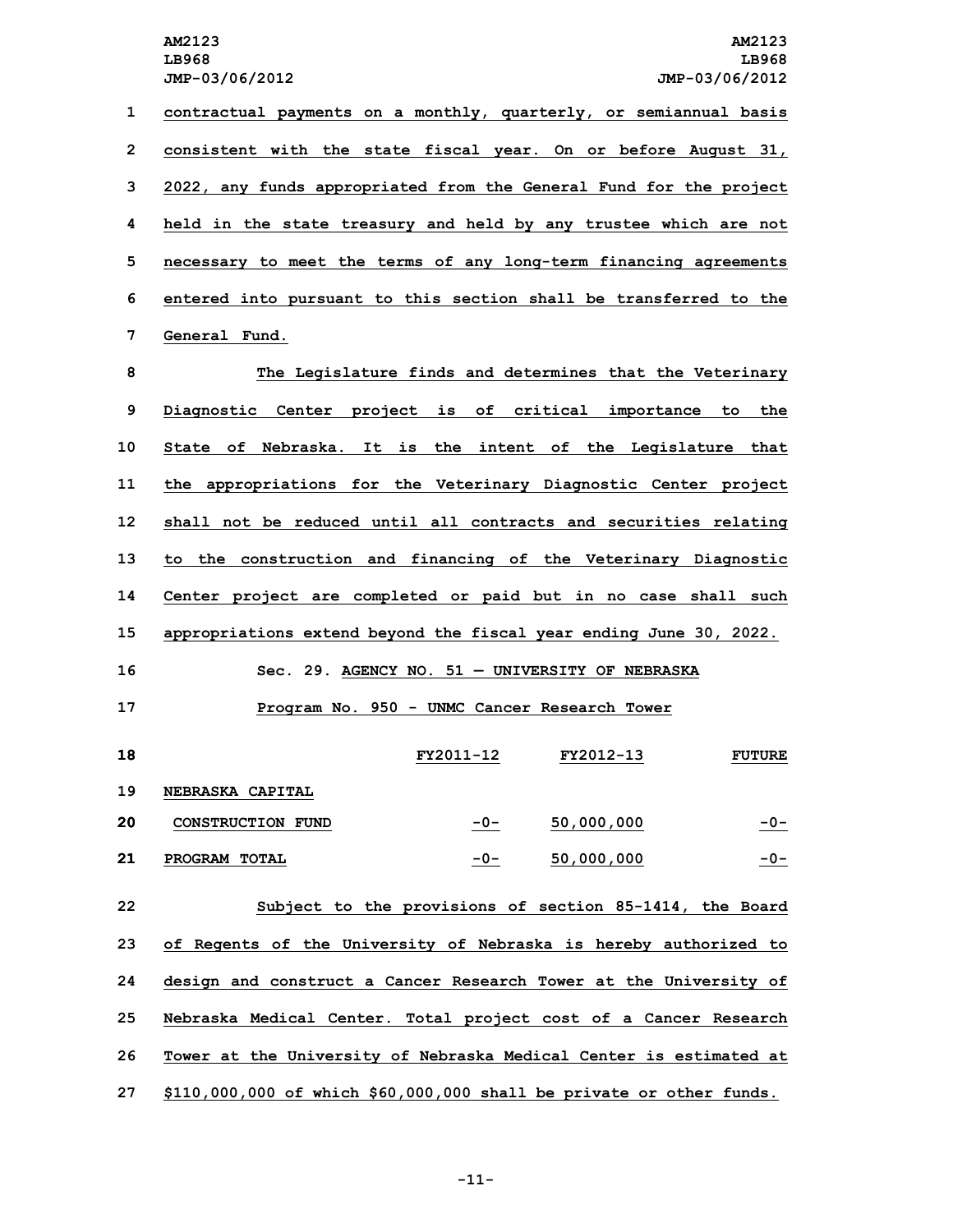| $\mathbf{1}$ | The<br>budget administrator of the budget division of               |
|--------------|---------------------------------------------------------------------|
| $\mathbf{2}$ | the Department of Administrative Services shall allot \$25,000,000  |
| 3            | Nebraska Capital Construction Funds to the board for the University |
| 4            | of Nebraska Medical Center Cancer Research Tower project upon       |
| 5            | evidence provided by the board that \$30,000,000 in private and     |
| 6            | other funds have been received by the board for the Cancer Research |
| 7            | Tower.                                                              |
| 8            | The budget administrator shall allot \$25,000,000 Nebraska          |
| 9            | Capital Construction Funds to the board for the University of       |
| 10           | Nebraska Medical Center Cancer Research Tower project upon evidence |
| 11           | provided by the board that an additional \$30,000,000 in private or |
| 12           | other funds have been received by the board for the Cancer Research |
| 13           | Tower.                                                              |
| 14           | It is the intent of the Legislature that the unexpended             |
| 15           | Nebraska Capital Construction Fund balance existing on June 30,     |
| 16           | 2013, for this project be reappropriated.                           |
| 17           | Sec. 30. AGENCY NO. 51 - UNIVERSITY OF NEBRASKA                     |
| 18           | Program No. 971 - College of Nursing and Allied Health              |
| 19           | <b>Kearney Division</b>                                             |
| 20           | FY2011-12 FY2012-13<br><b>FUTURE</b>                                |
| 21           | NEBRASKA CAPITAL                                                    |
| 22           | CONSTRUCTION FUND<br>15,000,000<br>$-0-$<br>$-0-$                   |
| 23           | $-0-$<br>PROGRAM TOTAL<br>15,000,000<br>$-0-$                       |
| 24           | Subject to the provisions of section 85-1414, the Board             |
| 25           | of Regents of the University of Nebraska is hereby authorized to    |
| 26           | design and construct a College of Nursing and School of Allied      |
| 27           | Health Professions facility at the University of Nebraska at        |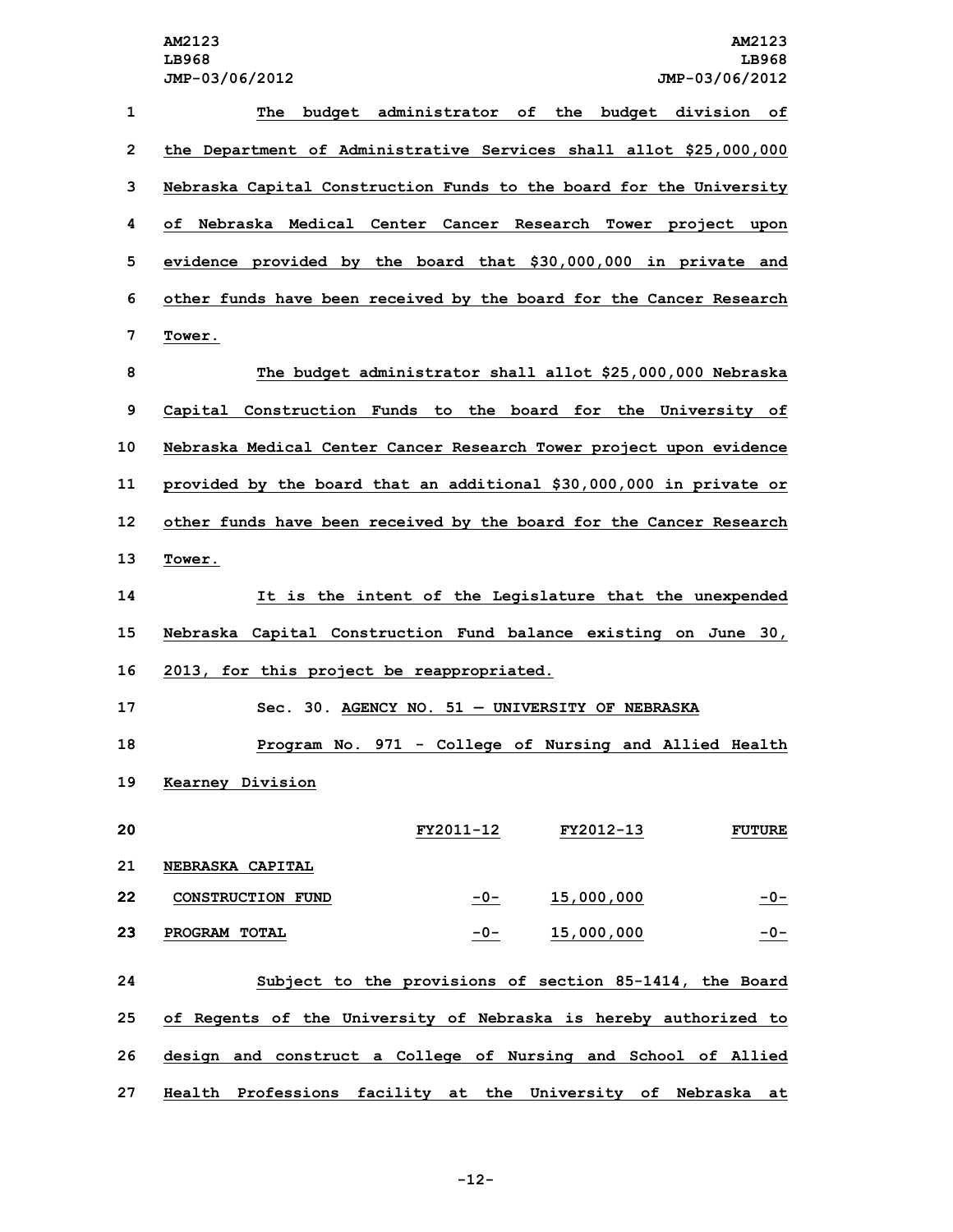**AM2123 AM2123 LB968 LB968 JMP-03/06/2012 JMP-03/06/2012 Kearney. The total project cost for <sup>a</sup> College of Nursing and School of Allied Health Professions facility is estimated at \$18,000,000 of which \$3,000,000 shall be private or other funds. The budget administrator of the budget division of the Department of Administrative Services shall allot the \$15,000,000 Nebraska Capital Construction Funds to the board for the College of Nursing and School of Allied Health Professions facility upon evidence provided by the board that \$3,000,000 private and other funds have been received by the board for this project. It is the intent of the Legislature that the unexpended Nebraska Capital Construction Fund balance existing on June 30, 2013, for this project be reappropriated. Sec. 31. AGENCY NO. 54 — NEBRASKA STATE HISTORICAL 14 SOCIETY Program No. 648 - Nebraska State Historical Society FY2011-12 FY2012-13 GENERAL FUND 59,012 61,720 CASH FUND 45,000 45,000 PROGRAM TOTAL 104,012 106,720 Sec. 32. AGENCY NO. 65 — DEPARTMENT OF ADMINISTRATIVE 21 SERVICES Program No. 674 - Centennial Mall Improvements FY2011-12 FY2012-13 FUTURE NEBRASKA CAPITAL CONSTRUCTION FUND -0- 800,000 -0- PROGRAM TOTAL -0- 800,000 -0-**

**27 There is included in the appropriation from the Nebraska**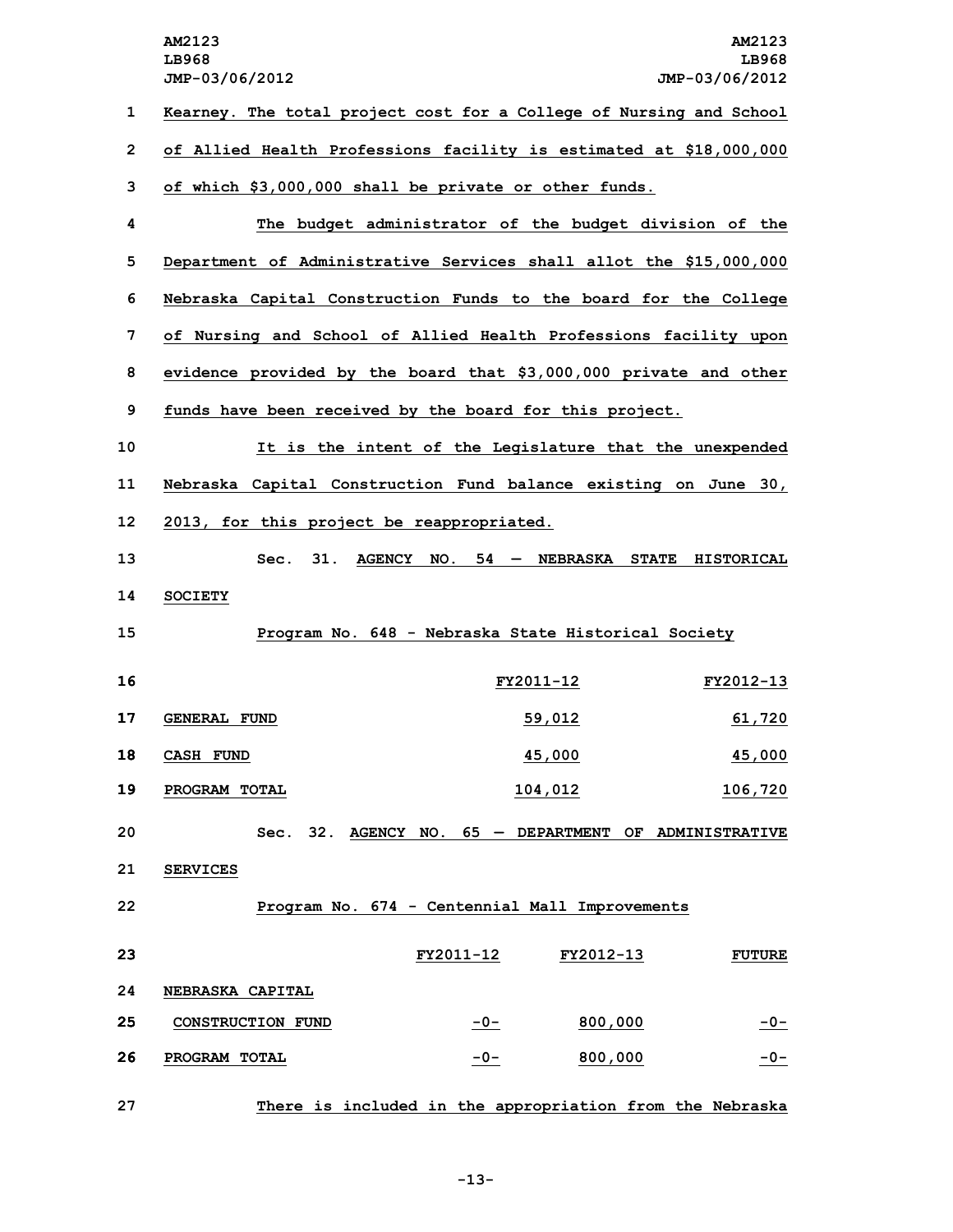**AM2123 AM2123 LB968 LB968 JMP-03/06/2012 JMP-03/06/2012 Capital Construction Fund to this program for FY2012-13 \$800,000 to aid and assist the city of Lincoln with renovation of and improvements to Centennial Mall within the Nebraska State Capitol Environs District. The budget administrator of the budget division of the Department of Administrative Services shall allot and disburse amounts from the appropriation contained in this section to the city of Lincoln upon evidence provided by the city of costs incurred in completion of such Centennial Mall renovation or improvements. Total disbursements shall not exceed \$800,000. Sec. 33. AGENCY NO. 65 — DEPARTMENT OF ADMINISTRATIVE 11 SERVICES Program No. 901 - State Capitol Improvements FY2011-12 FY2012-13 GENERAL FUND -0- 77,000 PROGRAM TOTAL -0- 77,000 There is included in the appropriation to this program for 2012-13 \$77,000 from the General Fund for conservation, restoration, and rehabilitation of Capitol space occupied by the Legislature. Sec. 34. AGENCY NO. 77 — COMMISSION OF INDUSTRIAL RELATIONS Program No. 490 - Commissioner Expenses FY2011-12 FY2012-13 GENERAL FUND 18,600 18,600 PROGRAM TOTAL 18,600 18,600 Sec. 35. AGENCY NO. 84 — DEPARTMENT OF ENVIRONMENTAL 27 QUALITY**

**-14-**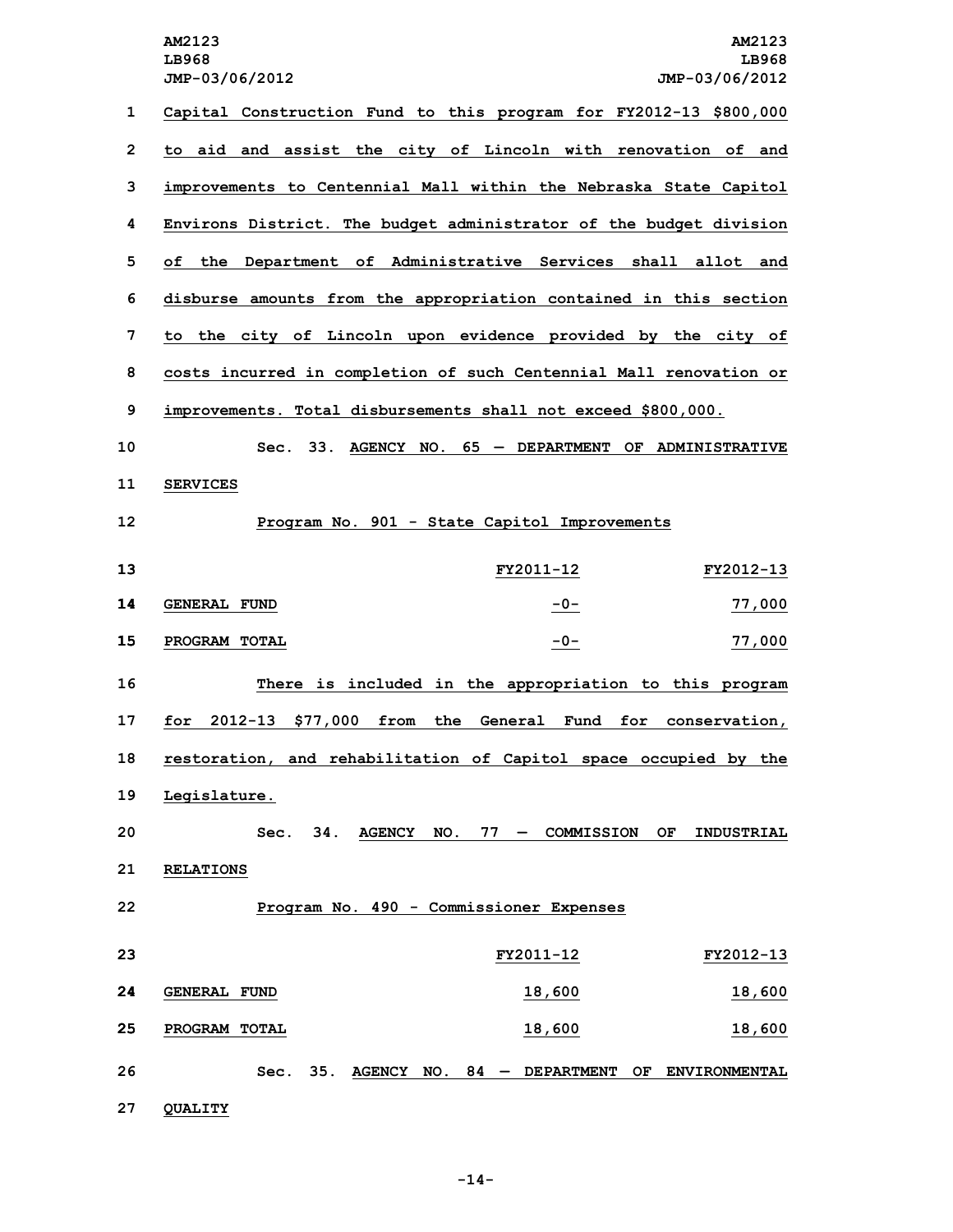**AM2123 AM2123 LB968 LB968 JMP-03/06/2012 JMP-03/06/2012 Program No. 513 - Environmental Quality FY2011-12 FY2012-13 CASH FUND -0- 106,582 PROGRAM TOTAL -0- 106,582 SALARY LIMIT -0- 41,186 Sec. 36. AGENCY NO. 85 — PUBLIC EMPLOYEES RETIREMENT 7 BOARD Program No. 41 - Administration of Retirement Systems and Deferred Compensation FY2011-12 FY2012-13 CASH FUND 132,915 29,440 PROGRAM TOTAL 132,915 29,440 SALARY LIMIT -0- -0- Sec. 37. Laws 2011, LB374, section 24, is amended to 15 read: Sec. 24. AGENCY NO. 5 — SUPREME COURT Program No. 570 - Court Automation FY2011-12 FY2012-13 CASH FUND est. 4,022,021 4,029,722 FEDERAL FUND est. 423,661 426,237 PROGRAM TOTAL 4,445,682 4,455,959 SALARY LIMIT 487,233 496,978 SALARY LIMIT 522,333 558,553 There is included in the appropriation to this program for FY2011-12 <sup>a</sup> retainer fee of up to \$1,014,016 Cash Funds and for FY2012-13 <sup>a</sup> retainer fee of up to \$1,014,016 Cash Funds which**

**-15-**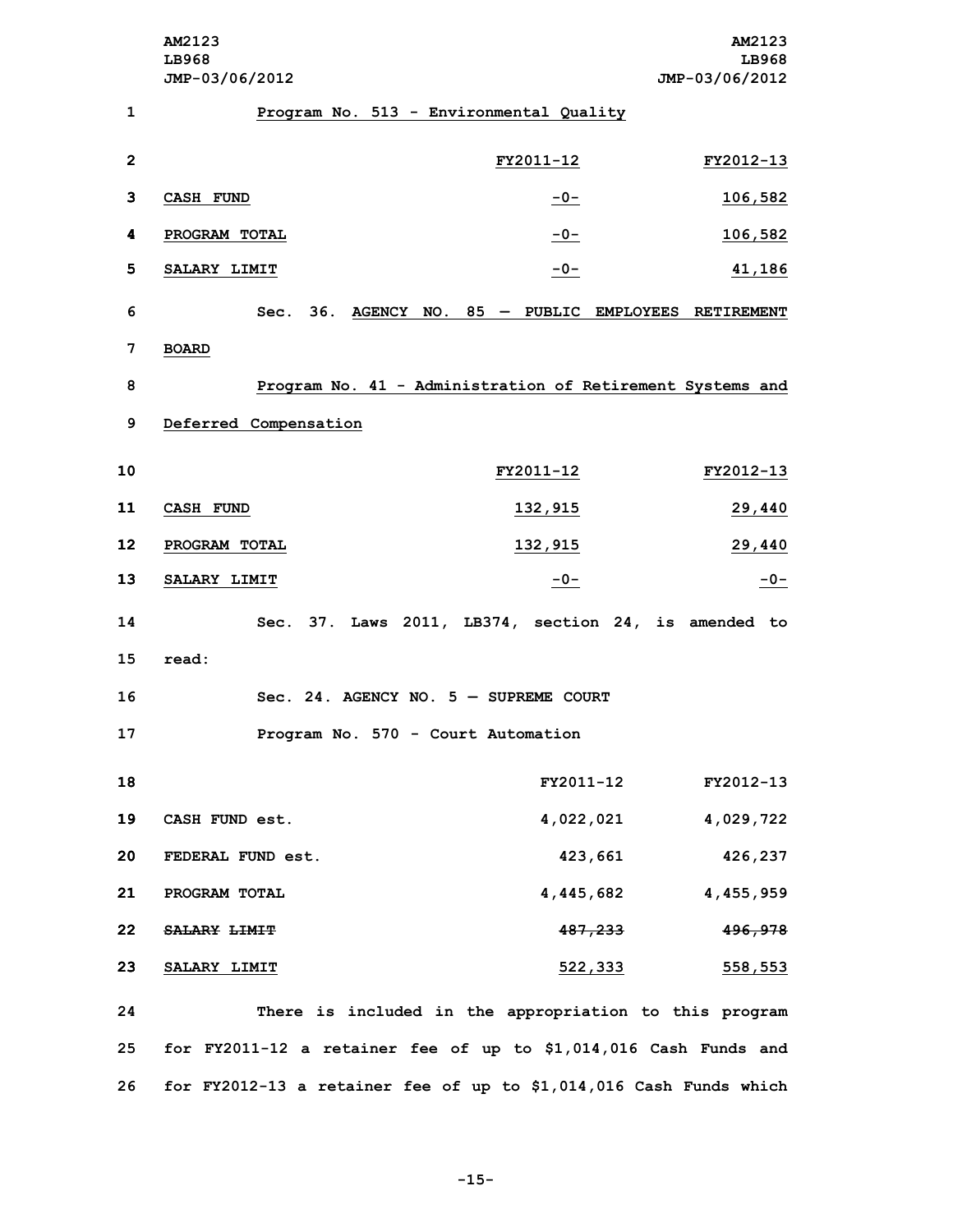**shall be billed and paid in equal monthly installments to the Intergovernmental Data Services Program Revolving Fund for county automation expenses in lieu of standard central processing unit charges, which shall only be used for such purpose. These retainer fee amounts shall not include pass-through charges for leased computers and printers, software maintenance costs, or county data conversion or interface costs. The annual retainer fee for both FY2011-12 and FY2012-13 shall be paid prior to the end of each respective fiscal year. Cash Fund expenditures for this program shall not be limited to the amounts shown. Sec. 38. Laws 2011, LB374, section 46, is amended to 13 read: Sec. 46. AGENCY NO. 13 — STATE DEPARTMENT OF EDUCATION Program No. 25 - Education, Administration, and Support FY2011-12 FY2012-13 GENERAL FUND 9,668,027 9,762,802 CASH FUND 1,076,053 1,082,205 FEDERAL FUND est. 21,633,256 22,115,955 REVOLVING FUND 154,728 154,728 PROGRAM TOTAL 32,532,064 33,115,690 GENERAL FUND 9,743,027 9,837,802 CASH FUND 1,476,053 1,482,205 FEDERAL FUND est 21,633,256 22,115,955 REVOLVING FUND 204,728 204,728 PROGRAM TOTAL 33,057,064 33,640,690 SALARY LIMIT 11,796,556 12,032,466**

**28 The unexpended General Fund appropriation balance**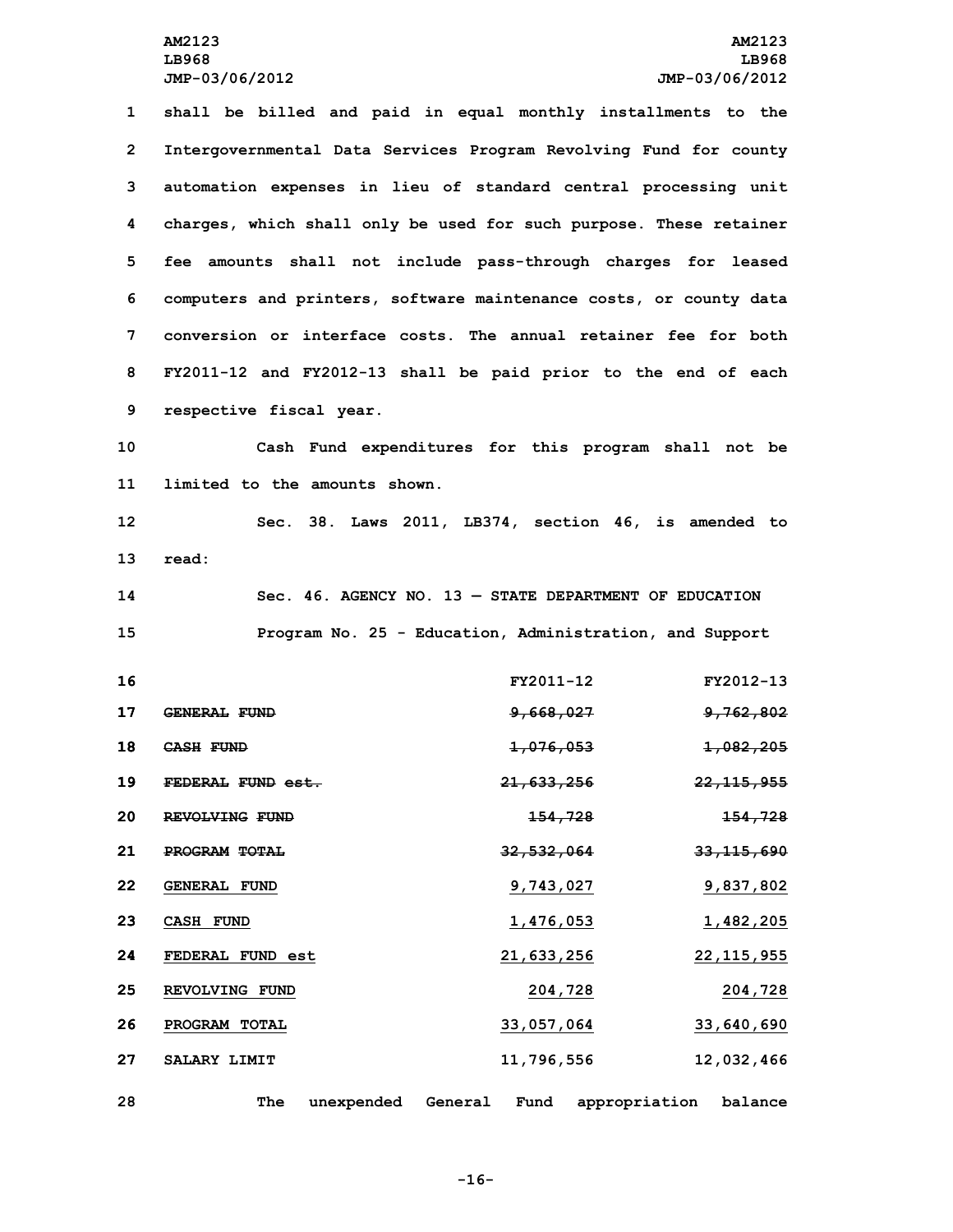**1 existing on June 30, 2011, is hereby reappropriated.**

 **There is included in the appropriation to this program for FY2011-12 \$2,701,600 General Funds and \$2,750,000 Federal Funds estimate for statewide assessment and reporting, which shall only be used for such purpose. There is included in the appropriation to this program for FY2012-13 \$2,751,600 General Funds and \$2,750,000 Federal Funds estimate for statewide assessment and reporting, which shall only be used for such purpose.**

 **There is included in the appropriation to this program for FY2011-12 \$40,000 General Funds for state administrative expenses related to the receipt of federal funds from the American Recovery and Reinvestment Act of 2009, which shall only be used for such purpose.**

 **There is included in the appropriation to this program for FY2011-12 \$75,000 General Funds for the review of poverty and limited English proficiency plans, including at least \$25,000 General Funds for performance auditing.**

 **There is included in the appropriation to this program for FY2012-13 \$75,000 General Funds for the review of poverty and limited English proficiency plans, including at least \$25,000 General Funds for performance auditing.**

**22 The Department of Administrative Services shall monitor 23 the appropriations and expenditures for this program according to 24 the following program classifications:**

**25 No. 25 - Commissioner's Office**

**26 No. 403 - Assessment/Report Card**

**27 No. 440 - Human Resources**

**-17-**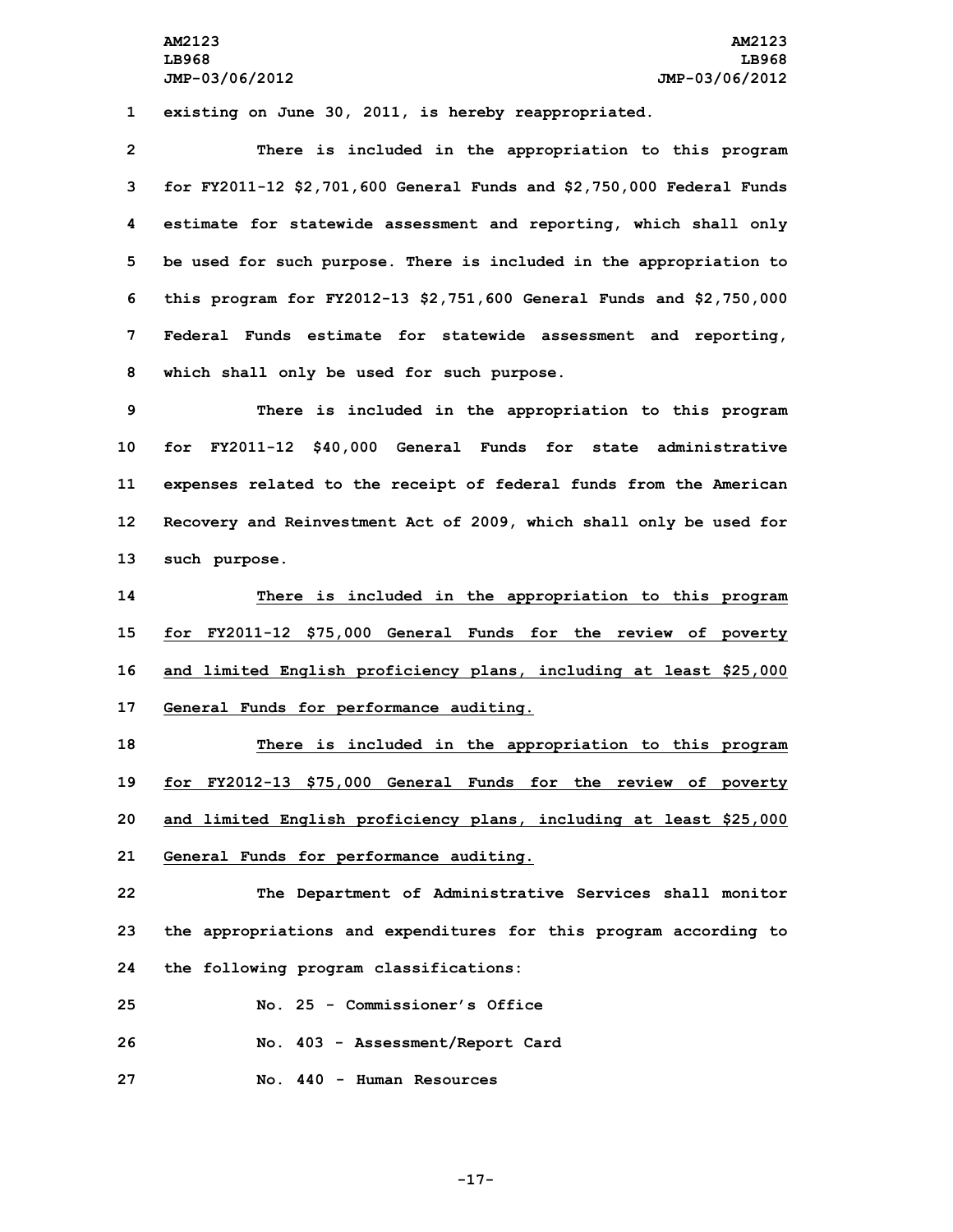|              | AM2123<br>LB968<br>JMP-03/06/2012                                    |                                                            | <b>AM2123</b><br>LB968<br>JMP-03/06/2012 |
|--------------|----------------------------------------------------------------------|------------------------------------------------------------|------------------------------------------|
| 1            |                                                                      | No. 441 - Curriculum/Instruction/Innovation                |                                          |
| $\mathbf{2}$ |                                                                      | No. 442 - Diversity Populations: Equity and Instructional  |                                          |
| 3            | Issues                                                               |                                                            |                                          |
| 4            | No. 444 - Office of Early Childhood                                  |                                                            |                                          |
| 5            | No. 445 - Data Systems                                               |                                                            |                                          |
| 6            |                                                                      | No. 445 - Data, Research, Evaluation, and Information      |                                          |
| 7            | Technology                                                           |                                                            |                                          |
| 8            | No. 446 - Adult Program Services                                     |                                                            |                                          |
| 9            |                                                                      | No. 447 - School Improvement/Accreditation                 |                                          |
| 10           |                                                                      | No. 448 - Diversity Populations: Special Education         |                                          |
| 11           | No. 449 - Federal Programs                                           |                                                            |                                          |
| 12           |                                                                      | No. 450 - Select Department-wide Costs                     |                                          |
| 13           |                                                                      | No. 451 - Finance and Organization Services                |                                          |
| 14           |                                                                      | Sec. 39. Laws 2011, LB374, section 47, is amended to       |                                          |
| 15           | read:                                                                |                                                            |                                          |
| 16           |                                                                      | Sec. $47.$ AGENCY NO. $13 -$ STATE DEPARTMENT OF EDUCATION |                                          |
| 17           | Program No. 158 - Education Aid                                      |                                                            |                                          |
| 18           |                                                                      | FY2011-12                                                  | FY2012-13                                |
| 19           | <b>GENERAL FUND</b>                                                  | <del>1,006,042,169</del>                                   | <del>1,066,008,001</del>                 |
| 20           | <del>CASH</del> FUND                                                 | 3,240,938                                                  | 3,240,938                                |
| 21           | <b>GENERAL FUND</b>                                                  | 1,006,042,169                                              | 1,038,433,125                            |
| 22           | <b>CASH FUND</b>                                                     | 3,453,896                                                  | 3,453,896                                |
| 23           | FEDERAL FUND est.                                                    | 290,889,138                                                | 290,889,138                              |
| 24           | PROGRAM TOTAL                                                        | <del>1,300,172,245</del>                                   | <del>1,360,138,077</del>                 |
| 25           | PROGRAM TOTAL                                                        | <u>1,300,385,203</u>                                       | <u>1,332,776,159</u>                     |
| 26           |                                                                      | There is included in the appropriation to this program     |                                          |
| 27           | for FY2011-12 \$1,006,042,169 General Funds, \$3,240,938 \$3,453,896 |                                                            |                                          |

**-18-**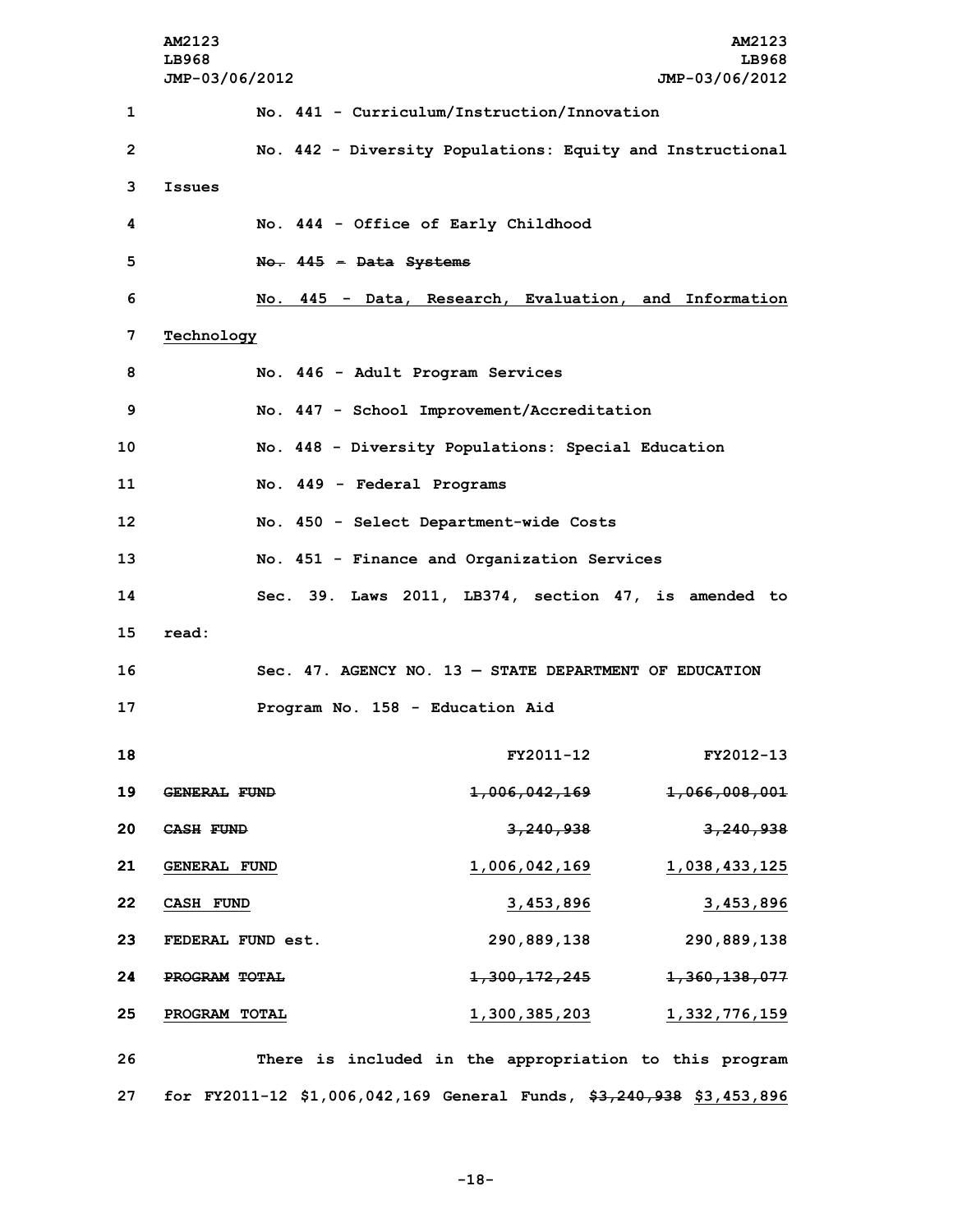**Cash Funds, and \$290,889,138 Federal Funds estimate for state aid, which shall only be used for such purpose. There is included in the appropriation to this program for FY2012-13 \$1,066,008,001 \$1,038,433,125 General Funds, \$3,240,938 \$3,453,896 Cash Funds, and \$290,889,138 Federal Funds estimate for state aid, which shall only be used for such purpose.**

 **There is included in the amount shown for FY2011-12 \$804,689,087 General Funds which are hereby appropriated to the Tax Equity and Educational Opportunities Fund, which fund is hereby appropriated to provide state aid to public school districts pursuant to the Tax Equity and Educational Opportunities Support Act. There is included in the amount shown for FY2012-13 \$864,654,919 \$837,080,043 General Funds which are hereby appropriated to the Tax Equity and Educational Opportunities Fund, which fund is hereby appropriated to provide state aid to public school districts pursuant to the Tax Equity and Educational Opportunities Support Act.**

 **There is included in the amount shown for this program \$184,893,842 General Funds provided as state aid for FY2011-12 for special education reimbursement. There is included in the amount shown for this program \$184,893,842 General Funds provided as state aid for FY2012-13 for special education reimbursement.**

 **There is included in the amount shown for this program \$465,500 General Funds provided as state aid for FY2011-12 and \$465,500 General Funds provided as state aid for FY2012-13 to carry out the provisions of subsection (2) of section 79-734.**

**27 There is included in the amount shown for this program**

**-19-**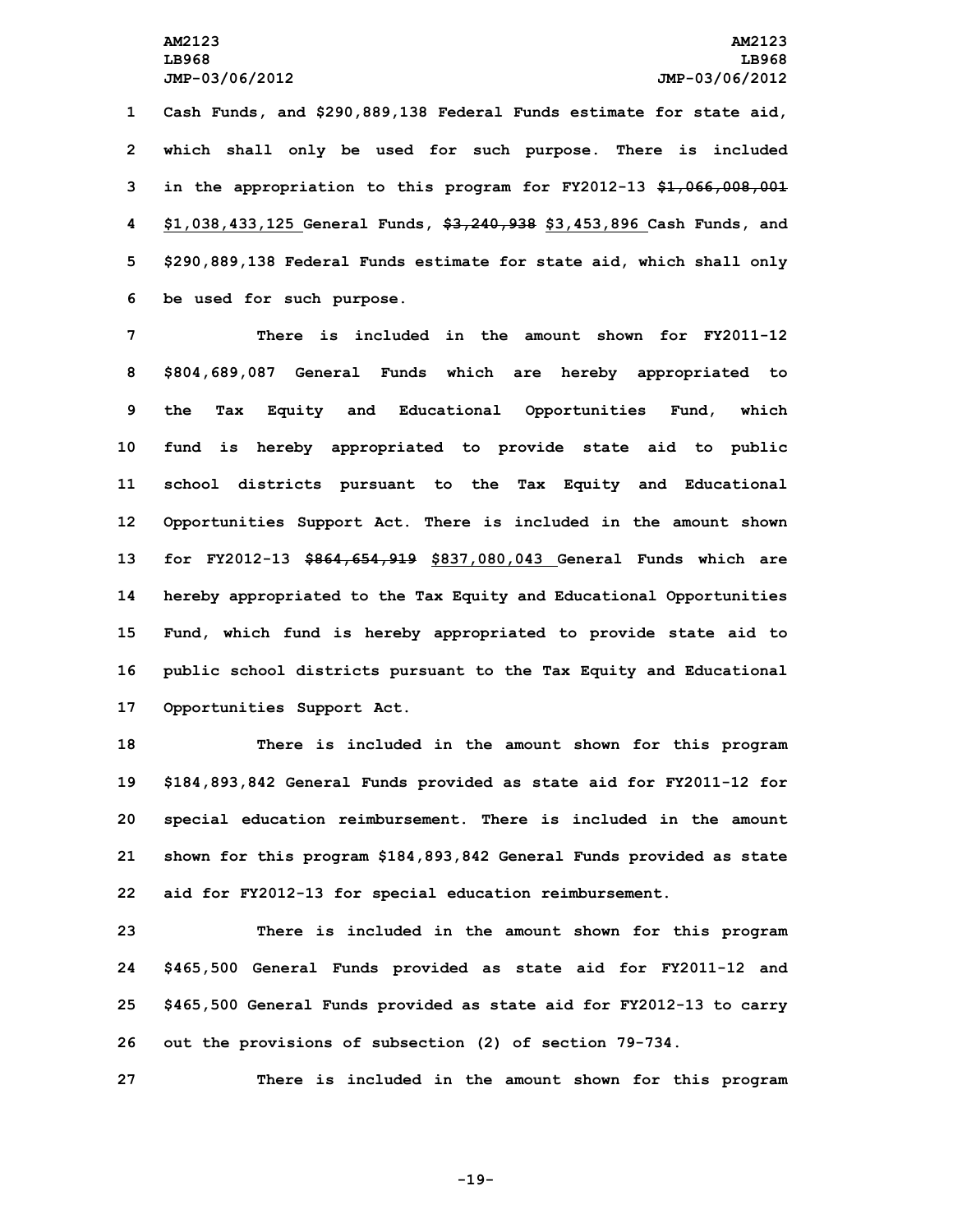**1 \$10,488,509 General Funds provided as state aid for FY2011-12 and 2 \$10,488,509 General Funds provided as state aid for FY2012-13 for 3 core services for educational service units.**

 **There is included in the amount shown for this program \$3,272,887 General Funds provided as state aid for FY2011-12 and \$3,272,887 General Funds provided as state aid for FY2012-13 for technology infrastructure for educational service units.**

 **There is included in the amount shown for this program \$290,365 General Funds provided as state aid for FY2011-12 and \$290,365 General Funds provided as state aid for FY2012-13 for distance education aid to educational service units.**

 **There is included in the amount shown for this program \$453,008 General Funds provided as state aid for FY2011-12 and \$453,008 General Funds provided as state aid for FY2012-13 for the school breakfast program.**

 **There is included in the amount shown for this program \$392,032 General Funds provided as state aid for FY2011-12 and \$392,032 General Funds provided as state aid for FY2012-13 for the school lunch program.**

 **There is included in the amount shown for this program \$214,664 General Funds provided as state aid for FY2011-12 and \$214,664 General Funds provided as state aid for FY2012-13 for adult basic education programs.**

 **There is included in the amount shown for this program \$882,275 General Funds provided as state aid for FY2011-12 and \$882,275 General Funds provided as state aid for FY2012-13 for learning community aid.**

**-20-**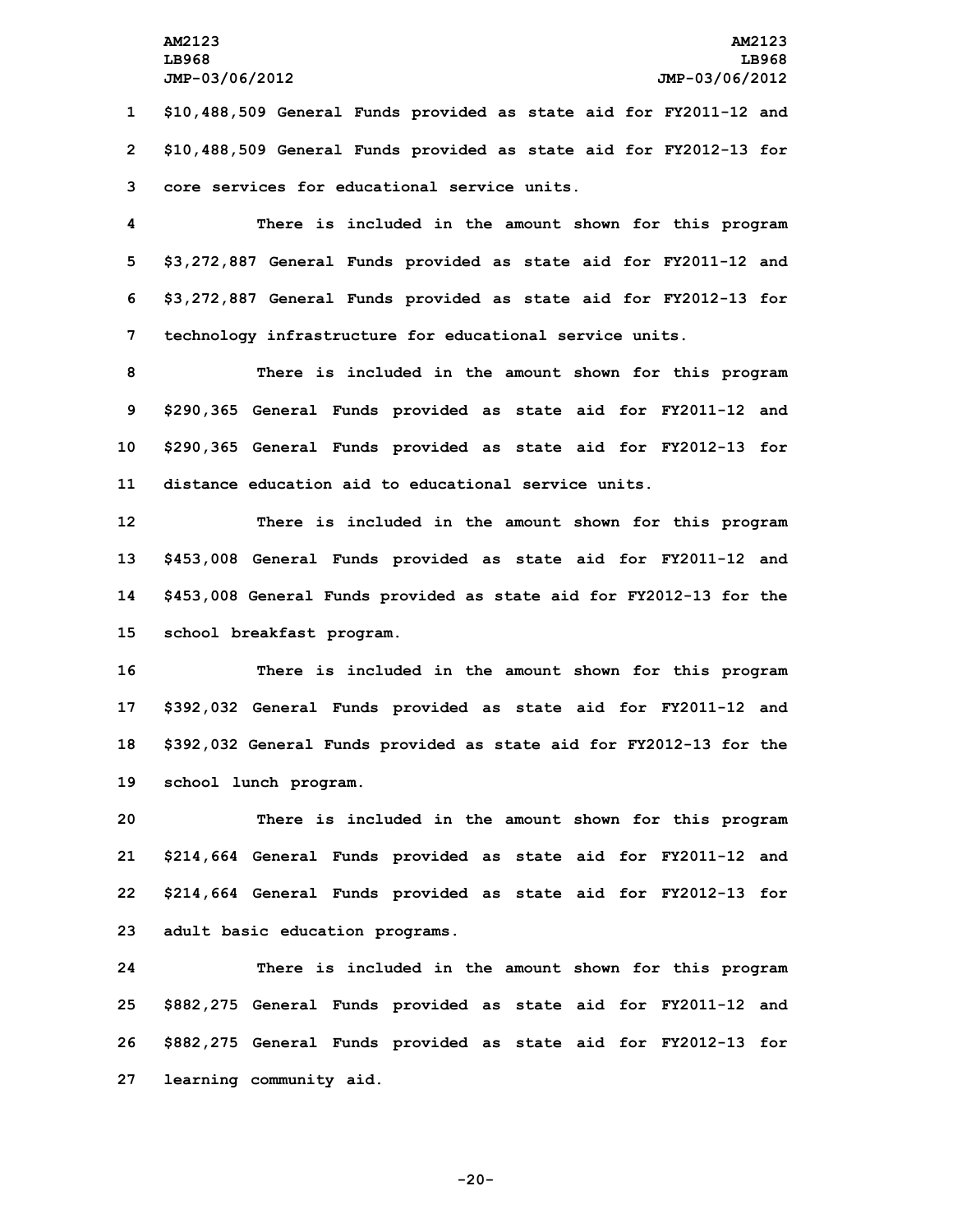**On or before October 1 of each year, the Department of Health and Human Services and the State Department of Education shall jointly certify to the budget administrator of the budget division of the Department of Administrative Services the amount of federal medicaid funds paid to school districts pursuant to the Early Intervention Act for special education services for children age five years and older. The General Fund appropriation to the State Department of Education, Program 158, for state special education aid shall be decreased by an amount equal to the amount that would have been reimbursed with state General Funds to the school districts through the special education reimbursement process for special education services for children age five years and older that was paid to school districts or approved cooperatives with federal medicaid funds. There is hereby appropriated from the General Fund an amount equal to the amount certified to the budget administrator for FY2011-12 and FY2012-13 to the Department of Health and Human Services to aid in carrying out the provisions of Laws 1991, LB 701. The budget administrator shall distribute the amount appropriated between budget programs according to percentages certified by the Department of Health and Human Services.**

 **Sec. 40. Laws 2011, LB374, section 66, is amended to 23 read: Sec. 66. AGENCY NO. 16 — DEPARTMENT OF REVENUE Program No. 108 - Homestead Exemption**

**26 FY2011-12 FY2012-13 27 GENERAL FUND 72,300,000 77,700,000**

**-21-**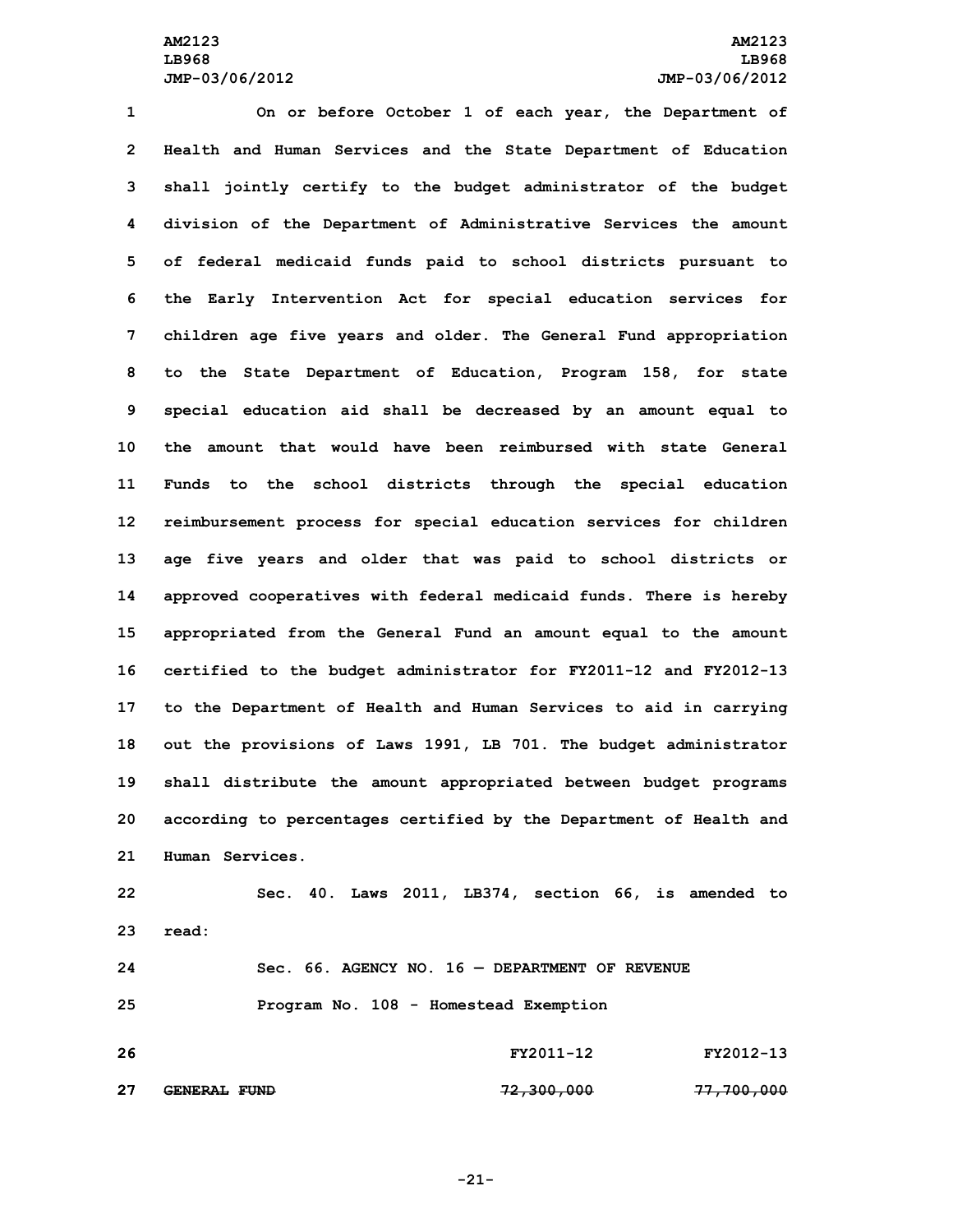**AM2123 AM2123 LB968 LB968 JMP-03/06/2012 JMP-03/06/2012 1 PROGRAM TOTAL 72,300,000 77,700,000**

|   | <b>GENERAL FUND</b> | 68,100,000 | 72,500,000 |
|---|---------------------|------------|------------|
| ີ | PROGRAM TOTAL       | 68,100,000 | 72,500,000 |

 **There is included in the appropriation to this program for FY2011-12 \$72,300,000 \$68,100,000 General Funds for state aid, which shall only be used for such purpose. There is included in the appropriation to this program for FY2012-13 \$77,700,000 \$72,500,000 General Funds for state aid, which shall only be used for such 9 purpose.**

**10 Sec. 41. Laws 2011, LB374, section 91, is amended to 11 read:**

**12 Sec. 91. AGENCY NO. 25 — DEPARTMENT OF HEALTH AND HUMAN 13 SERVICES**

**14 Program No. 30 - Tobacco Prevention and Control**

| 15 |                   | FY2011-12 | FY2012-13 |
|----|-------------------|-----------|-----------|
| 16 | CASH FUND         | 2,370,000 | 2,370,000 |
| 17 | FEDERAL FUND est. | 9,000     | 9,000     |
| 18 | PROGRAM TOTAL     | 2,379,000 | 2,379,000 |

 **There is included in the appropriation to this program for FY2011-12 \$2,370,000 Cash Funds for tobacco use prevention and control from the Tobacco Prevention and Control Cash Fund. There is included in the appropriation to this program for FY2012-13 \$2,370,000 Cash Funds for tobacco use prevention and control from the Tobacco Prevention and Control Nebraska Health Care Cash Fund.**

**25 Sec. 42. Laws 2011, LB374, section 92, is amended to 26 read:**

**-22-**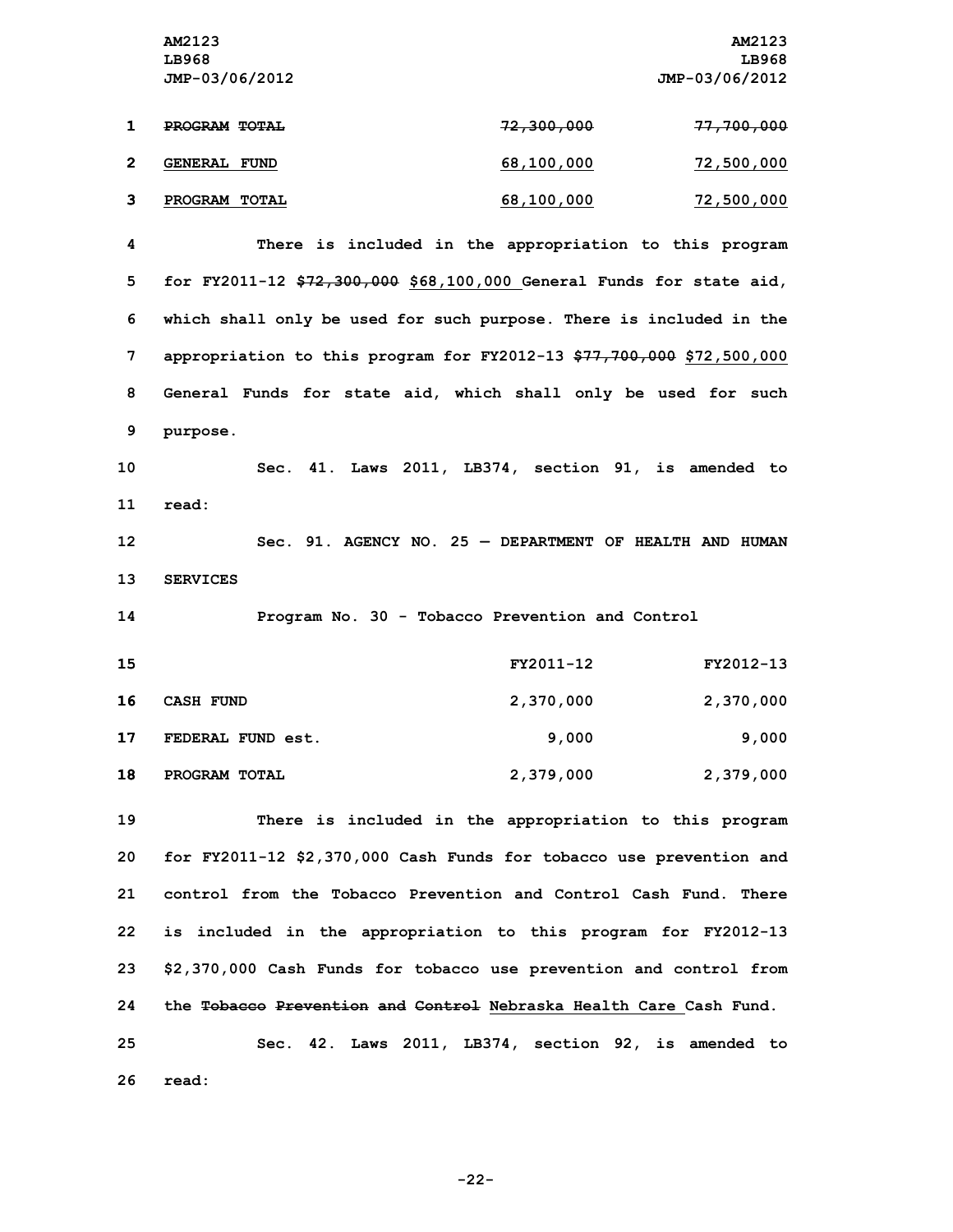**AM2123 AM2123 LB968 LB968 JMP-03/06/2012 JMP-03/06/2012 Sec. 92. AGENCY NO. 25 — DEPARTMENT OF HEALTH AND HUMAN 2 SERVICES Program No. 32 - Medicaid Prescription Drug Act Administration FY2011-12 FY2012-13 GENERAL FUND 1,270,136 1,271,767 FEDERAL FUND est. 1,270,135 1,271,766 PROGRAM TOTAL 2,540,271 2,543,533 SALARY LIMIT 346,042 348,875 The unexpended General Fund appropriation balance existing on June 30, 2011, less \$1,500,000 is hereby reappropriated. Sec. 43. Laws 2011, LB374, section 93, is amended to 14 read: Sec. 93. AGENCY NO. 25 — DEPARTMENT OF HEALTH AND HUMAN 16 SERVICES Program No. 33 - Administration FY2011-12 FY2012-13 GENERAL FUND 90,958,934 94,779,489 GENERAL FUND 96,080,948 109,019,447 CASH FUND 20,926,010 21,024,723 FEDERAL FUND est. 197,811,557 202,719,702 PROGRAM TOTAL 309,696,501 318,523,914 SALARY LIMIT 114,169,331 116,494,285 FEDERAL FUND est. 198,075,023 206,015,269**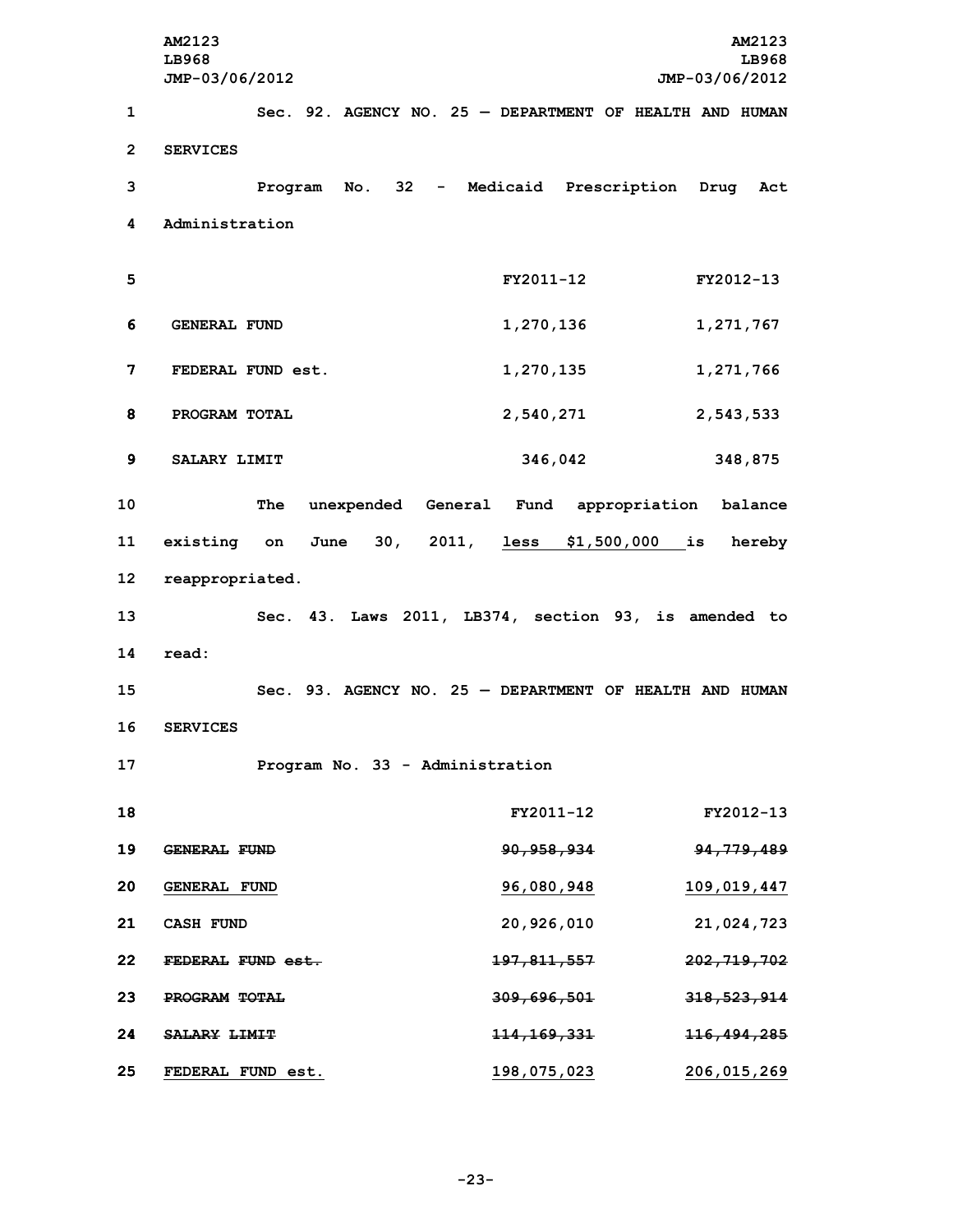**AM2123 AM2123 LB968 LB968 JMP-03/06/2012 JMP-03/06/2012 1 PROGRAM TOTAL 315,081,981 336,059,439 2 SALARY LIMIT 116,669,331 124,066,156**

 **The unexpended General Fund appropriation balance existing on June 30, 2011, is hereby reappropriated. The Department of Administrative Services shall monitor the appropriations and expenditures for this program according to the following program classifications: No. 261 - General Operations No. 262 - Public Health Administration No. 263 - Medicaid and Long-Term Care Administration No. 264 - Children and Family Services Administration No. 265 - Protection and Safety No. 266 - Economic and Family Support No. 267 - Developmental Disabilities Service Coordination No. 268 - Behavioral Health Administration No. 269 - Developmental Disabilities Administration There is included in the appropriation to this program for FY2011-12 \$150,000 General Funds for the Laws 2009, LB 603, evaluation contract which shall only be used for such purpose. There is included in the appropriation to this program for FY2011-12 \$13,688 Cash Funds for regulatory support for out-of-hospital emergency care providers licensing from the Nebraska Health Care Cash Fund. There is included in the appropriation to this program for FY2012-13 \$13,688 Cash Funds for regulatory support for out-of-hospital emergency care providers licensing from the Nebraska Health Care Cash Fund.**

**27 There is included in the appropriation to this program**

**-24-**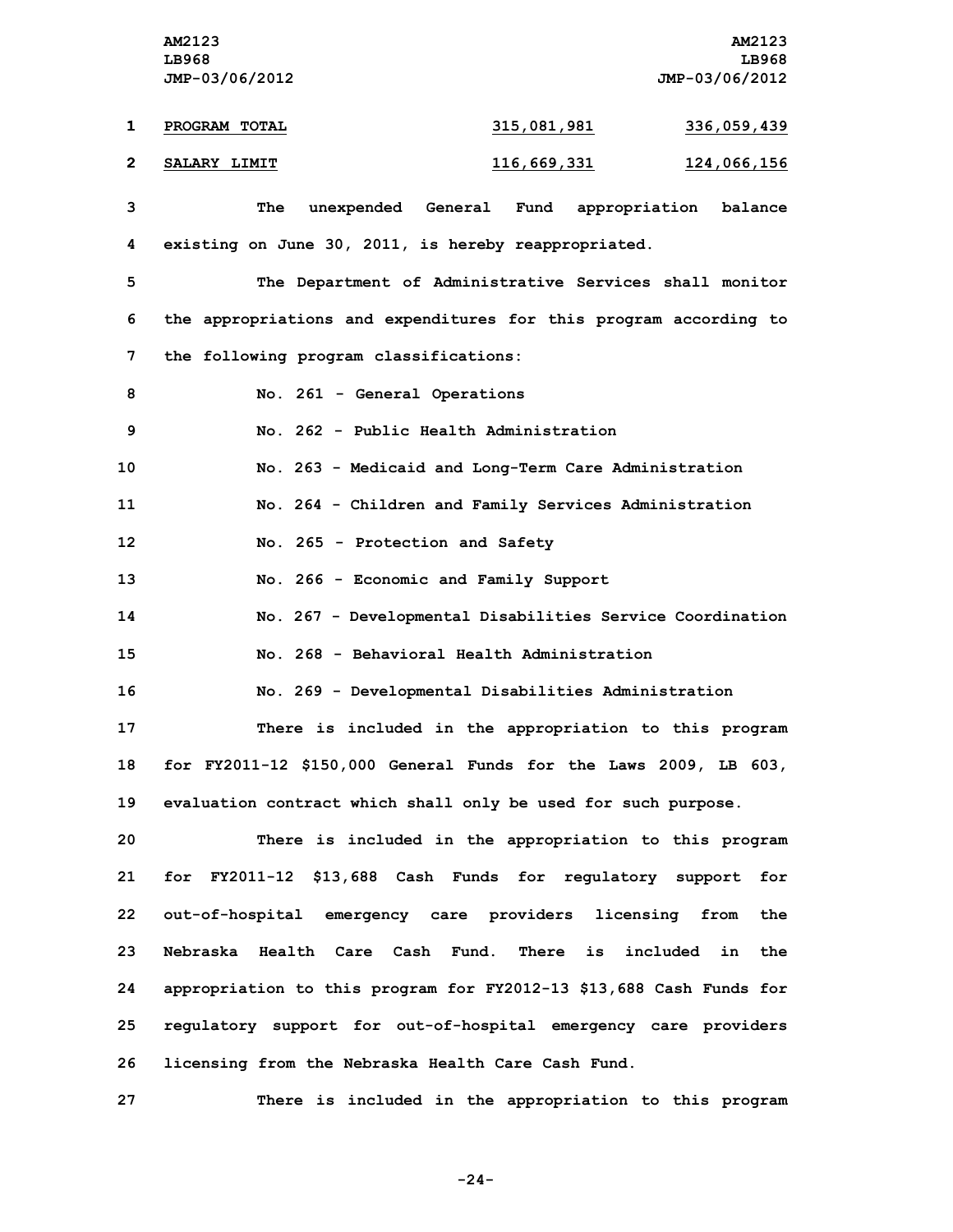**for FY2011-12 \$26,000 Cash Funds from the Nebraska Health Care Cash Fund to continue the Parkinson's Disease Registry. There is included in the appropriation to this program for FY2012-13 \$26,000 Cash Funds from the Nebraska Health Care Cash Fund to continue the Parkinson's Disease Registry.**

 **There is included in the appropriation to this program \$404,643 Cash Funds for FY2011-12 and \$404,643 Cash Funds for FY2012-13 from the Nebraska Health Care Cash Fund for respite services in each of the service areas designated by the Department of Health and Human Services and for administrative costs, including personnel costs, associated with the Nebraska Lifespan Respite Services Program.**

 **There is included in the appropriation to this program for FY2011-12 \$25,000 Cash Funds from the Nebraska Health Care Cash Fund for compulsive gamblers assistance programs. There is included in the appropriation to this program for FY2012-13 \$25,000 Cash Funds from the Nebraska Health Care Cash Fund for compulsive gamblers assistance programs.**

 **There is included in the appropriation to this program for FY2011-12 \$6,000 Cash Funds from the Nebraska Health Care Cash Fund for costs of smoking cessation covered by medicaid. There is included in the appropriation to this program for FY2012-13 \$6,000 Cash Funds from the Nebraska Health Care Cash Fund for costs of smoking cessation covered by medicaid.**

**25 In order to monitor the implementation of ACCESSNebraska 26 and to ensure compliance with federal and state law, the Department 27 of Health and Human Services shall develop <sup>a</sup> quarterly report which**

**-25-**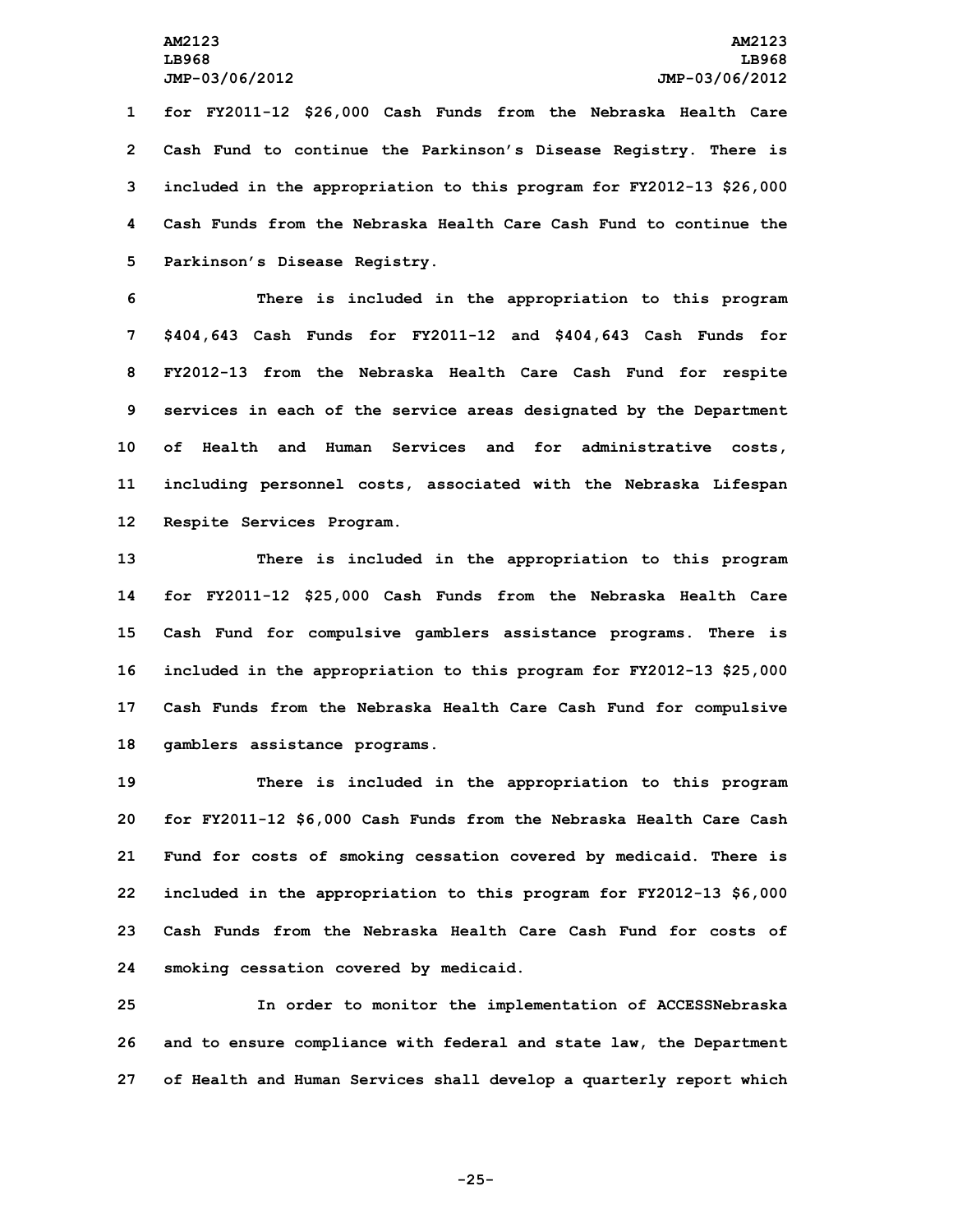**1 shall include, but not be limited to, the following information:**

 **(1) Number of days in increments that it takes to process applications (approval or denial) for Aid to Dependent Children, Supplemental Nutrition Assistance Program, and Aid to the Aged, Blind, and Disabled, overall and broken down by county;**

 **(2) Number of days in increments that it takes to process applications for Medicaid and Children's Health Insurance Program, separating the data for applicants not applying on the basis of disability from applicants applying on the basis of disability, overall and broken down by county;**

 **(3) Reason for benefit application processing delays (department, client, third party) for all applications that are processed beyond federal and state timeliness in Aid to Dependent Children, Supplemental Nutrition Assistance Program, Aid to the Aged, Blind, and Disabled, Medicaid, and Children's Health Insurance Program statewide;**

 **(4) The number of case closures in Medicaid, Children's Health Insurance Program, Aid to Dependent Children, Supplemental Nutrition Assistance Program, Aid to the Aged, Blind, and Disabled, and Title XX and the reason for the closure statewide;**

**21 (5) The proportion of persons who file applications 22 online who are enrolled in one of the public benefit programs that 23 use ACCESSNebraska for enrollment;**

 **(6) Average wait time for call center response. The average wait time starting from the time when the call is transferred to the customer service center to the time when the worker answers the call; and**

**-26-**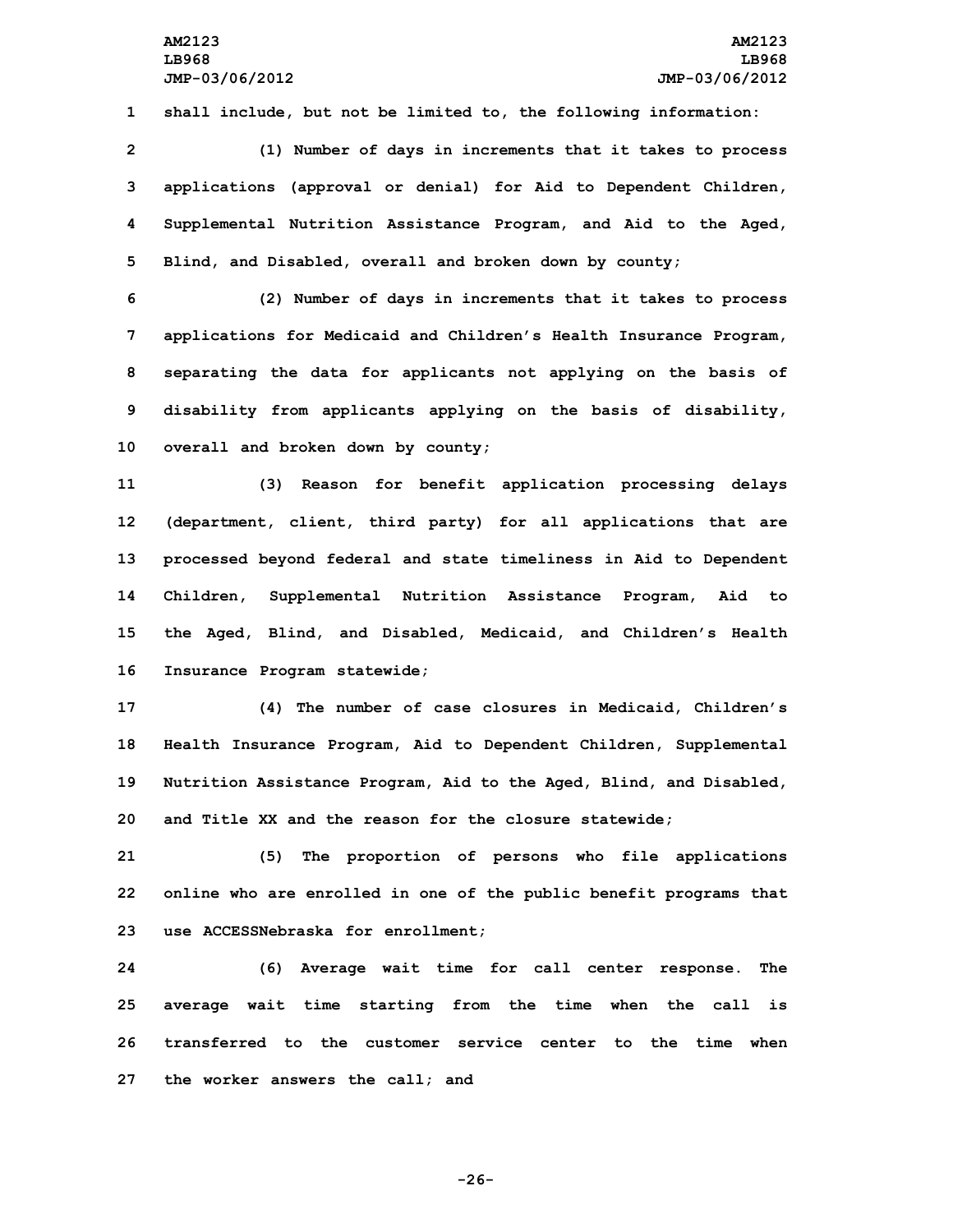**(7) Number of client call terminations (client hang ups) that occur prior to speaking with <sup>a</sup> staff member and the average length of time starting from the time when the call is transferred to the customer service center to the time when the caller terminates the call.**

 **It is the intent of the Legislature that the additional \$4,832,075 General Funds provided in FY2011-12 be solely used to hire additional case managers, supervisors, and support staff to reduce caseload ratios to 1:16 children in out-of-home care and 1:17 families for in-home and family preservation cases and for resource development in the Central, Northern, and Western Service Areas. It is the intent of the Legislature that the additional \$13,516,782 General Fund provided in FY2012-13 be solely used to hire additional case managers, supervisors, and support staff to reduce caseload ratios to 1:16 children in out-of-home care and 1:17 families for in-home and family preservation cases and for resource development in the Central, Northern, and Western Service 18 Areas.**

 **It is the intent of the Legislature to request the Department of Health and Human Services beginning on July 1, 2012, to encourage each provider of child care and school-age-care programs receiving funds under the federal Child Care Subsidy program to register in the Learning Connection Registry.**

**24 Sec. 44. Laws 2011, LB374, section 94, is amended to 25 read: 26 Sec. 94. AGENCY NO. 25 — DEPARTMENT OF HEALTH AND HUMAN**

**27 SERVICES**

**-27-**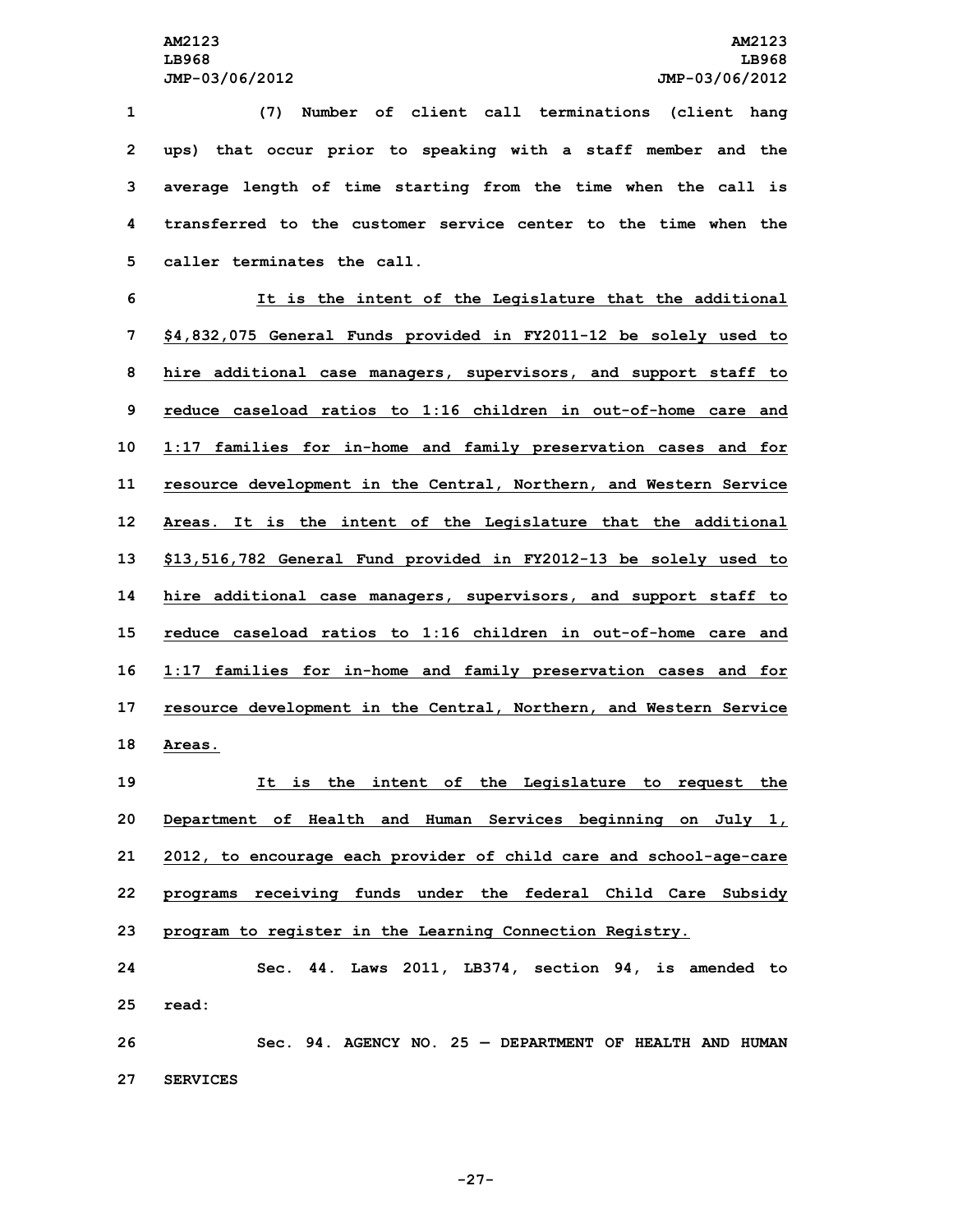**AM2123 AM2123 LB968 LB968 JMP-03/06/2012 JMP-03/06/2012**

 **Program No. 38 - Behavioral Health Aid FY2011-12 FY2012-13 GENERAL FUND 74,810,767 74,952,023 GENERAL FUND 71,110,767 75,133,219 CASH FUND 14,582,280 14,582,280 FEDERAL FUND est. 10,504,971 10,504,971 PROGRAM TOTAL 99,898,018 100,039,274 PROGRAM TOTAL 96,198,018 100,220,470**

 **There is included in the appropriation to this program for FY2011-12 \$74,810,767 \$71,110,767 General Funds, \$14,582,280 Cash Funds, and \$10,504,971 Federal Funds estimate for state aid, which shall only be used for such purpose. There is included in the appropriation to this program for FY2012-13 \$74,952,023 \$75,133,219 General Funds, \$14,582,280 Cash Funds, and \$10,504,971 Federal Funds estimate for state aid, which shall only be used for such 16 purpose.**

 **There is included in the amount shown as Cash Fund aid in this program \$6,500,000 Cash Funds for FY2011-12 and \$6,500,000 Cash Funds for FY2012-13 from the Nebraska Health Care Cash Fund to be used for community-based mental health and substance abuse services, including intermediate-level residential mental health services. It is the intent of the Legislature that these funds shall be distributed to each of the six behavioral health regions based upon <sup>a</sup> formula determined by the Department of Health and Human Services.**

**26 There is included in the amount shown as Cash Fund aid 27 in this program \$2,599,660 Cash Funds for FY2011-12 and \$2,599,660**

**-28-**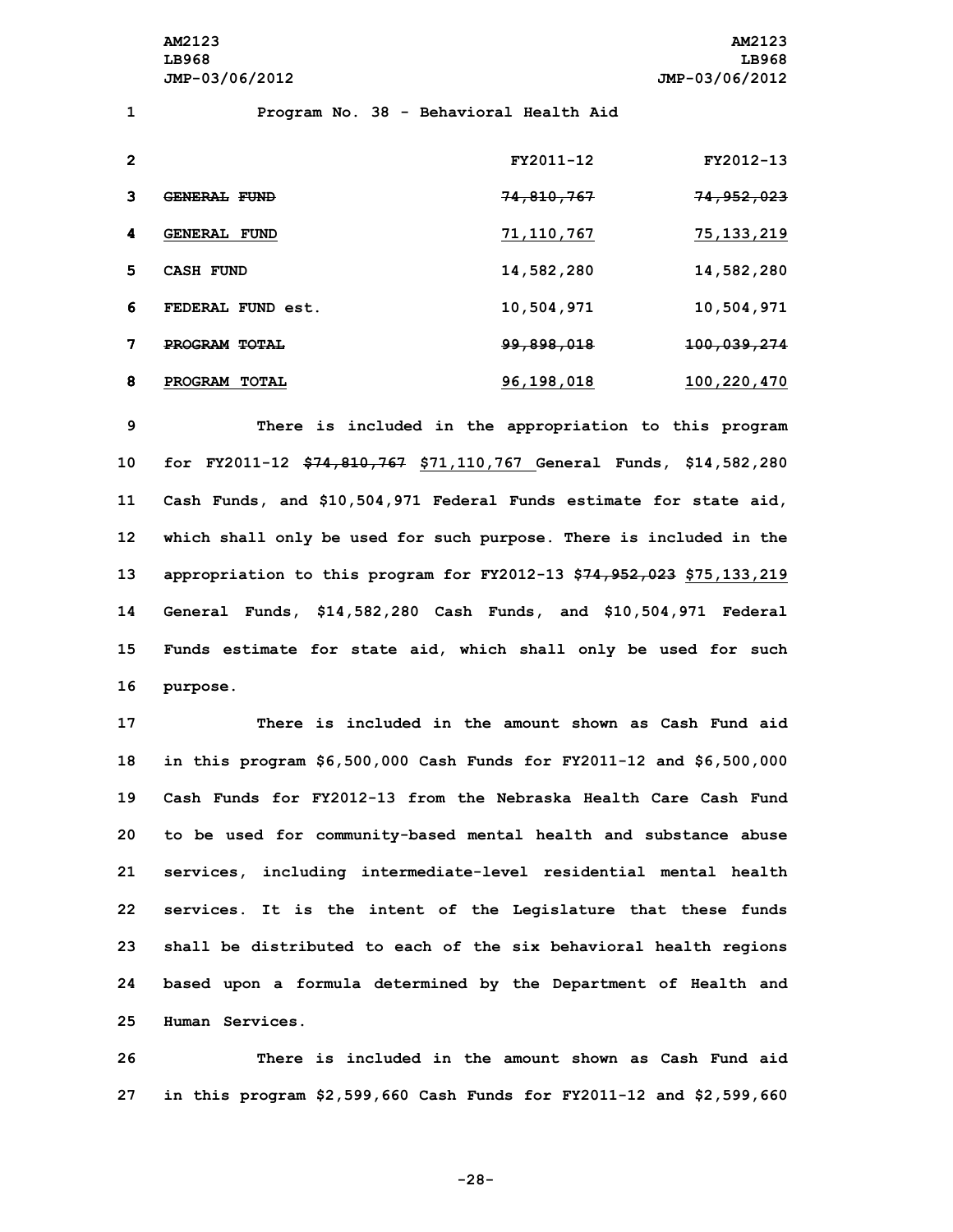**1 Cash Funds for FY2012-13 from the Nebraska Health Care Cash Fund to 2 be used for rates paid to providers of mental health and substance 3 abuse services.**

 **There is included in the amount shown as Cash Fund aid in this program \$1,500,000 Cash Funds for FY2011-12 and \$1,500,000 Cash Funds for FY2012-13 from the Nebraska Health Care Cash Fund to be used for the cost of maintenance and treatment of persons in emergency protective custody under the Nebraska Mental Health Commitment Act.**

 **There is included in the amount shown as Cash Fund aid in this program \$225,000 Cash Funds for FY2011-12 and \$225,000 Cash Funds for FY2012-13 from the Nebraska Health Care Cash Fund to be used for compulsive gamblers assistance programs.**

**14 Sec. 45. Laws 2011, LB374, section 98, is amended to 15 read:**

**16 Sec. 98. AGENCY NO. 25 — DEPARTMENT OF HEALTH AND HUMAN 17 SERVICES**

**18 Program No. 179 - Public Health**

| 19 |                                | FY2011-12               | FY2012-13                |
|----|--------------------------------|-------------------------|--------------------------|
| 20 | <b>GENERAL FUND</b>            | 1,035,290               | 1,051,221                |
| 21 | <b>CASH FUND</b>               | 763,572                 | 766,879                  |
| 22 | <b>CASH FUND</b>               | 667,060                 | 670,367                  |
| 23 | FEDERAL FUND est.              | 17, 345, 546            | 17,577,783               |
| 24 | PROGRAM TOTAL                  | <del>19, 144, 408</del> | <del>19,395,883</del>    |
| 25 | <b>PROGRAM</b><br><b>TOTAL</b> | 19,047,896              | 19,299,371               |
| 26 | SALARY LIMIT                   | 5,908,319               | 6,024,846                |
| 27 | The<br>unexpended              | Fund<br>General         | appropriation<br>balance |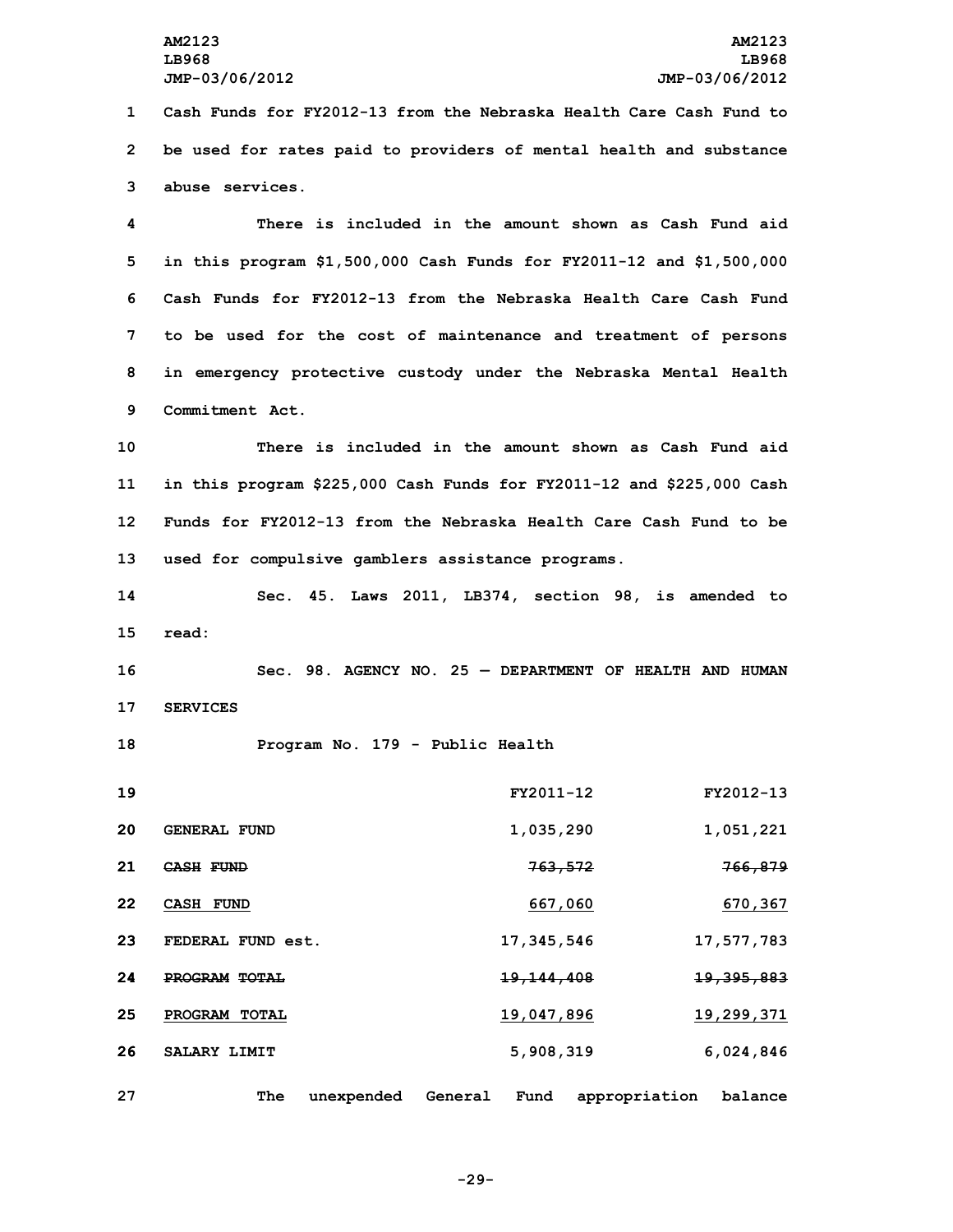**AM2123 AM2123 LB968 LB968 JMP-03/06/2012 JMP-03/06/2012**

**1 existing on June 30, 2011, is hereby reappropriated.**

 **There is included in the appropriation to this program for FY2011-12 \$220,000 Cash Funds to operate <sup>a</sup> satellite office of minority health in the second and third congressional districts to coordinate and administer state policy relating to minority health from the Nebraska Health Care Cash Fund. There is included in the appropriation to this program for FY2012-13 \$220,000 Cash Funds to operate <sup>a</sup> satellite office of minority health in the second and third congressional districts to coordinate and administer state policy relating to minority health from the Nebraska Health Care Cash Fund.**

 **There is included in the appropriation to this program for FY2011-12 \$100,000 Cash Funds for staff and operating expenses for public health from the Nebraska Health Care Cash Fund. There is included in the appropriation to this program for FY2012-13 \$100,000 Cash Funds for staff and operating expenses for public health from the Nebraska Health Care Cash Fund.**

**18 Sec. 46. Laws 2011, LB374, section 100, is amended to 19 read:**

**20 Sec. 100. AGENCY NO. 25 — DEPARTMENT OF HEALTH AND HUMAN 21 SERVICES**

**22 Program No. 344 - Children's Health Insurance**

| -23 |                     | FY2011-12            | FY2012-13             |
|-----|---------------------|----------------------|-----------------------|
| 24  | <b>GENERAL FUND</b> | <del>9,932,192</del> | <del>13,036,419</del> |
| 25  | <b>GENERAL FUND</b> | 8,632,192            | 12,334,369            |
| -26 | <b>CASH FUND</b>    | 8,835,700            | <del>6,835,700</del>  |
| -27 | CASH<br><b>FUND</b> | 8,835,700            | 7,035,700             |

**-30-**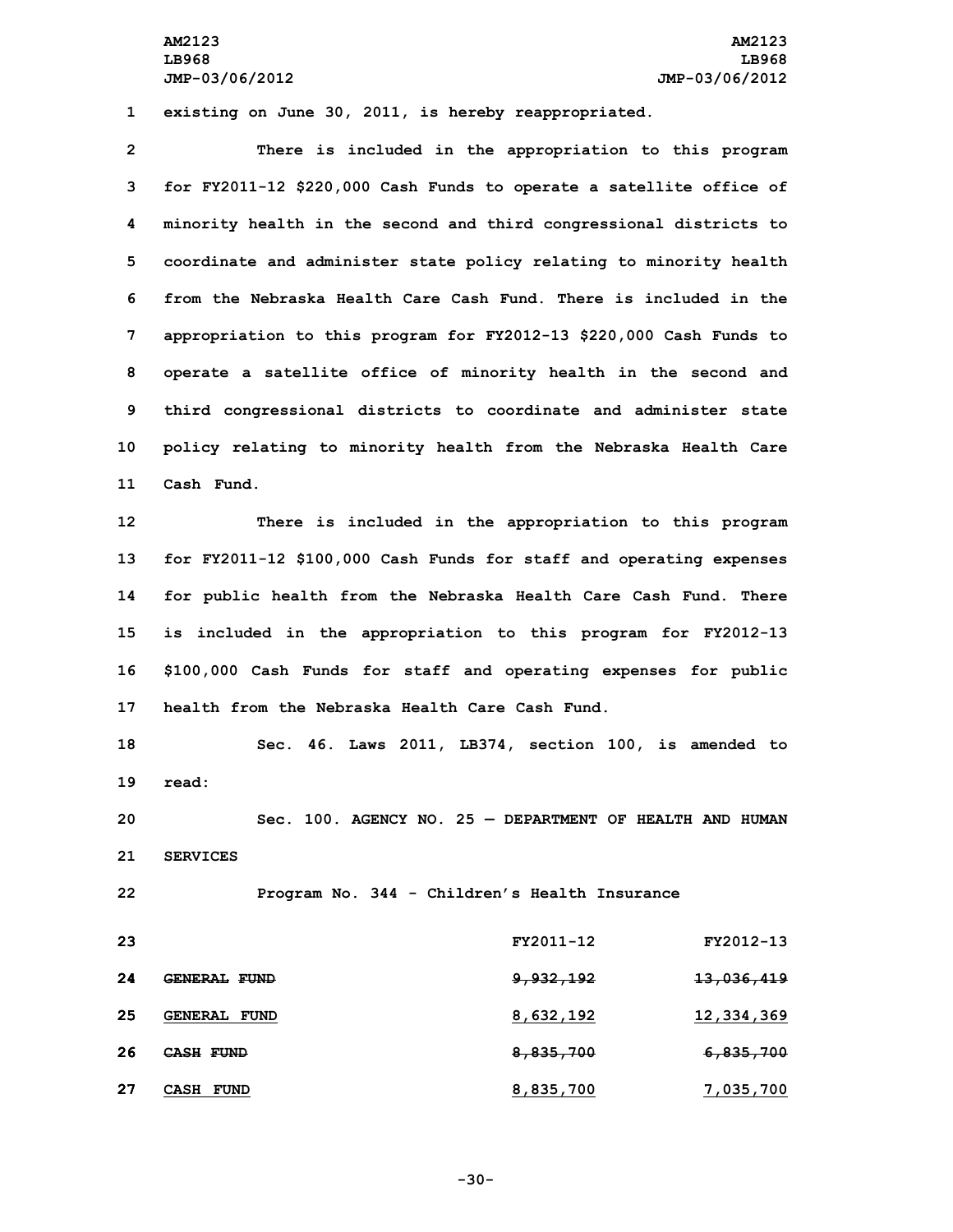**AM2123 AM2123 LB968 LB968 JMP-03/06/2012 JMP-03/06/2012**

| FEDERAL FUND est. | <del>43,729,964</del> | <del>45,612,609</del> |
|-------------------|-----------------------|-----------------------|
| PROGRAM TOTAL     | <del>62,497,856</del> | <del>65,484,728</del> |
| FEDERAL FUND est. | 41,399,961            | 43,068,960            |
| PROGRAM TOTAL     | 58,867,853            | 62,439,029            |

 **There is included in the appropriation to this program for FY2011-12 \$9,932,192 \$8,632,192 General Funds, \$8,835,700 Cash Funds, and \$43,729,964 \$41,399,961 Federal Funds estimate for state aid, which shall only be used for such purpose. There is included in the appropriation to this program for FY2012-13 \$13,036,419 \$12,334,369 General Funds, \$6,835,700 Cash Funds, and \$45,612,609 \$43,068,960 Federal Funds estimate for state aid, which shall only be used for such purpose.**

 **There is included in the appropriation to this program for FY2011-12 \$8,300,000 Cash Funds for state aid from the Nebraska Health Care Cash Fund. There is included in the appropriation to this program for FY2012-13 \$6,300,000 \$6,835,000 Cash Funds for state aid from the Nebraska Health Care Cash Fund.**

 **There is included in the appropriation to this program for FY2011-12 \$535,700 Cash Funds for state aid from the Health and Human Services Cash Fund. There is included in the appropriation to this program for FY2012-13 \$535,700 Cash Funds for state aid from the Health and Human Services Cash Fund.**

 **There is included in the appropriation to this program for FY2012-13 \$200,000 Cash Funds from the Nebraska Health Care Cash Fund for the Poison Control Center at the University of Nebraska Medical Center, which shall only be used by the medical center for the Poison Control Center.**

**-31-**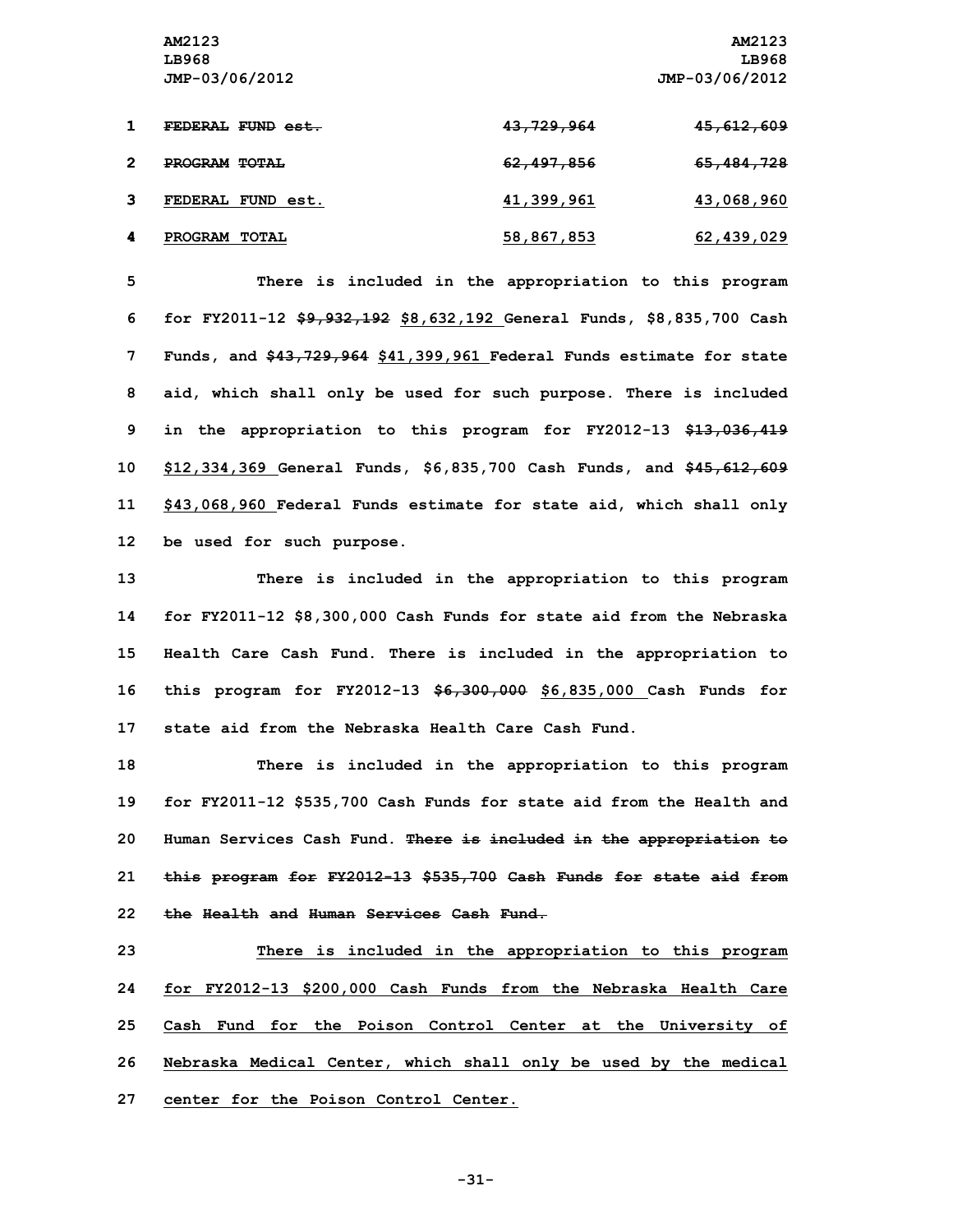**It is the intent of the Legislature that phased-down state contributions to the federal government as defined and required by the Medicare Prescription Drug, Improvement, and Modernization Act of 2003 may be made from appropriations to this program. For FY2012-13, the department may not implement, by rule and regulation, the following changes to the medical assistance 8 program: (1) The elimination of private duty nursing services; and (2) The elimination of oral nutritional supplements. Sec. 47. Laws 2011, LB374, section 101, is amended to 12 read: Sec. 101. AGENCY NO. 25 — DEPARTMENT OF HEALTH AND HUMAN 14 SERVICES Program No. 347 - Public Assistance FY2011-12 FY2012-13 GENERAL FUND 239,522,936 243,518,332 GENERAL FUND 266,818,578 262,364,883 CASH FUND 6,044,444 6,044,444 FEDERAL FUND est. 141,003,570 132,464,624 PROGRAM TOTAL 386,570,950 382,027,400 PROGRAM TOTAL 413,866,592 400,477,964 There is included in the appropriation to this program**

 **for FY2011-12 \$239,522,936 \$266,818,578 General Funds, \$6,044,444 Cash Funds, and \$141,003,570 Federal Funds estimate for state aid, which shall only be used for such purpose. There is included in the appropriation to this program for FY2012-13 \$243,518,332**

**-32-**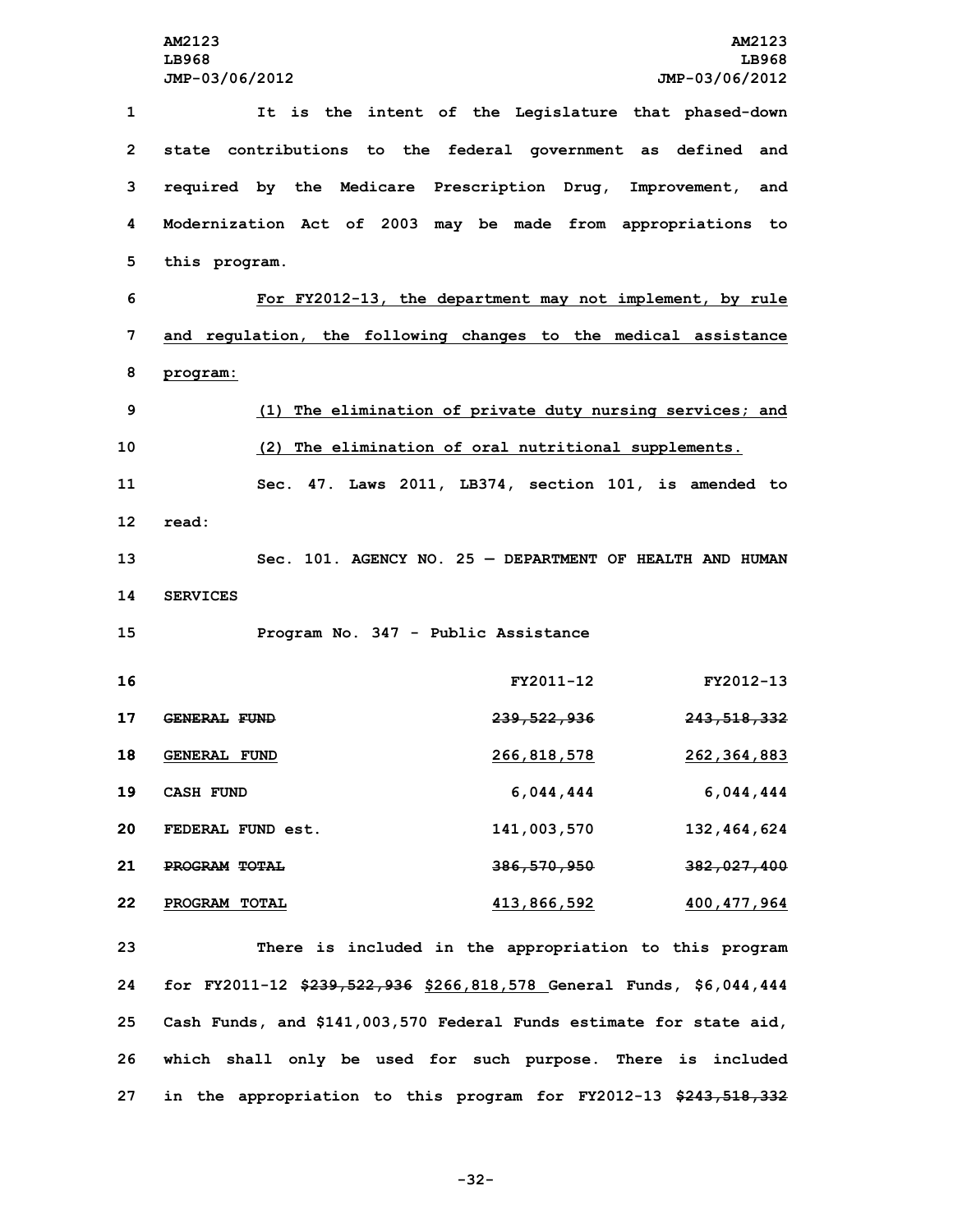**1 \$262,364,883 General Funds, \$6,044,444 Cash Funds, and \$132,464,624 2 Federal Funds estimate for state aid, which shall only be used for 3 such purpose.**

 **There is included in the appropriation to this program for FY2011-12 \$810,000 Cash Funds from the Nebraska Health Care Cash Fund for state aid to aid in carrying out the Nebraska Lifespan Respite Services Program and to provide payment to caregivers to purchase services under the respite subsidy program. There is included in the appropriation to this program for FY2012-13 \$810,000 Cash Funds from the Nebraska Health Care Cash Fund for state aid to aid in carrying out the Nebraska Lifespan Respite Services Program and to provide payment to caregivers to purchase services under the respite subsidy program.**

 **There is included in the appropriation to this program for FY2011-12 \$2,734,444 Cash Funds from the Nebraska Health Care Cash Fund for state aid for the continuation of the behavioral health provider rate increase. There is included in the appropriation to this program for FY2012-13 \$2,734,444 Cash Funds from the Nebraska Health Care Cash Fund for state aid for the continuation of the behavioral health provider rate increase.**

 **There is included in the appropriation to this program for FY2011-12 \$500,000 for home visitation programs. There is included in the appropriation to this program for FY2012-13 \$750,000 for an increase for home visitation programs receiving funds in FY2011-12.**

**26 Sec. 48. Laws 2011, LB374, section 102, is amended to 27 read:**

**-33-**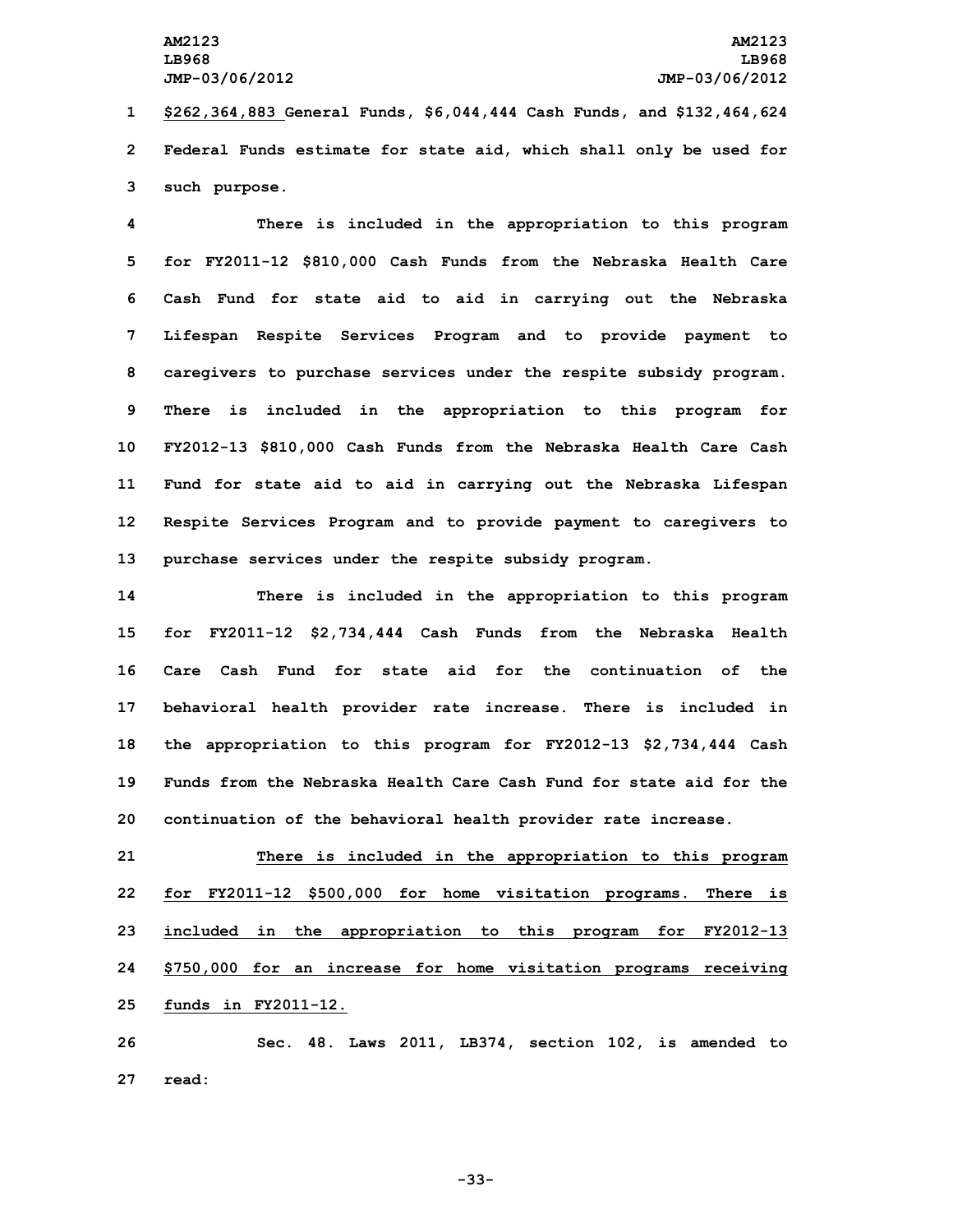**AM2123 AM2123 LB968 LB968 JMP-03/06/2012 JMP-03/06/2012 1 Sec. 102. AGENCY NO. 25 — DEPARTMENT OF HEALTH AND HUMAN 2 SERVICES 3 Program No. 348 - Medical Assistance 4 FY2011-12 FY2012-13 5 GENERAL FUND 599,909,134 630,241,604**

**6 GENERAL FUND 582,313,492 646,573,194**

**7 CASH FUND 24,344,412 24,344,412**

**8 FEDERAL FUND est. 998,926,616 1,029,200,776**

**9 PROGRAM TOTAL 1,623,180,162 1,683,786,792**

 **FEDERAL FUND est. 994,935,238 1,030,591,108 PROGRAM TOTAL 1,601,593,142 1,701,508,714 There is included in the appropriation to this program for FY2011-12 \$599,909,134 \$582,313,492 General Funds, \$24,344,412 Cash Funds, and \$998,926,616 \$994,935,238 Federal Funds estimate for state aid, which shall only be used for such purpose. There is included in the appropriation to this program for FY2012-13 \$630,241,604 \$646,573,194 General Funds, \$24,344,412 Cash Funds, and \$1,029,200,776 \$1,030,591,108 Federal Funds estimate for state aid, which shall only be used for such purpose.**

 **There is included in the appropriation to this program for FY2011-12 \$4,765,896 Cash Funds for state aid for the continuation of the behavioral health provider rate increase and behavioral health provider rate increase for managed care, inpatient services, and residential treatment services provided with funds from the Nebraska Health Care Cash Fund. There is included in the appropriation to this program for FY2012-13 \$4,765,896 Cash Funds for state aid for the continuation of the**

**-34-**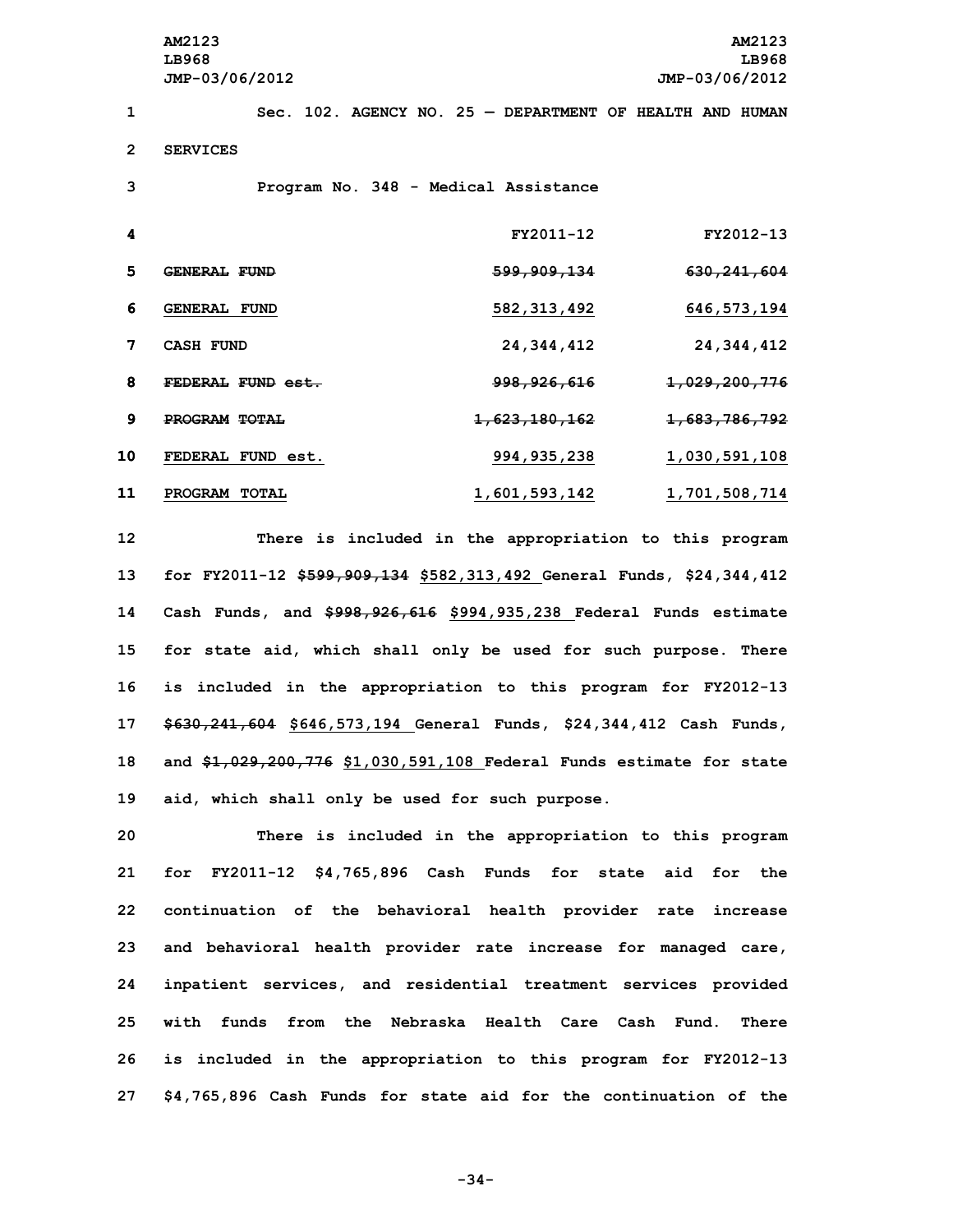**behavioral health provider rate increase and behavioral health provider rate increase for managed care, inpatient services, and residential treatment services provided with funds from the Nebraska Health Care Cash Fund.**

 **There is included in the appropriation to this program for FY2011-12 \$450,000 Cash Funds from the Nebraska Health Care Cash Fund and \$598,707 Federal Funds estimate for <sup>a</sup> state plan amendment covering tobacco-use cessation in compliance with Title XIX of the federal Social Security Act. There is included in the appropriation to this program for FY2012-13 \$450,000 Cash Funds from the Nebraska Health Care Cash Fund and \$587,823 Federal Funds estimate for <sup>a</sup> state plan amendment covering tobacco-use cessation in compliance with Title XIX of the federal Social Security Act. The smoking cessation funding for FY2011-12 and FY2012-13 is for the costs of tobacco-use cessation counseling and tobacco-use cessation pharmaceuticals approved by the federal Food and Drug Administration for such purpose.**

 **It is the intent of the Legislature that phased-down state contributions to the federal government as defined and required by the Medicare Prescription Drug, Improvement, and Modernization Act of 2003 may be made from appropriations to this program.**

**23 For FY2012-13, the department may not implement, by rule 24 and regulation, the following changes to the medical assistance 25 program:**

**26 (1) An increase in copayments on physical, speech, and 27 occupational therapies;**

**-35-**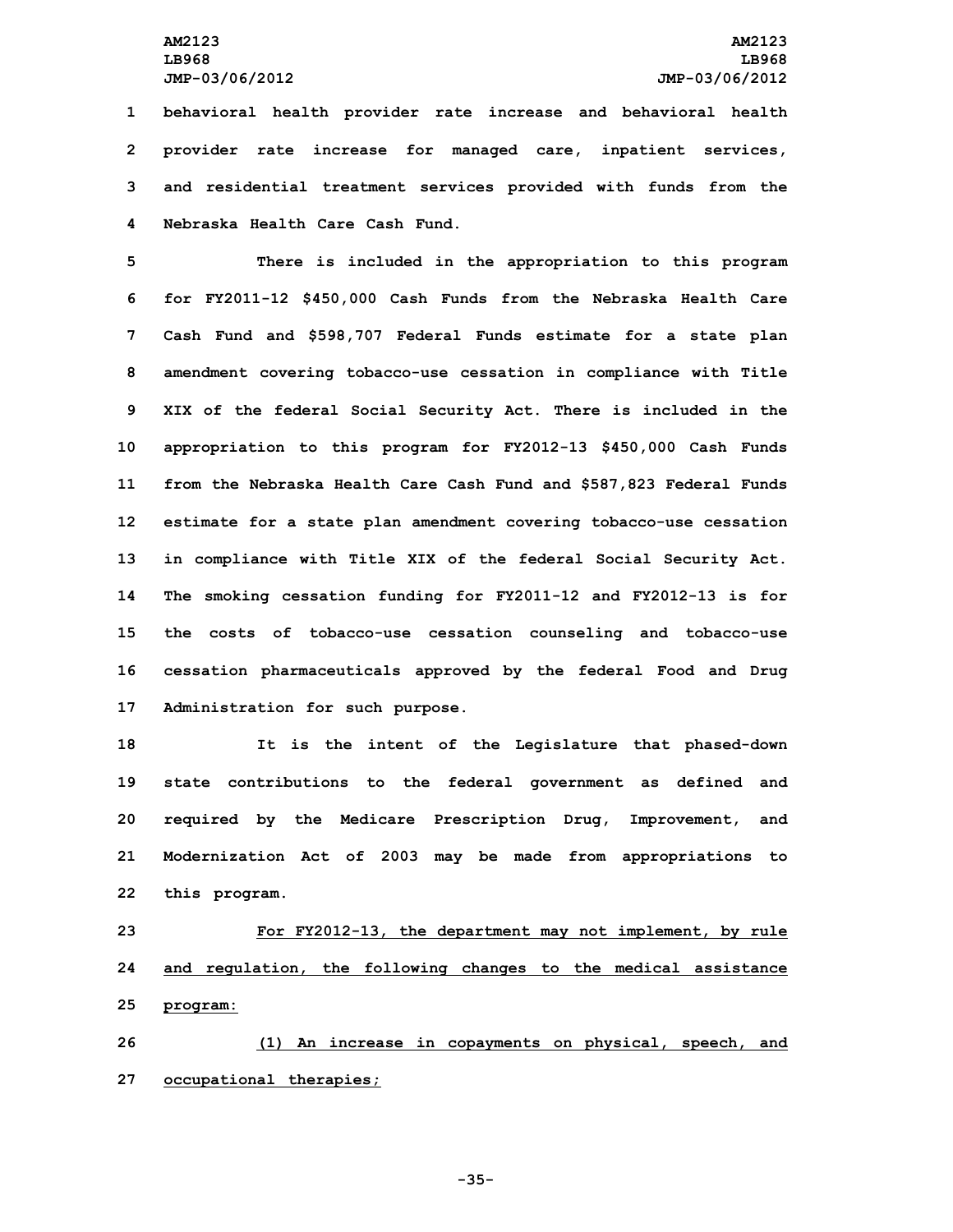|    | AM2123<br>AM2123<br>LB968<br>LB968<br>JMP-03/06/2012<br>JMP-03/06/2012 |
|----|------------------------------------------------------------------------|
| 1  | (2) An increase in copayments for nonemergency visits to               |
| 2  | the emergency department;                                              |
| 3  | (3) A limit of two hundred forty hours per year of home                |
| 4  | health services;                                                       |
| 5  | (4) The elimination of private duty nursing services;                  |
| 6  | (5) An increase in the level of care required to receive               |
| 7  | personal assistance services;                                          |
| 8  | (6) A limit for personal assistance services to three                  |
| 9  | and one-half hours of service per day with a sixty-hour limit per      |
| 10 | month;                                                                 |
| 11 | The elimination of oral nutritional supplements<br>(7)                 |
| 12 | provided through the durable medical equipment program;                |
| 13 | (8) A limit to behavioral health therapy visits of sixty               |
| 14 | visits per year;                                                       |
| 15 | The elimination of dental services, including<br>(9)                   |
| 16 | dentures, for adults;                                                  |
| 17 | (10) The elimination of chiropractic services;                         |
| 18 | (11) The elimination of eyeglasses for adults;                         |
| 19 | (12) The elimination of hearing aids for adults;                       |
| 20 | (13) The elimination of occupational therapy for adults;               |
| 21 | (14) The elimination of physical therapy for adults;                   |
| 22 | (15) The elimination of speech therapy for adults;                     |
| 23 | (16) A limit of prescription drugs to ten per month for                |
| 24 | adults;                                                                |
| 25 | (17) A limit of inpatient hospital days to forty-five                  |
| 26 | days or thirty days per year for adults; and                           |
| 27 | (18) A limit of physician visits for adults to twelve per              |

**-36-**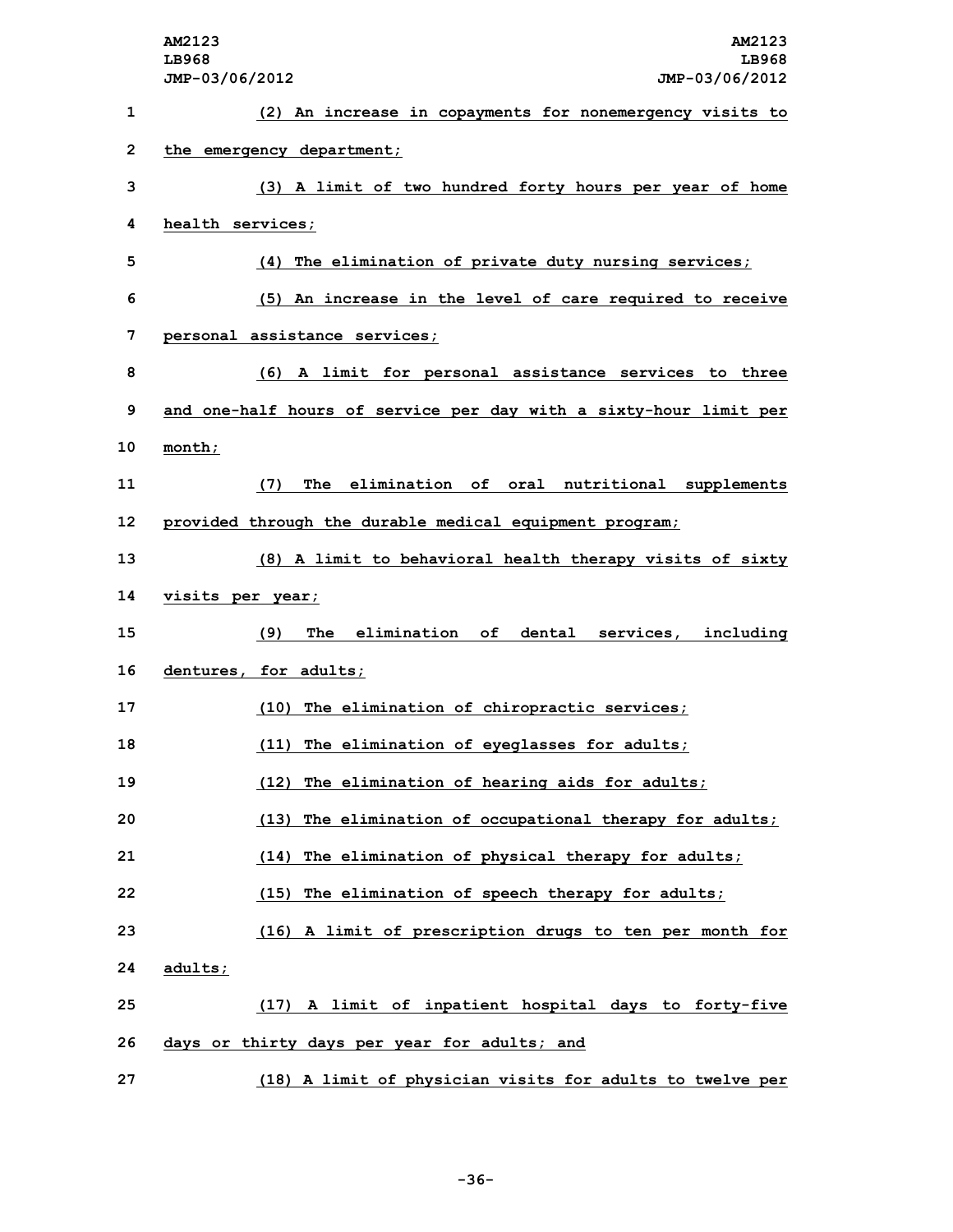**AM2123 AM2123 LB968 LB968 JMP-03/06/2012 JMP-03/06/2012 year, excluding pregnancy-related visits. Sec. 49. Laws 2011, LB374, section 104, is amended to 3 read: Sec. 104. AGENCY NO. 25 — DEPARTMENT OF HEALTH AND HUMAN 5 SERVICES Program No. 365 - Mental Health Operations FY2011-12 FY2012-13 GENERAL FUND 31,121,831 31,723,741 GENERAL FUND 31,121,831 31,752,373 CASH FUND 3,562,814 3,616,795 FEDERAL FUND est. 9,937,371 9,941,425 FEDERAL FUND est. 9,937,371 9,912,793 PROGRAM TOTAL 44,622,016 45,281,961 SALARY LIMIT 25,390,217 25,864,761 The unexpended General Fund appropriation balance existing on June 30, 2011, is hereby reappropriated. The Department of Administrative Services shall monitor the appropriations and expenditures for this program according to the following program classifications: No. 361 - Hastings Regional Center No. 363 - Lincoln Regional Center No. 379 - Evaluation and Screening - Community-Based Residential Services Sec. 50. Laws 2011, LB374, section 105, is amended to 25 read: Sec. 105. AGENCY NO. 25 — DEPARTMENT OF HEALTH AND HUMAN 27 SERVICES**

**-37-**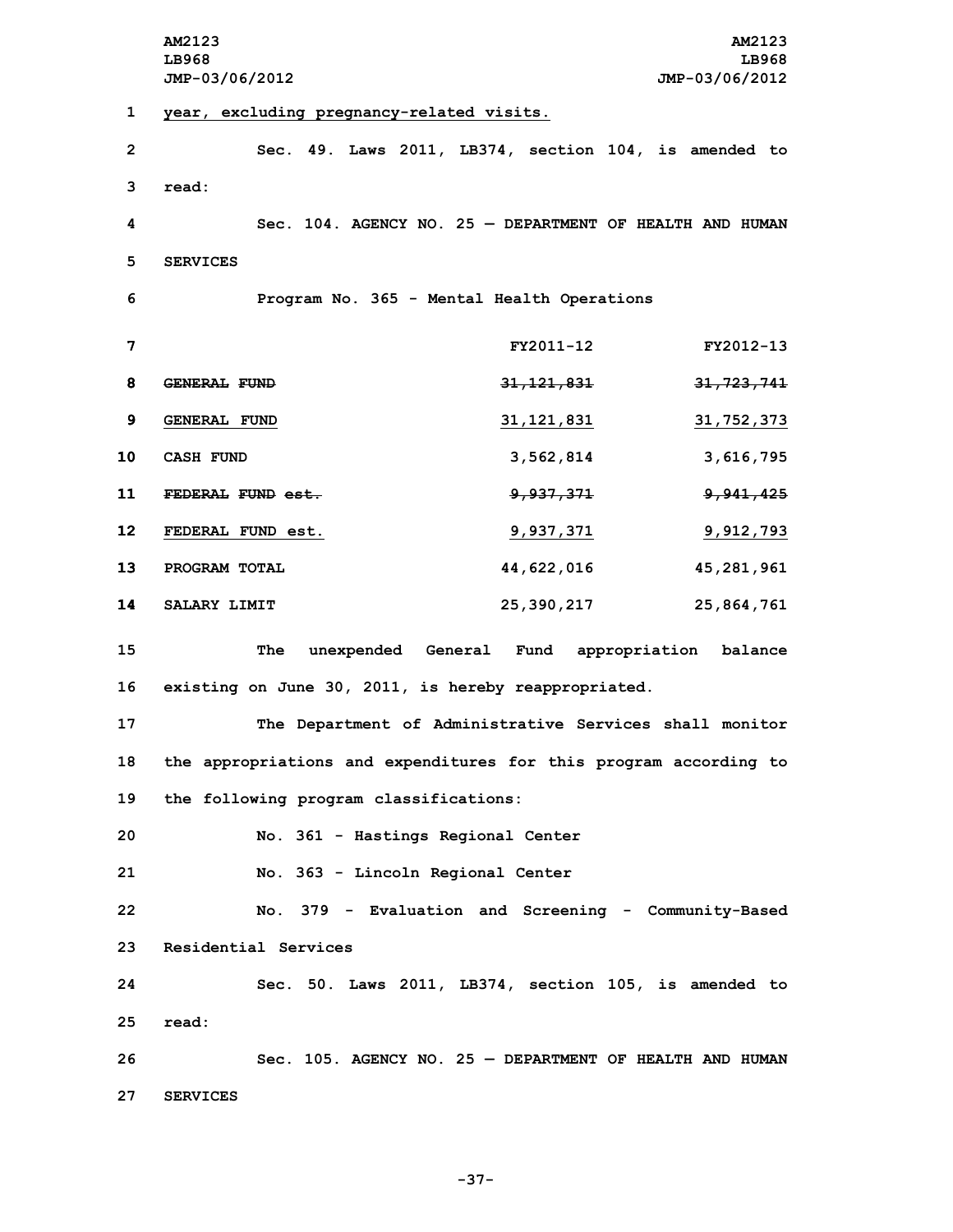**AM2123 AM2123 LB968 LB968 JMP-03/06/2012 JMP-03/06/2012**

**1 Program No. 421 - Beatrice State Developmental Center**

| $\mathbf{2}$ |                     | FY2011-12  | FY2012-13               |
|--------------|---------------------|------------|-------------------------|
| 3            | GENERAL FUND        | 24,927,152 | 25,505,489              |
| 4            | <b>GENERAL FUND</b> | 24,927,152 | 25,081,930              |
| 5            | CASH FUND           | 2,711,482  | 2,711,482               |
| 6            | FEDERAL FUND est.   | 22,820,537 | <del>22,956,323</del>   |
| 7            | PROGRAM TOTAL       | 50,459,171 | <del>51, 173, 294</del> |
| 8            | FEDERAL FUND est.   | 22,820,537 | 21,779,882              |
| 9            | PROGRAM TOTAL       | 50,459,171 | 49,573,294              |
| 10           | <b>SALARY LIMIT</b> | 24,095,712 | 24,599,987              |
| 11           | SALARY LIMIT        | 25,395,712 | 25,449,987              |

**12 The unexpended General Fund appropriation balance 13 existing on June 30, 2011, is hereby reappropriated.**

 **It is the intent of the Legislature that the Department of Health and Human Services shall provide <sup>a</sup> quarterly report to the Developmental Disabilities Special Investigative Committee, the Appropriations Committee, and the Health and Human Services Committee of the Legislature regarding the use of funds appropriated to the Beatrice State Developmental Center for FY2011-12 and FY2012-13. Reports shall be submitted within two weeks after the end of each quarter.**

 **The reports shall indicate expenditures incurred in each quarter for the management teams as well as the independent expert and Department of Justice coordinator. Expenditures for temporary medical/clinical staff, newly hired permanent medical/clinical staff, and additional costs for nurses, direct care staff, and shift supervisors shall be reported. The number of newly**

**-38-**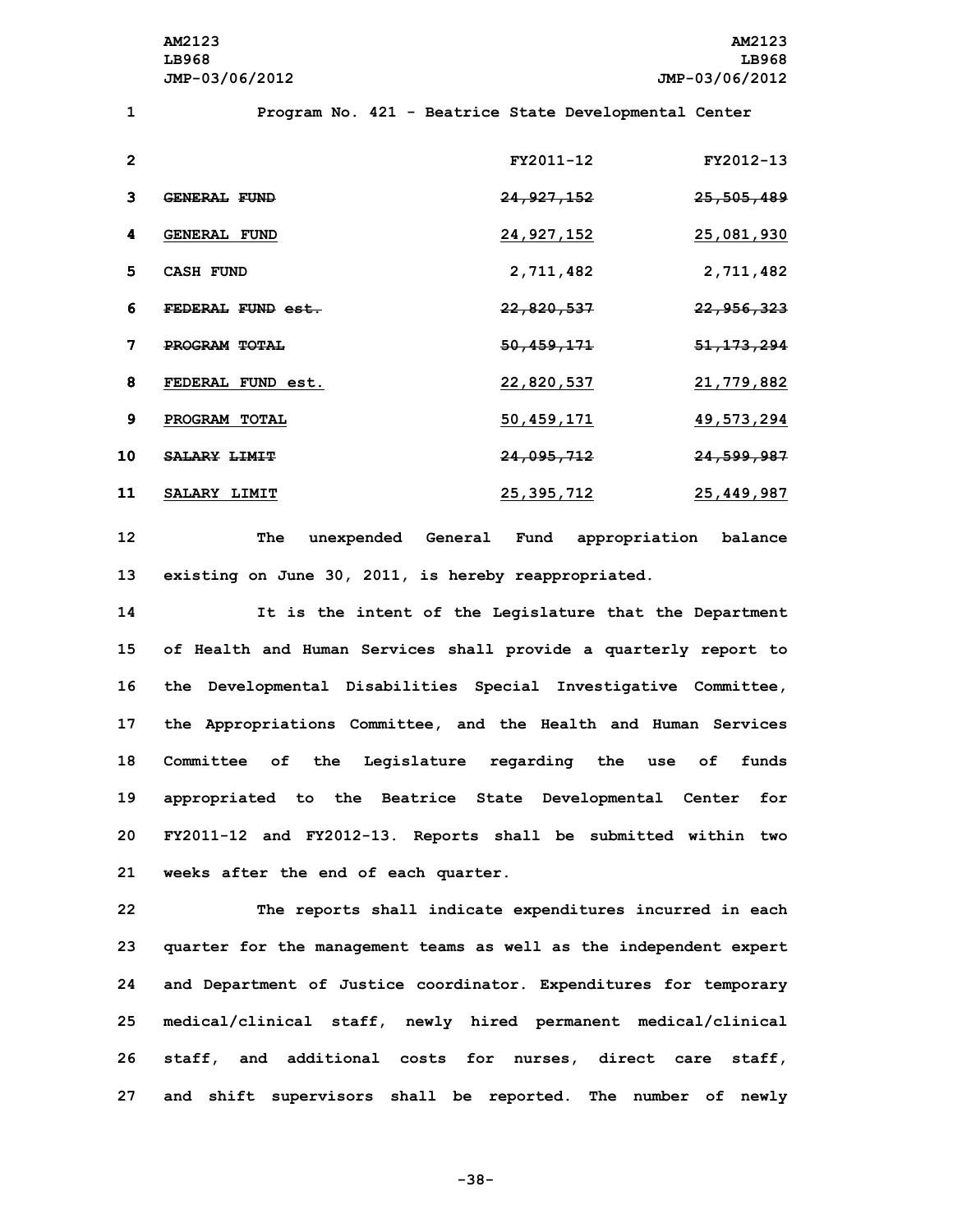**hired staff and the job titles of such staff shall also be reported. Contractual expenditures for medical services shall be reported based upon the category of care. Expenditures for clinical assessments of persons at the Beatrice State Developmental Center, training, and the Outreach Treatment and Intensive Services Program shall be reported.**

 **The reports shall detail transition expenditures by individual for each person transferred from the Beatrice State Developmental Center, since the beginning of FY2009-10, to another setting to receive services. The setting to which each person is transferred shall be identified. The expenditures for the care of persons transferred from the Beatrice State Developmental Center shall be reported by budget program and fund source.**

 **The chief executive officer of the Department of Health and Human Services shall certify to the budget administrator of the budget division of the Department of Administrative Services the FY2011-12 and FY2012-13 unexpended appropriation balances for the Beatrice State Developmental Center, Program 421, which are available to transition and maintain persons transferred from the Beatrice State Developmental Center to community-based developmental disability or other services. The budget administrator of the budget division of the Department of Administrative Services shall administratively transfer during FY2011-12 and FY2012-13 available unexpended appropriation balances as certified by the chief executive officer of the Department of Health and Human Services from the Beatrice State Developmental Center, Program 421, to Developmental Disability Aid, Program 424,**

**-39-**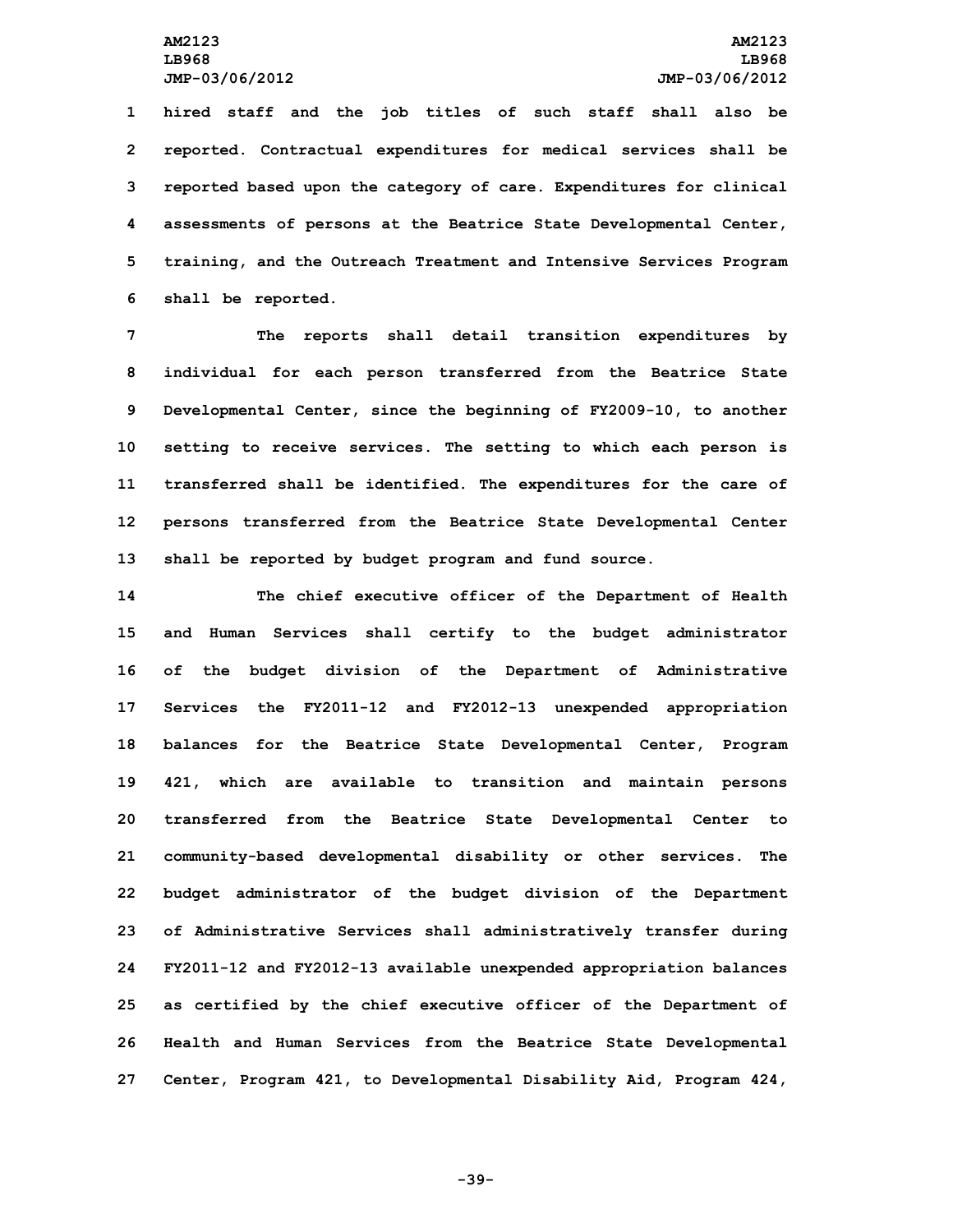**AM2123 AM2123 LB968 LB968 JMP-03/06/2012 JMP-03/06/2012 and Medical Assistance, Program 348. Sec. 51. Laws 2011, LB374, section 107, is amended to 3 read: Sec. 107. AGENCY NO. 25 — DEPARTMENT OF HEALTH AND HUMAN 5 SERVICES Program No. 502 - Public Health Aid FY2011-12 FY2012-13 GENERAL FUND 3,767,394 3,767,394 GENERAL FUND 3,767,394 3,758,060 CASH FUND 8,280,000 8,280,000 PROGRAM TOTAL 12,047,394 12,047,394 PROGRAM TOTAL 12,047,394 12,038,060 There is included in the appropriation to this program**

 **for FY2011-12 \$3,767,394 General Funds and \$8,280,000 Cash Funds for state aid, which shall only be used for such purpose. There is included in the appropriation to this program for FY2012-13 \$3,767,394 \$3,758,060 General Funds and \$8,280,000 Cash Funds for state aid, which shall only be used for such purpose.**

 **There is included in the appropriation to this program for FY2011-12 \$1,809,334 General Funds and for FY2012-13 \$1,809,334 \$1,800,000 General Funds, for state aid, for the six community health centers funded through Federal Program 330, Public Law 104-299, the Health Centers Consolidation Act of 1996. Each center of the following centers is to receive <sup>a</sup> base amount of \$100,000 with the balance of the funding to be distributed proportionally based on the previous fiscal year's percent of uninsured clients as reported on the Uniform Data System Report provided to the United**

**-40-**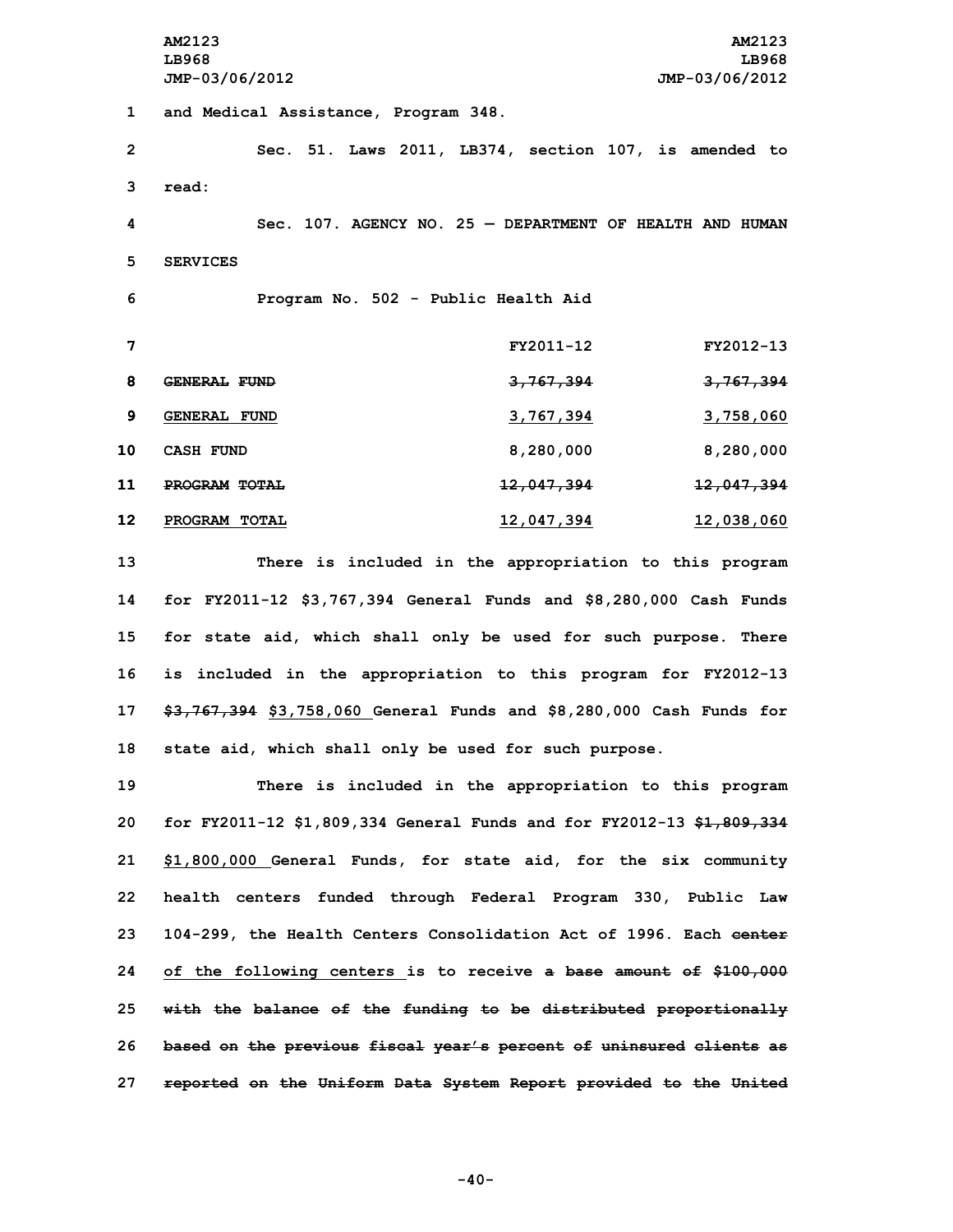**States Department of Health and Human Services Bureau of Primary Health Care to \$300,000: Charles Drew Health Center, One World Community Health Center, Good Neighbor Community Health Center, Panhandle Community Health Center, Norfolk Community Health Center, and People's Health Center.**

 **There is included in the appropriation to this program for FY2011-12 \$1,898,246 General Funds and \$5,405,000 Cash Funds from the Nebraska Health Care Cash Fund for state aid for public health departments. There is included in the appropriation to this program for FY2012-13 \$1,898,246 General Funds and \$5,405,000 Cash Funds from the Nebraska Health Care Cash Fund for state aid for public health departments.**

 **There is included in the appropriation to this program for FY2011-12 \$31,713 General Funds and \$1,526,000 Cash Funds for state aid from the Nebraska Health Care Cash Fund for minority public health services in counties having <sup>a</sup> minority population equal to or exceeding five percent of the total population of the county in the first and third congressional districts as determined by the most recent federal decennial census. There is included in the appropriation to this program for FY2012-13 \$31,713 General Funds and \$1,526,000 Cash Funds for state aid from the Nebraska Health Care Cash Fund for minority public health services in counties having <sup>a</sup> minority population equal to or exceeding five percent of the total population of the county in the first and third congressional districts as determined by the most recent federal decennial census. The Department of Health and Human Services shall distribute the funds on <sup>a</sup> per capita**

**-41-**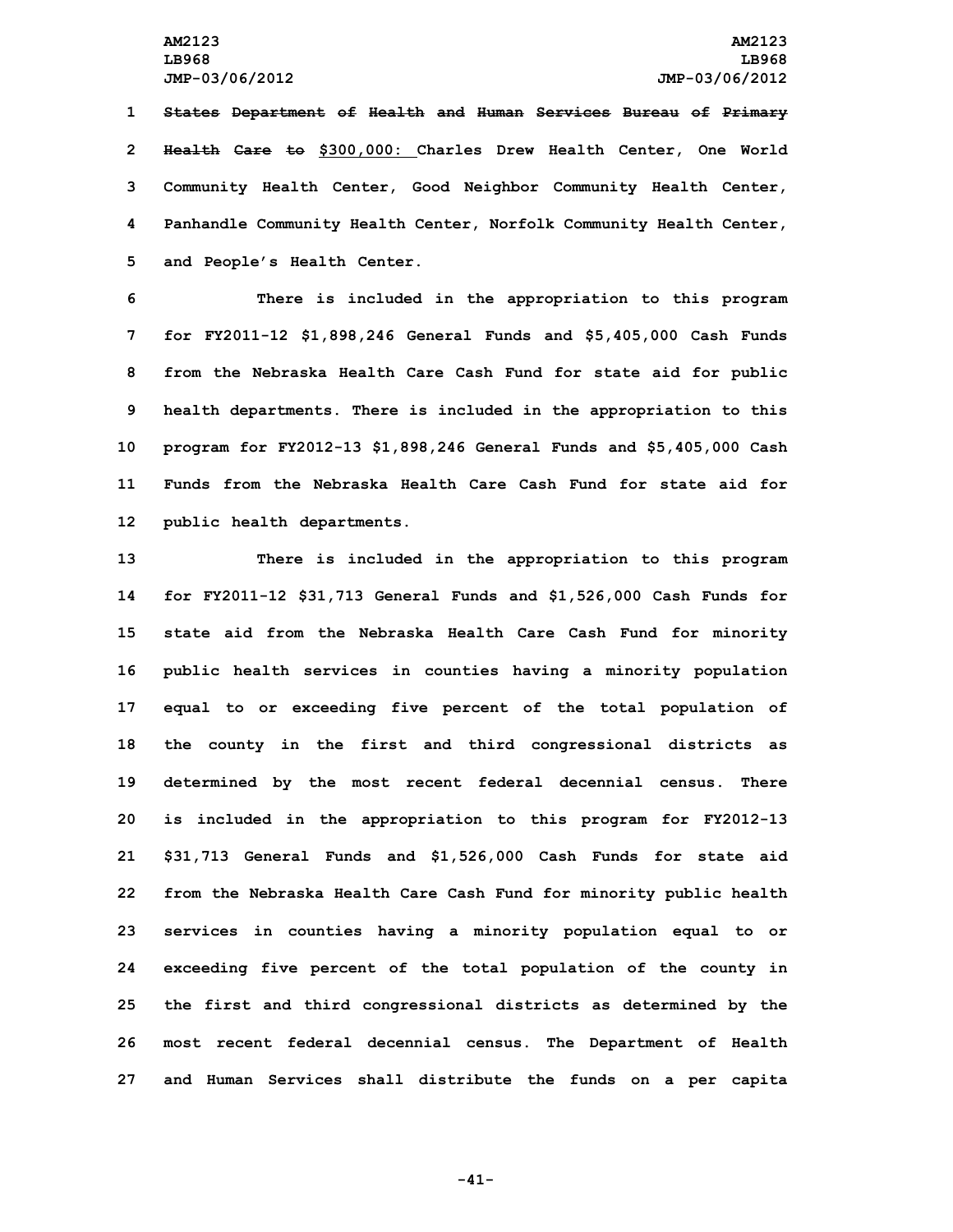**AM2123 AM2123 LB968 LB968 JMP-03/06/2012 JMP-03/06/2012**

**1 basis for the purpose of implementing <sup>a</sup> minority health initiative 2 which may target, but shall not be limited to, infant mortality, 3 cardiovascular disease, obesity, diabetes, and asthma.**

 **There is included in the appropriation to this program for FY2011-12 \$28,101 General Funds and \$1,349,000 Cash Funds from the Nebraska Health Care Cash Fund for state aid to be distributed equally among federally qualified health centers in the second congressional district. Such funds shall be used for the purpose of implementing <sup>a</sup> minority health initiative which may target, but shall not be limited to, infant mortality, cardiovascular disease, obesity, diabetes, and asthma. There is included in the appropriation to this program for FY2012-13 \$28,101 General Funds and \$1,349,000 Cash Funds from the Nebraska Health Care Cash Fund for state aid to be distributed equally among federally qualified health centers in <sup>a</sup> the second congressional district. with <sup>a</sup> minority population of greater than seventy-five thousand inhabitants. Such funds shall be used for the purpose of implementing <sup>a</sup> minority health initiative which may target, but shall not be limited to, infant mortality, cardiovascular disease, obesity, diabetes, and asthma.**

**21 Sec. 52. Laws 2011, LB374, section 109, is amended to 22 read:**

**23 Sec. 109. AGENCY NO. 25 — DEPARTMENT OF HEALTH AND HUMAN 24 SERVICES**

**25 Program No. 519 - Nebraska Veterans' Homes 26 FY2011-12 FY2012-13 27 GENERAL FUND 25,356,735 25,798,080**

**-42-**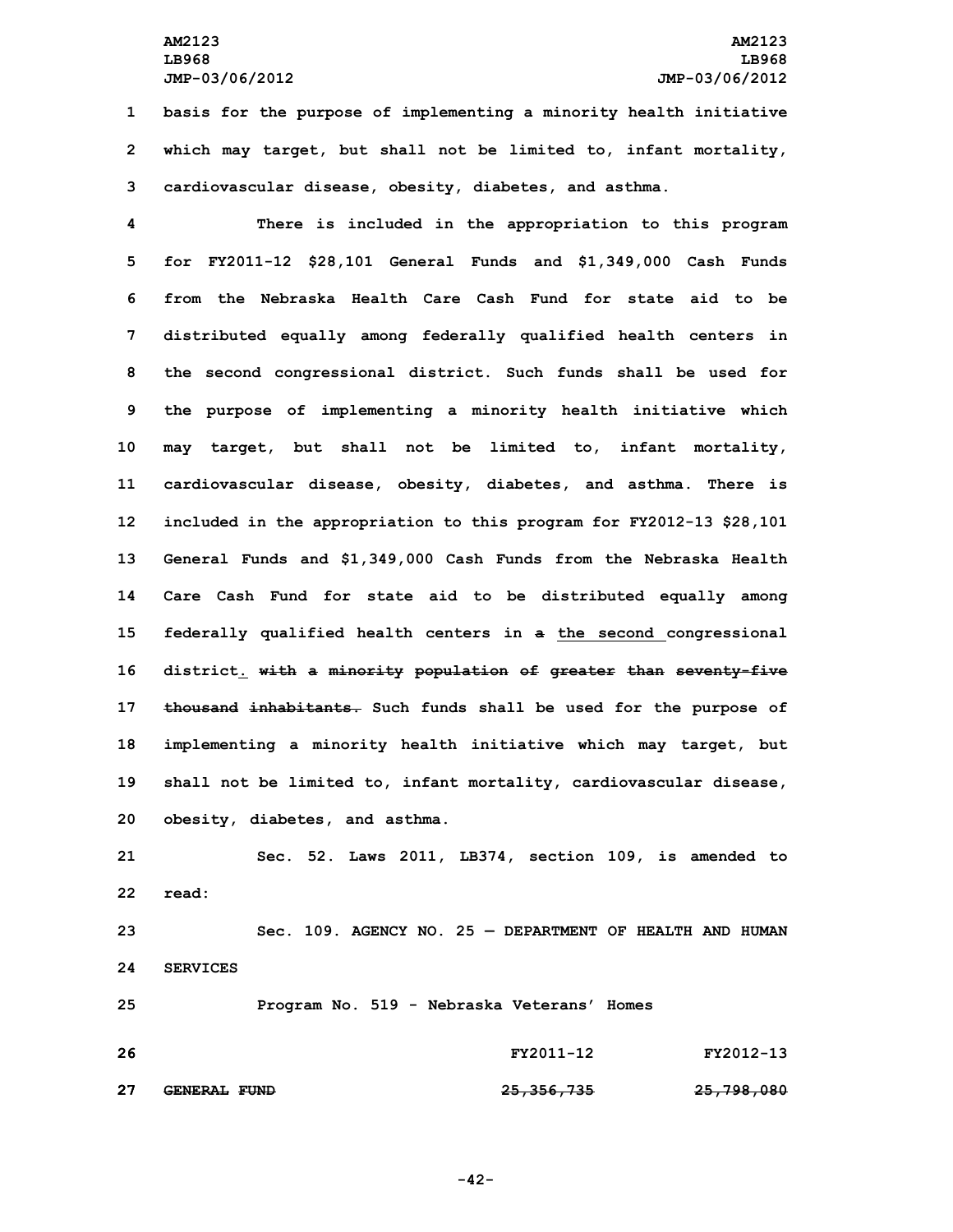**AM2123 AM2123 LB968 LB968 JMP-03/06/2012 JMP-03/06/2012 GENERAL FUND 24,856,735 25,298,080 CASH FUND 14,047,196 14,201,610 FEDERAL FUND est. 15,410,475 15,474,204 FEDERAL FUND est. 15,910,475 15,974,204 PROGRAM TOTAL 54,814,406 55,473,894 SALARY LIMIT 28,572,099 29,040,920 The unexpended General Fund appropriation balance existing on June 30, 2011, is hereby reappropriated. The Department of Administrative Services shall monitor the appropriations and expenditures for this program according to the following program classifications: No. 510 - Veterans' Home System Administration No. 519 - Grand Island Veterans' Home No. 520 - Norfolk Veterans' Home No. 521 - Western Nebraska Veterans' Home No. 522 - Eastern Nebraska Veterans' Home Sec. 53. Laws 2011, LB374, section 112, is amended to 18 read: Sec. 112. AGENCY NO. 25 — DEPARTMENT OF HEALTH AND HUMAN 20 SERVICES Program No. 621 - Stem Cell Research FY2011-12 FY2012-13 CASH FUND 450,573 450,573 PROGRAM TOTAL 450,573 450,573 SALARY LIMIT 15,000 15,000 There is included in the appropriation to this program**

**-43-**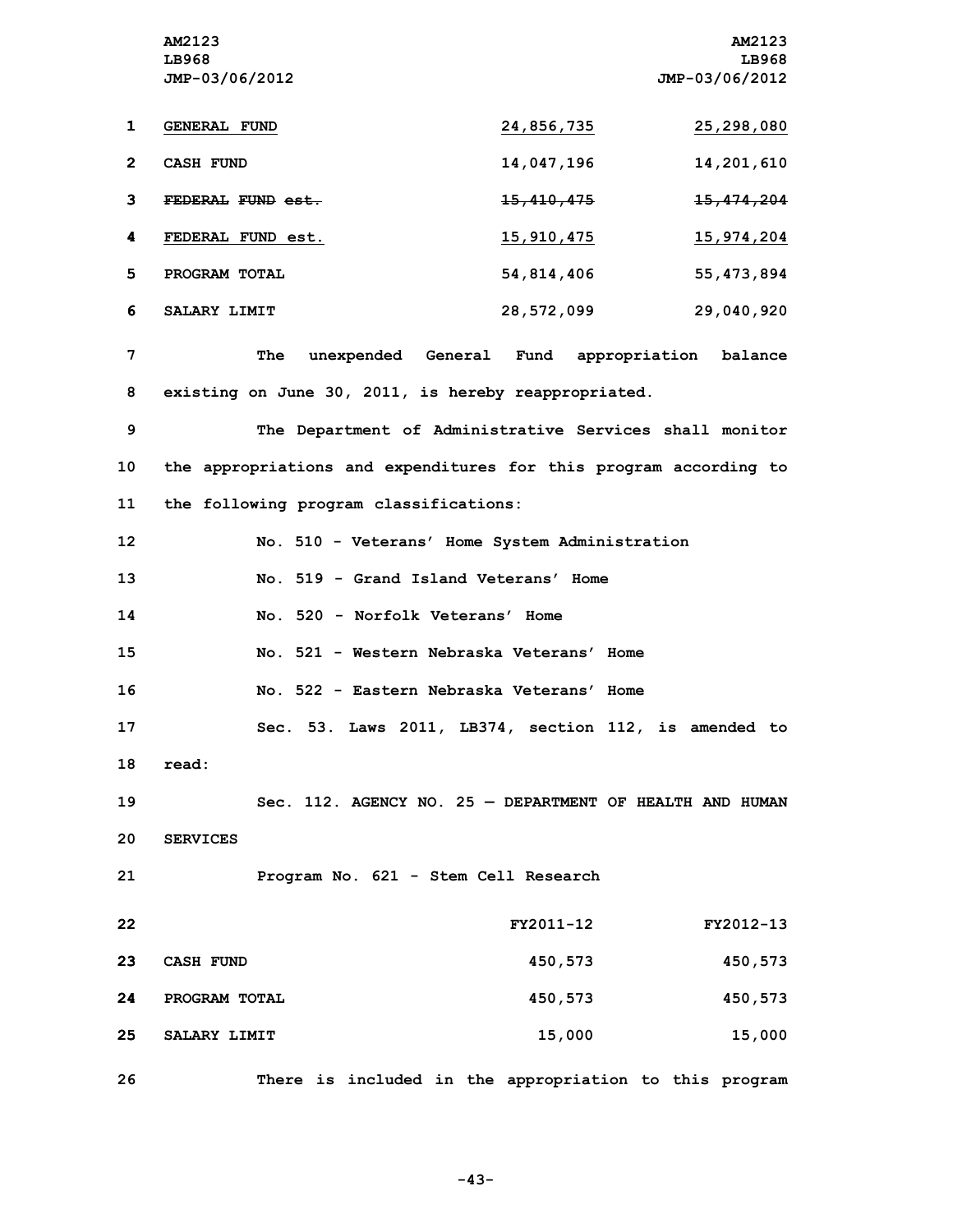**for FY2011-12 \$437,000 Cash Funds for state aid, which shall only be used for such purpose. There is included in the appropriation to this program for FY2012-13 \$437,000 Cash Funds for state aid from the Nebraska Health Care Cash Fund, which shall only be used for such purpose. Sec. 54. Laws 2011, LB374, section 115, is amended to 7 read: Sec. 115. AGENCY NO. 25 — DEPARTMENT OF HEALTH AND HUMAN 9 SERVICES Program No. 870 - Norfolk Sex Offender Treatment FY2011-12 FY2012-13 GENERAL FUND 14,766,557 14,928,652 GENERAL FUND 14,016,557 14,178,652 CASH FUND 48,833 72,914 PROGRAM TOTAL 14,815,390 15,001,566 PROGRAM TOTAL 14,065,390 14,251,566 SALARY LIMIT 8,792,382 8,933,224 The unexpended General Fund appropriation balance existing on June 30, 2011, is hereby reappropriated. Sec. 55. Laws 2011, LB374, section 132, is amended to 21 read: Sec. 132. AGENCY NO. 31 — MILITARY DEPARTMENT Program No. 192 - Governor's Emergency Aid FY2011-12 FY2012-13 GENERAL FUND 500,000 500,000 GENERAL FUND 9,400,000 500,000 FEDERAL FUND est. 4,500,000 4,500,000**

**-44-**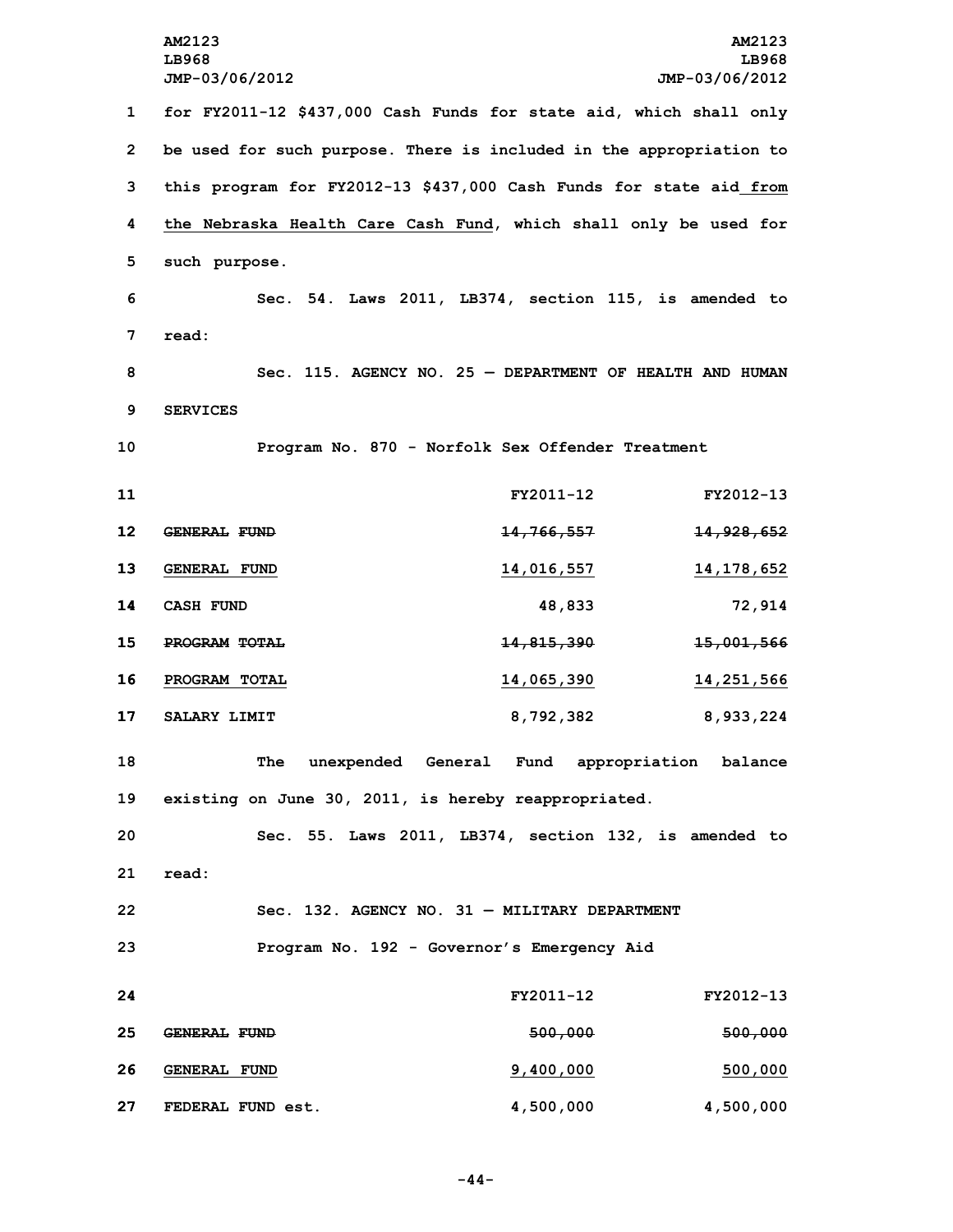**AM2123 AM2123 LB968 LB968 JMP-03/06/2012 JMP-03/06/2012 1 PROGRAM TOTAL 5,000,000 5,000,000**

**2 PROGRAM TOTAL 13,900,000 5,000,000**

**3 There is no salary limitation for this program.**

**4 The unexpended General Fund and Cash Fund appropriation 5 balances existing on June 30, 2011, are hereby reappropriated.**

 **There is included in the appropriation to this program for FY2011-12 \$500,000 \$9,400,000 General Funds, \$4,500,000 Federal Funds estimate, plus any reappropriated amount, for state aid. There is included in the appropriation to this program for FY2012-13 \$500,000 General Funds and \$4,500,000 Federal Funds estimate for state aid.**

**12 Expenditures from this program shall not be restricted to 13 state aid if other expenditures are necessary to fulfill the goals 14 of the Governor's Emergency Aid Program.**

**15 Sec. 56. Laws 2011, LB374, section 200, is amended to 16 read:**

**17 Sec. 200. AGENCY NO. 65 — DEPARTMENT OF ADMINISTRATIVE 18 SERVICES**

**19 Program No. 591 - Tort Claims**

| 20 |                     | FY2011-12 | FY2012-13 |
|----|---------------------|-----------|-----------|
| 21 | <b>GENERAL FUND</b> | 210,000   | 210,000   |
| 22 | <b>CASH FUND</b>    | 150,000   | 50,000    |
| 23 | PROGRAM TOTAL       | 360,000   | 260,000   |

**24 The unexpended General Fund appropriation balance 25 existing on June 30, 2011, is hereby reappropriated. The unexpended 26 Cash Fund appropriation balance existing on June 30, 2011, is**

**-45-**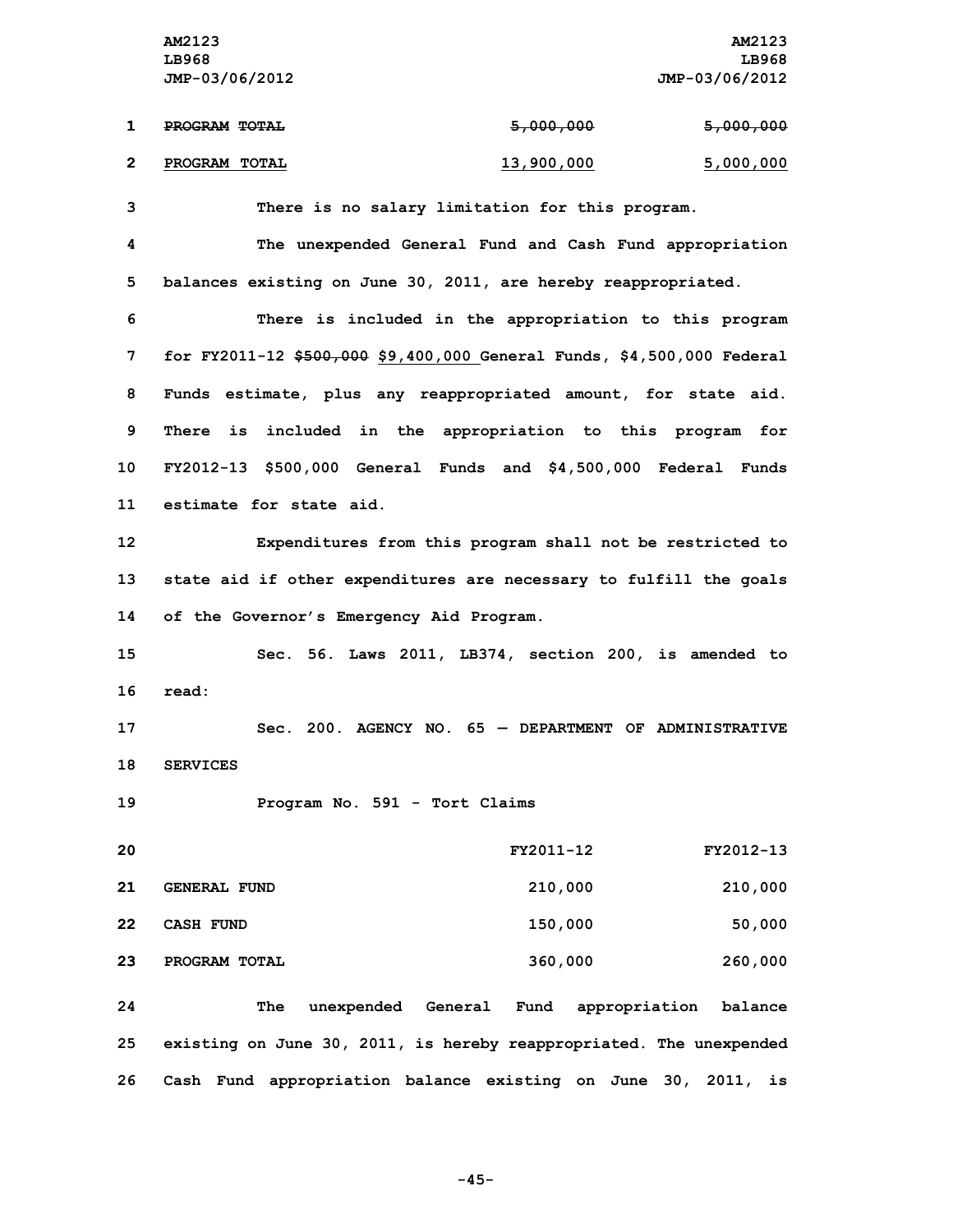**AM2123 AM2123 LB968 LB968 JMP-03/06/2012 JMP-03/06/2012 hereby reappropriated. (1) The following amounts are hereby transferred to the Tort Claims Fund from the respective agency fund balances: (a) \$58 from the Department of Motor Vehicles; (b) \$165,621 from the Department of Roads; (c) \$5,378 from the Game and Parks Commission; and (d) \$15,269 from the Department of Administrative Services state building division. Such sums shall be transferred to the risk management and state claims division no later than August 1, 2011, or in four equal payments on August 1, October 1, January 1, and April 1, at the discretion of the Risk Manager. (2) The following amounts are hereby transferred to the Tort Claims Fund from the respective agency fund balances: (a) \$58 \$369 from the Department of Motor Vehicles; (b) \$165,621 \$130,224 from the Department of Roads; (c) \$5,378 \$3,597 from the Game and Parks Commission; and (d) \$15,269 \$1,764 from the Department of Administrative Services state building division;. (e) \$520 from the Department of Agriculture; (f) \$650 from the Nebraska Brand Committee; and (g) \$657 from the Department of Natural Resources. Such sums shall be transferred to the risk management and state claims division no later than August 1, 2012, or in four equal payments on August 1, October 1, January 1, and April 1, at the discretion of the Risk Manager.**

**27 It is the intent of the Legislature that transfers**

**-46-**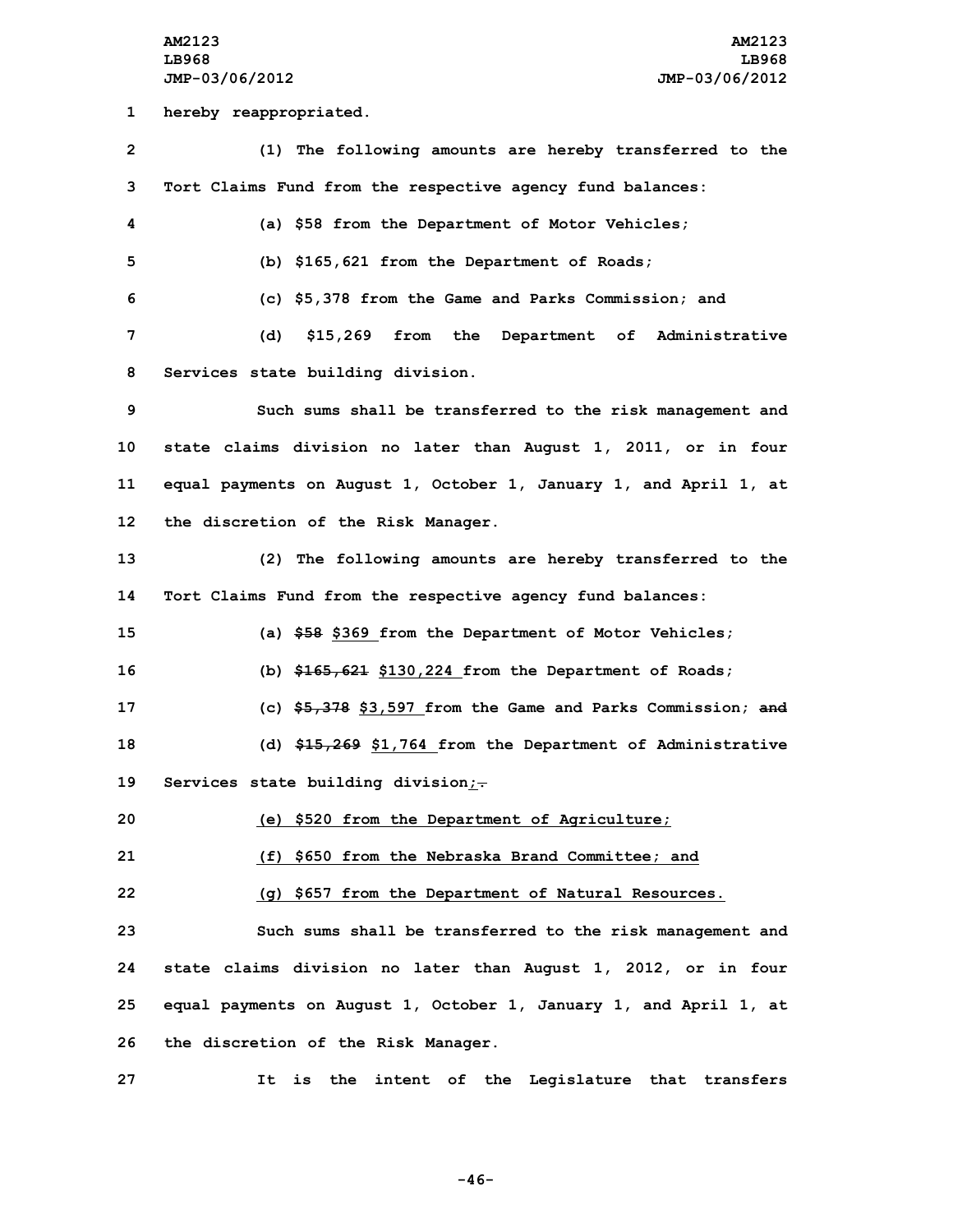**AM2123 AM2123 LB968 LB968 JMP-03/06/2012 JMP-03/06/2012 specified in this section for FY2012-13 be adjusted by the One Hundred Second Legislature, Second Session, 2012, in accordance with information available after July 1, 2011. Sec. 57. Laws 2011, LB 374, section 218, is amended to 5 read: Sec. 218. AGENCY NO. 72 — DEPARTMENT OF ECONOMIC DEVELOPMENT Program No. 134 - Rural Development Commission FY2011-12 FY2012-13 GENERAL FUND 1,144,049 1,146,046 GENERAL FUND 1,144,049 -0- PROGRAM TOTAL 1,144,049 1,146,046 PROGRAM TOTAL 1,144,049 -0- SALARY LIMIT 86,762 88,497 SALARY LIMIT 86,762 -0-**

**16 The unexpended General Fund appropriation balance less 17 state aid existing on June 30, 2011, is hereby reappropriated.**

 **There is included in the appropriation to this program for FY2011-12 \$989,650 General Funds for state aid, which shall only be used for such purpose. There is included in the appropriation to this program for FY2012-13 \$989,650 General Funds for state aid, which shall only be used for such purpose.**

**23 The unexpended General Fund appropriation balance 24 existing on June 30, 2012, is hereby reappropriated to Program 603. 25 Sec. 58. Laws 2011, LB 374, section 220, is amended to**

**-47-**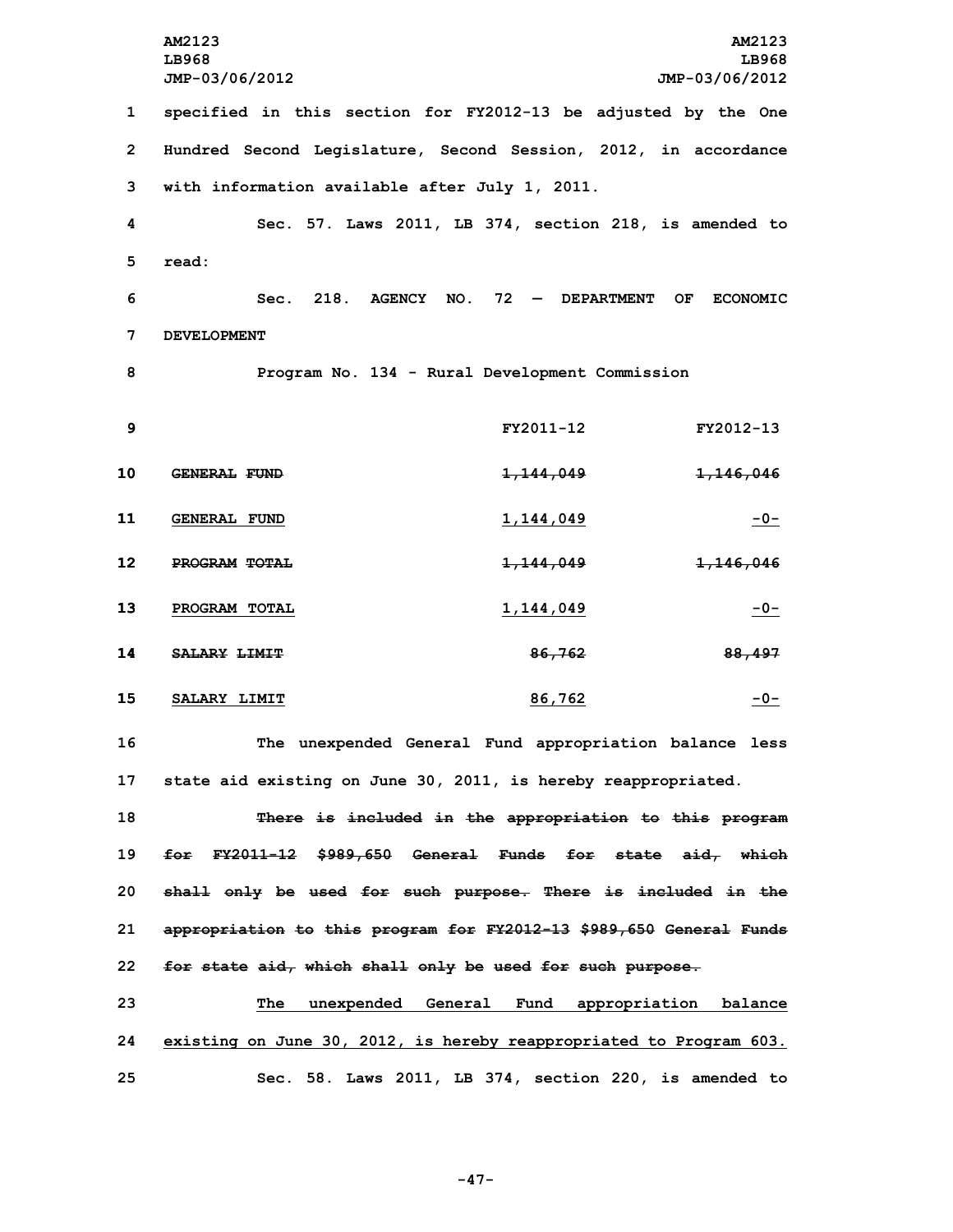**AM2123 AM2123 LB968 LB968 JMP-03/06/2012 JMP-03/06/2012 1 read: Sec. 220. AGENCY NO. 72 — DEPARTMENT OF ECONOMIC DEVELOPMENT Program No. 601 - Community and Rural Development FY2011-12 FY2012-13 GENERAL FUND 698,092 699,534 CASH FUND 11,617,526 11,622,018 CASH FUND 11,617,526 12,622,018 FEDERAL FUND est. 25,712,418 25,712,418 PROGRAM TOTAL 38,028,036 38,033,970 PROGRAM TOTAL 38,028,036 39,033,970 SALARY LIMIT 1,032,968 1,049,321**

**13 The unexpended General Fund appropriation balance less 14 state aid existing on June 30, 2011, is hereby reappropriated.**

 **There is included in the appropriation to this program for FY2011-12 \$463,172 General Funds, \$11,000,000 Cash Funds, and \$23,937,950 Federal Funds estimate for state aid, which shall only be used for such purpose. There is included in the appropriation to this program for FY2012-13 \$463,172 General Funds, \$11,000,000 \$12,000,000 Cash Funds, and \$23,937,950 Federal Funds estimate for state aid, which shall only be used for such purpose.**

**22 Sec. 59. Laws 2011, LB 374, section 221, is amended to 23 read:**

**24 Sec. 221. AGENCY NO. 72 — DEPARTMENT OF ECONOMIC 25 DEVELOPMENT**

**-48-**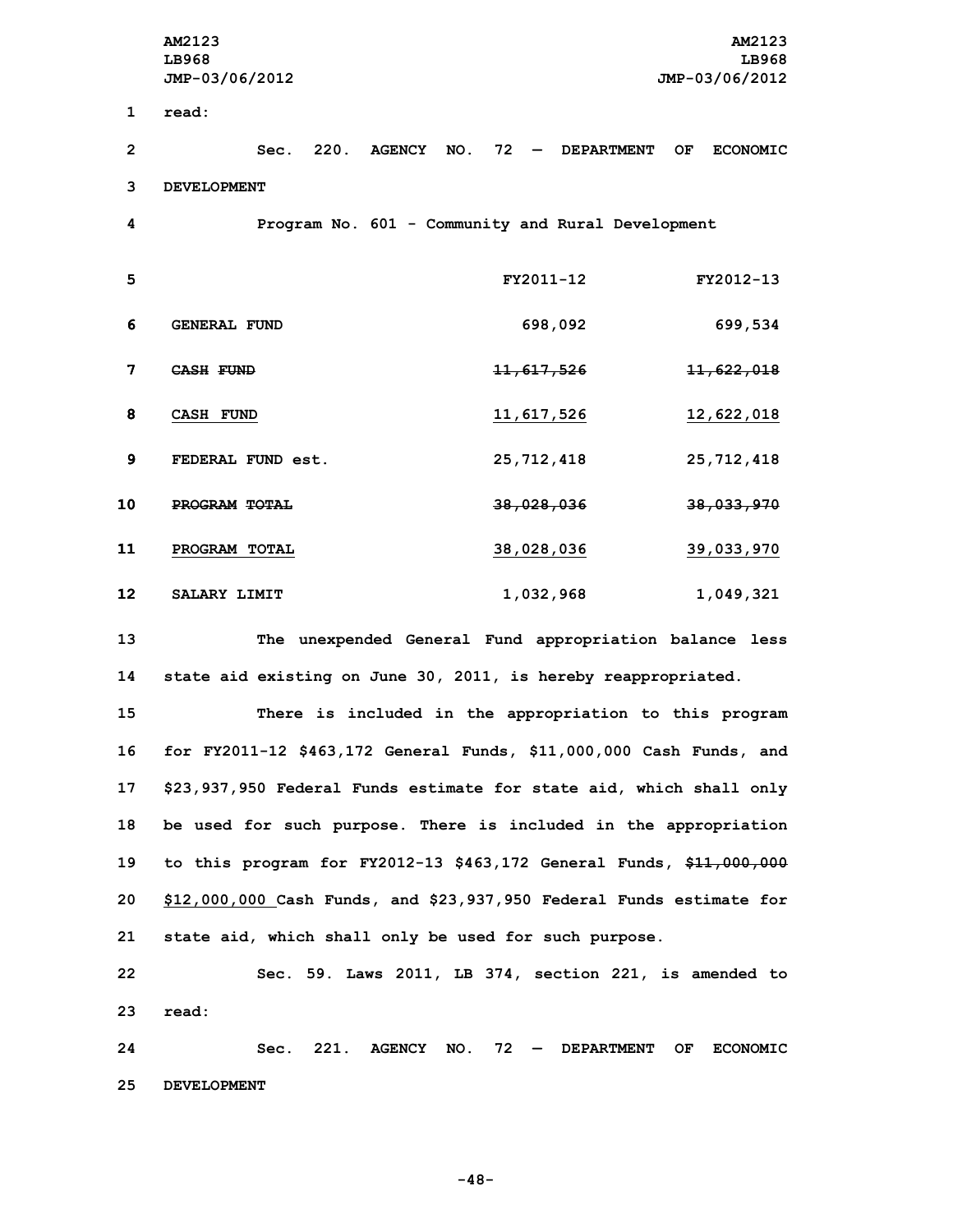**AM2123 AM2123 LB968 LB968 JMP-03/06/2012 JMP-03/06/2012**

**1 Program No. 603 - Industrial Recruitment**

| $\mathbf{2}$ |                     | FY2011-12        | FY2012-13            |
|--------------|---------------------|------------------|----------------------|
| 3            | <b>GENERAL FUND</b> | 2,486,866        | <del>2,516,025</del> |
| 4            | <b>GENERAL FUND</b> | <u>2,486,866</u> | 2,672,421            |
| 5            | <b>CASH FUND</b>    | 1,243,504        | 1,244,881            |
| 6            | FEDERAL FUND est.   | 325,515          | 325,515              |
| 7            | PROGRAM TOTAL       | 4,055,885        | 4,086,421            |
| 8            | PROGRAM TOTAL       | 4,055,885        | 4,242,817            |
| 9            | <b>SALARY LIMIT</b> | 1,337,006        | 1,363,814            |
| 10           | SALARY LIMIT        | 1,337,006        | 1,452,311            |

**11 The unexpended General Fund appropriation balance 12 existing on June 30, 2011, is hereby reappropriated.**

**13 The unexpended Cash Fund appropriation balance existing 14 on June 30, 2011, is hereby reappropriated.**

 **There is included in the appropriation to this program for FY2011-12 \$1,107,944 Cash Funds and \$249,341 Federal Funds estimate for state aid, which shall only be used for such purpose. There is included in the appropriation to this program for FY2012-13 \$1,107,944 Cash Funds and \$249,341 Federal Funds estimate for state aid, which shall only be used for such purpose.**

**21 Sec. 60. Laws 2011, LB 374, section 222, is amended to 22 read:**

**23 Sec. 222. AGENCY NO. 72 — DEPARTMENT OF ECONOMIC 24 DEVELOPMENT**

**25 Program No. 618 - Tourism Promotion**

**-49-**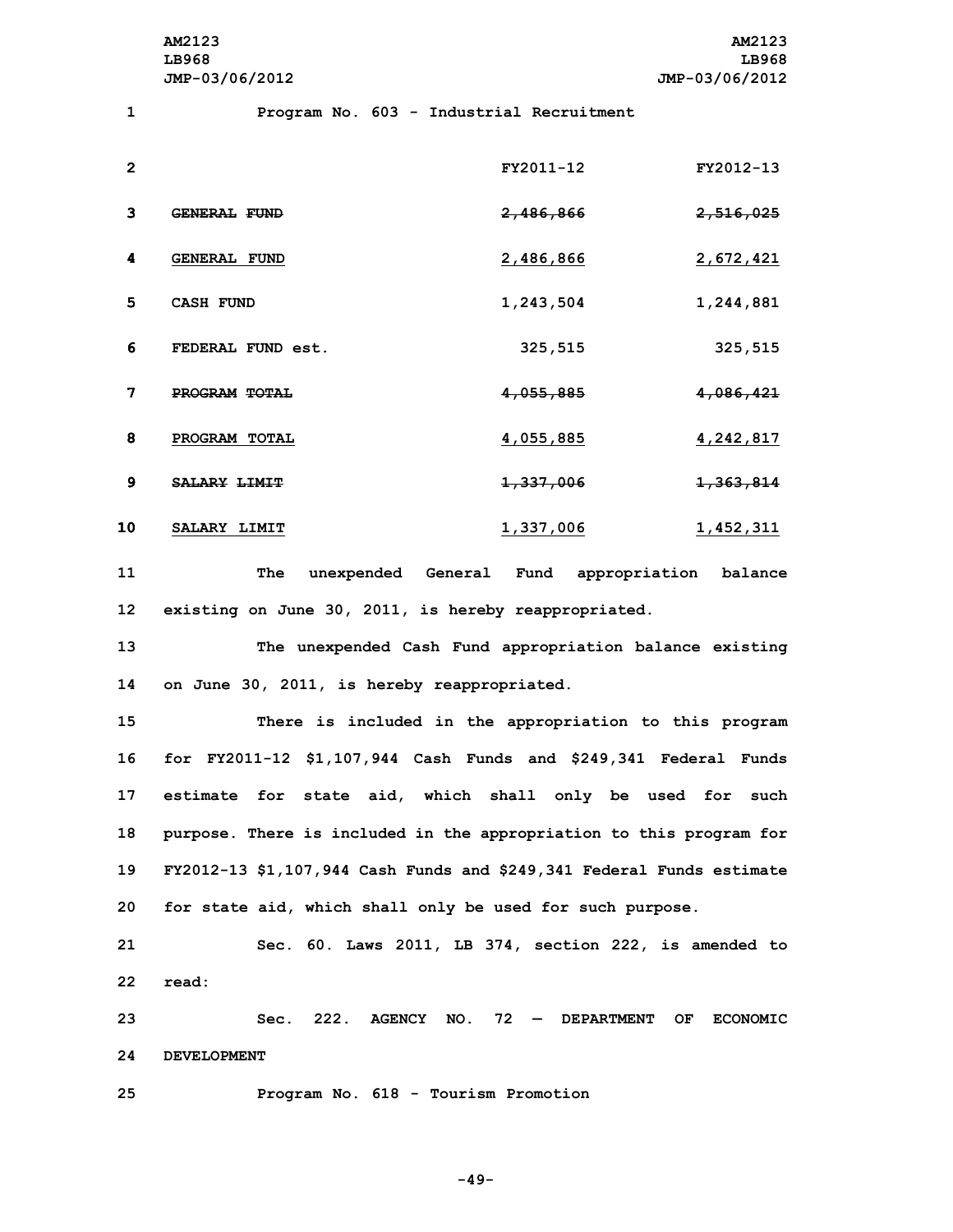|              | AM2123<br>LB968<br>JMP-03/06/2012 |             | AM2123<br>LB968<br>JMP-03/06/2012 |
|--------------|-----------------------------------|-------------|-----------------------------------|
| $\mathbf{1}$ |                                   | FY2011-12   | FY2012-13                         |
| $\mathbf{2}$ | <b>GENERAL FUND</b>               | 250,000     | 250,000                           |
| 3            | <b>CASH FUND</b>                  | 3,964,556   | 3,979,777                         |
| 4            | <b>CASH FUND</b>                  | 4,214,556   | 3,979,777                         |
| 5            | FEDERAL FUND est.                 | 959,815     | 959,815                           |
| 6            | PROGRAM TOTAL                     | 5, 174, 371 | 5, 189, 592                       |
| 7            | PROGRAM TOTAL                     | 5,424,371   | 5, 189, 592                       |
| 8            | SALARY LIMIT                      | 712,821     | 726,350                           |

**9 The unexpended General Fund appropriation balance 10 existing on June 30, 2011, is hereby reappropriated.**

 **There is included in the appropriation to this program for FY2011-12 \$102,600 Cash Funds for state aid, which shall only be used for such purpose. There is included in the appropriation to this program for FY2012-13 \$102,600 Cash Funds for state aid, which shall only be used for such purpose.**

 **There is included in the appropriation to this program for FY2011-12 \$250,000 General Funds, which shall be used by the Department of Economic Development for advertising, marketing, and promotional efforts for tourism activities and travel destinations. Such promotional activities shall be representative of the statewide tourism economy and targeted toward external markets in an effort to bring outside capital into the state. There is included in the appropriation to this program for FY2012-13 \$250,000 \$150,000 General Funds, which shall be used by the Department of Economic Development for advertising, marketing, and**

**-50-**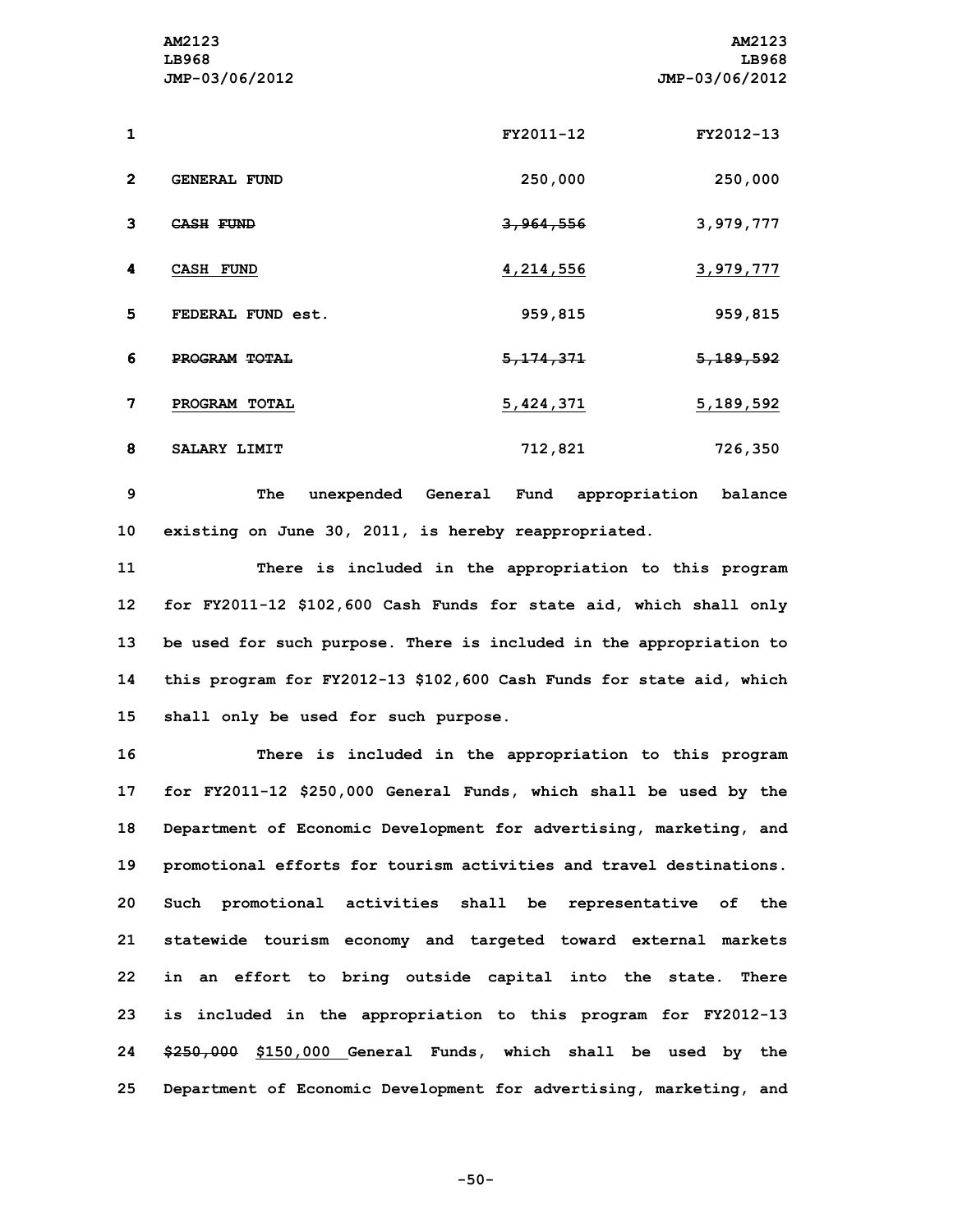**promotional efforts for tourism activities and travel destinations. Such promotional activities shall be representative of the statewide tourism economy and targeted toward external markets in an effort to bring outside capital into the state.**

 **There is included in the appropriation to this program \$250,000 Cash Funds for FY2011-12 to provide funding for promotional and visitor development activities related to the hosting of an Olympic Team Trial event and <sup>a</sup> United States National Championship event by <sup>a</sup> city of the metropolitan class. There is included in the appropriation to this program \$100,000 General Funds for FY2012-13 to provide funding for promotional and visitor development activities related to the hosting of an Olympic Team Trial event and <sup>a</sup> United States National Championship event by <sup>a</sup> city of the metropolitan class.**

**15 Sec. 61. Laws 2011, LB374, section 226, is amended to 16 read:**

**17 Sec. 226. AGENCY NO. 75 — NEBRASKA INVESTMENT COUNCIL 18 Program No. 610 - Investments Administration**

 **FY2011-12 FY2012-13 CASH FUND 2,436,150 2,480,449 PROGRAM TOTAL 2,436,150 2,480,449 SALARY LIMIT 870,789 884,643**

 **It is the intent of the Legislature that the value of certain credits for services and supplies received be accounted for as an expenditure attributable to agency operations. The Nebraska Investment Council shall submit to the Department of Administrative Services <sup>a</sup> quarterly reconciliation report of**

**-51-**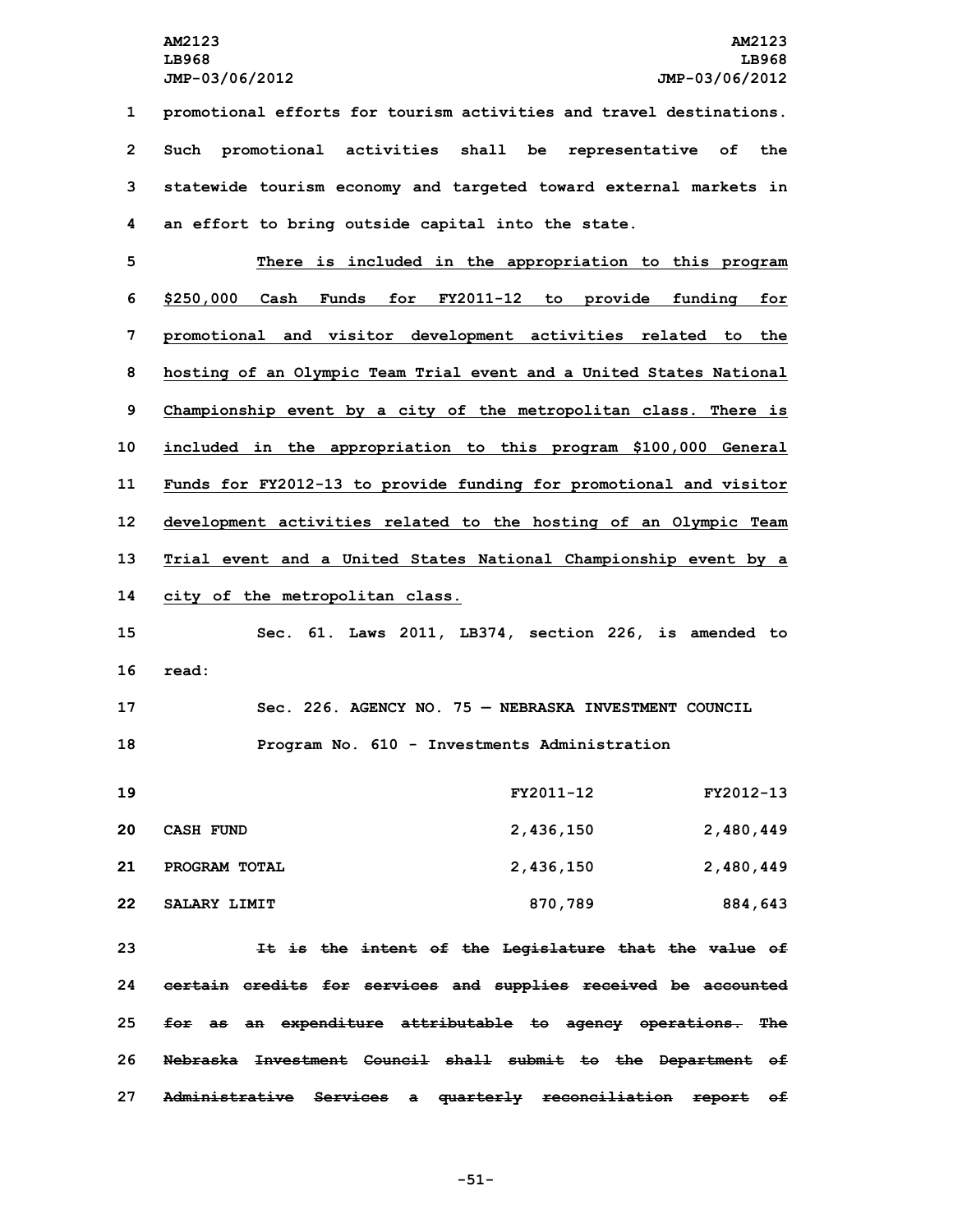**all credits for services and supplies received in support of operations. The Department of Administrative Services shall establish the appropriate subprogram and accounts to separately identify all such transactions.**

 **Such amounts are hereby appropriated as reported to the Department of Administrative Services. Such amounts shall not be included for purposes of calculating investment charges pursuant to section 72-1249.02.**

**9 Sec. 62. Laws 2011, LB374, section 235, is amended to 10 read:**

**11 Sec. 235. AGENCY NO. 78 — NEBRASKA COMMISSION ON LAW 12 ENFORCEMENT AND CRIMINAL JUSTICE**

**13 Program No. 202 - Crime Victims' Reparations**

| 14 |                     | FY2011-12 | FY2012-13 |
|----|---------------------|-----------|-----------|
| 15 | <b>GENERAL FUND</b> | 27,837    | 27,837    |
| 16 | <b>CASH FUND</b>    | 194,000   | 194,000   |
| 17 | FEDERAL FUND est.   | 128,400   | 128,400   |
| 18 | PROGRAM TOTAL       | 350,237   | 350,237   |
| 19 | SALARY LIMIT        | $-0-$     | $-0-$     |

**20 The unexpended General Fund appropriation balance, less 21 aid, existing on June 30, 2011, is hereby reappropriated.**

 **There is included in the appropriation to this program for FY2011-12 \$20,000 General Funds, \$194,000 Cash Funds, and \$128,400 \$121,980 Federal Funds estimate for state aid, which shall only be used for such purpose. There is included in the appropriation to this program for FY2012-13 \$20,000 General Funds,**

**-52-**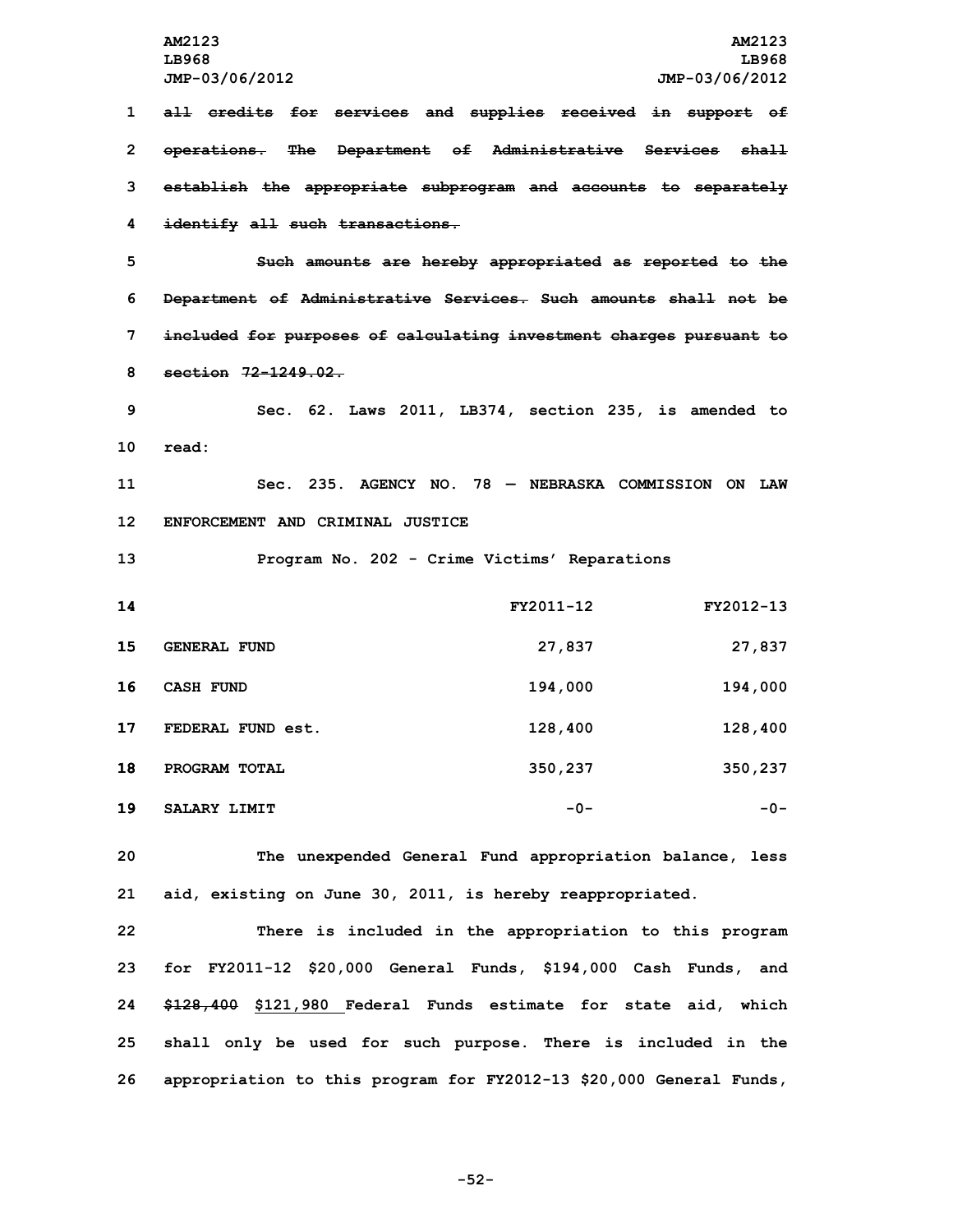**AM2123 AM2123 LB968 LB968 JMP-03/06/2012 JMP-03/06/2012 \$194,000 Cash Funds, and \$128,400 \$121,980 Federal Funds estimate for state aid, which shall only be used for such purpose. Sec. 63. Laws 2011, LB374, section 249, is amended to 4 read: Sec. 249. AGENCY NO. 85 — PUBLIC EMPLOYEES RETIREMENT 6 BOARD Program No. 515 - Public Employees Retirement FY2011-12 FY2012-13 GENERAL FUND 28,344,698 29,629,917 PROGRAM TOTAL 28,344,698 29,629,917 GENERAL FUND 28,344,698 29,991,325 PROGRAM TOTAL 28,344,698 29,991,325 There is included in the appropriation to this program for FY2011-12 \$21,907,947 General Funds to provide additional funding to the School Employees Retirement System, which shall only be used for such purpose. There is included in the appropriation to this program for FY2012-13 \$21,696,235 \$22,400,533 General Funds to provide additional funding to the School Employees Retirement**

 **There is included in the appropriation to this program for FY2011-12 \$4,885,824 General Funds to provide additional funding to the Class <sup>V</sup> School Employees Retirement System, which shall only be used for such purpose. There is included in the appropriation to this program for FY2012-13 \$5,107,301 \$4,948,318 General Funds to provide additional funding to the Class <sup>V</sup> School Employees Retirement System, which shall only be used for such 27 purpose.**

**19 System, which shall only be used for such purpose.**

**-53-**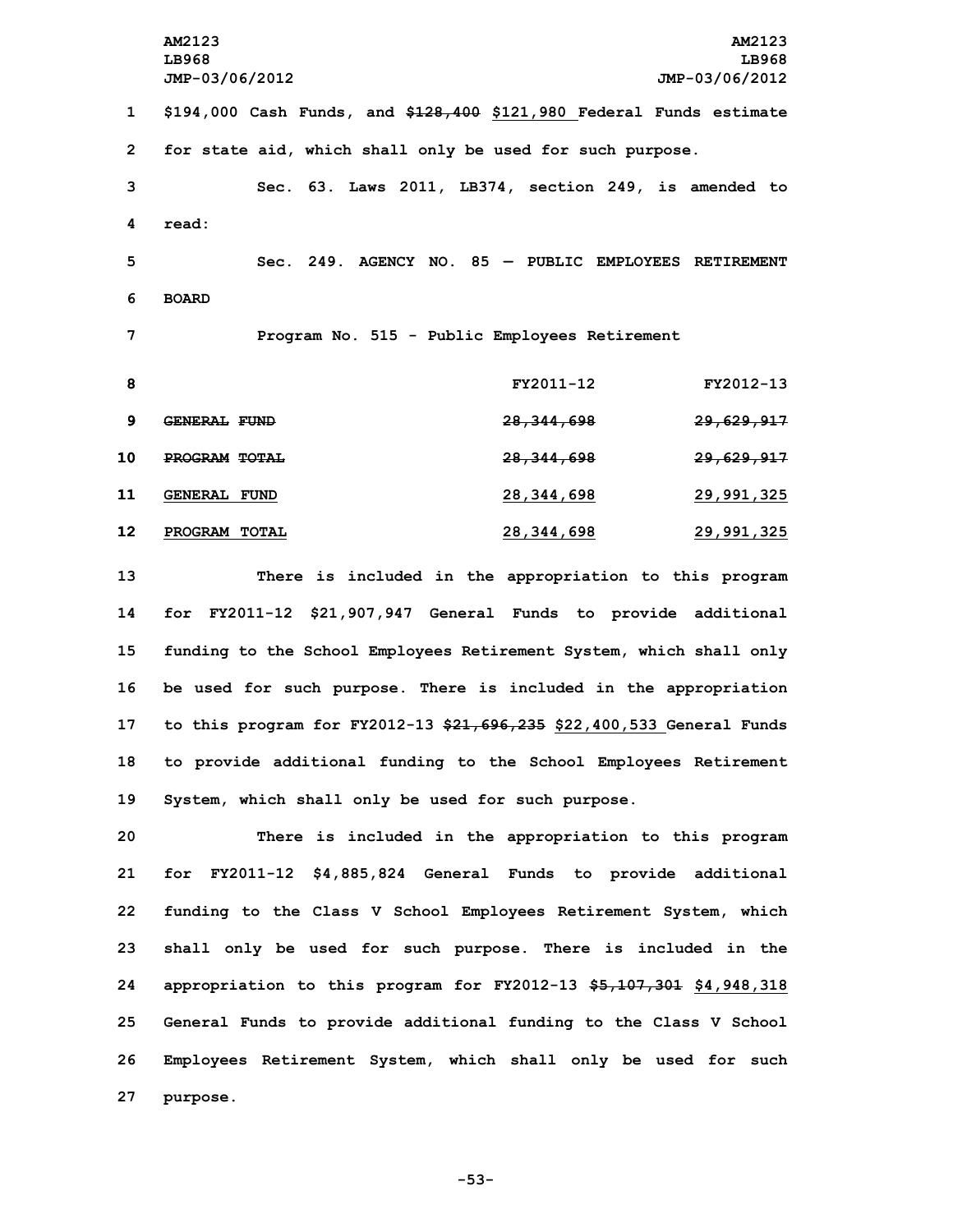**There is included in the appropriation to this program for FY2011-12 \$1,478,683 General Funds to provide additional funding to the Nebraska State Patrol Retirement System, which shall only be used for such purpose. There is included in the appropriation to this program for FY2012-13 \$2,754,137 \$2,570,230 General Funds to provide additional funding to the Nebraska State Patrol Retirement System, which shall only be used for such 8 purpose.**

 **There is included in the appropriation to this program for FY2011-12 \$72,244 General Funds to provide additional funding to the Nebraska Judges Retirement System, which shall only be used for such purpose. There is included in the appropriation to this program for FY2012-13 \$72,244 General Funds to provide additional funding to the Nebraska Judges Retirement System, which shall only be used for such purpose.**

 **Pursuant to section 84-1319.01, each state agency participating in the State Employees Retirement System of the State of Nebraska shall contribute an amount to the State Equal Retirement Benefit Fund to provide all similarly situated male and female members with equal benefits. It is the intent of the Legislature that the Public Employees Retirement Board notify each state agency of the amount to be paid to the fund for FY2011-12 and FY2012-13.**

**24 Sec. 64. Laws 2011, LB374, section 260, is amended to 25 read:**

**26 Sec. 260. CASH FUNDS.**

**27 The receipts for FY2011-12 and FY2012-13 inuring to the**

**-54-**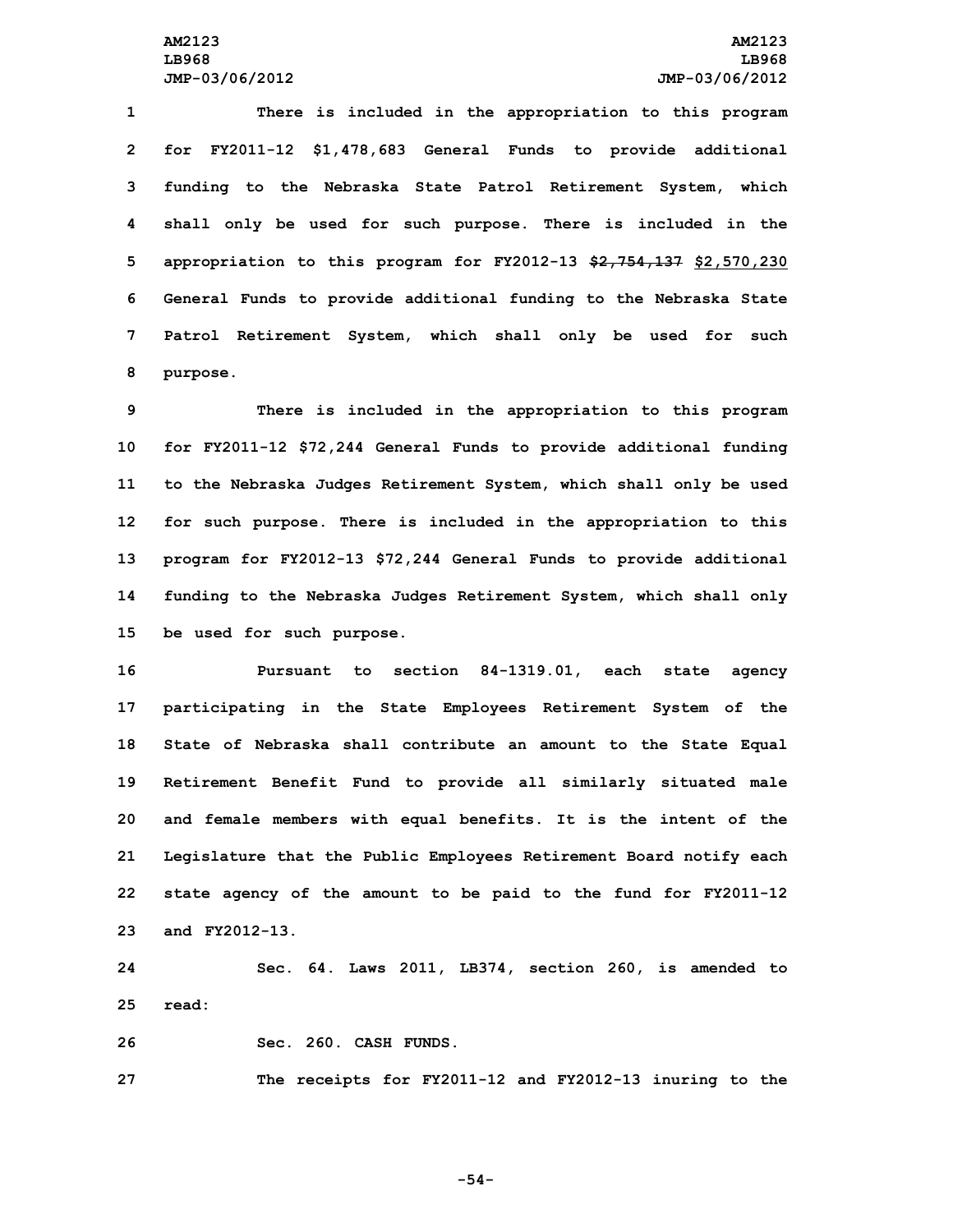**1 several Cash Funds, together with any amounts held in account by 2 the State Treasurer on June 30, 2011, are hereby credited to each 3 of the funds respectively.**

 **Expenditure of Cash Funds appropriated in this act shall be limited to the amount shown by program except when specific exceptions are made. The amounts appropriated in this act include the following funds:**

**8 (1) Legislative Council: Nebraska Legislative Shared 9 Information System Cash Fund, Donations/Contributions Cash Fund, 10 Nebraska Health Care Cash Fund;**

 **(2) Supreme Court: Supreme Court Reports Cash Fund, Probation Program Cash Fund, Probation Cash Fund, State Probation Contractual Services Cash Fund, Dispute Resolution Cash Fund, Counsel for Discipline Cash Fund, Supreme Court Education Fund, Supreme Court Automation Cash Fund, Parenting Act Fund;**

**16 (3) Governor: Governor's Policy Research Cash Fund;**

 **(4) Secretary of State: Nebraska Collection Agency Fund, Records Management Cash Fund, Secretary of State Administration Cash Fund, Uniform Commercial Code Cash Fund, Corporation Cash Fund, Election Administration Fund;**

**21 (5) Auditor of Public Accounts: Cooperative Audit Cash 22 Fund;**

 **(6) Attorney General: Motor Vehicle Fraud Cash Fund, Department of Justice Natural Resources Enforcement Fund, State Settlement Cash Fund, Nebraska Health Care Cash Fund, State DNA Sample and Data Base Fund, State Medicaid Fraud Control Unit Cash 27 Fund;**

**-55-**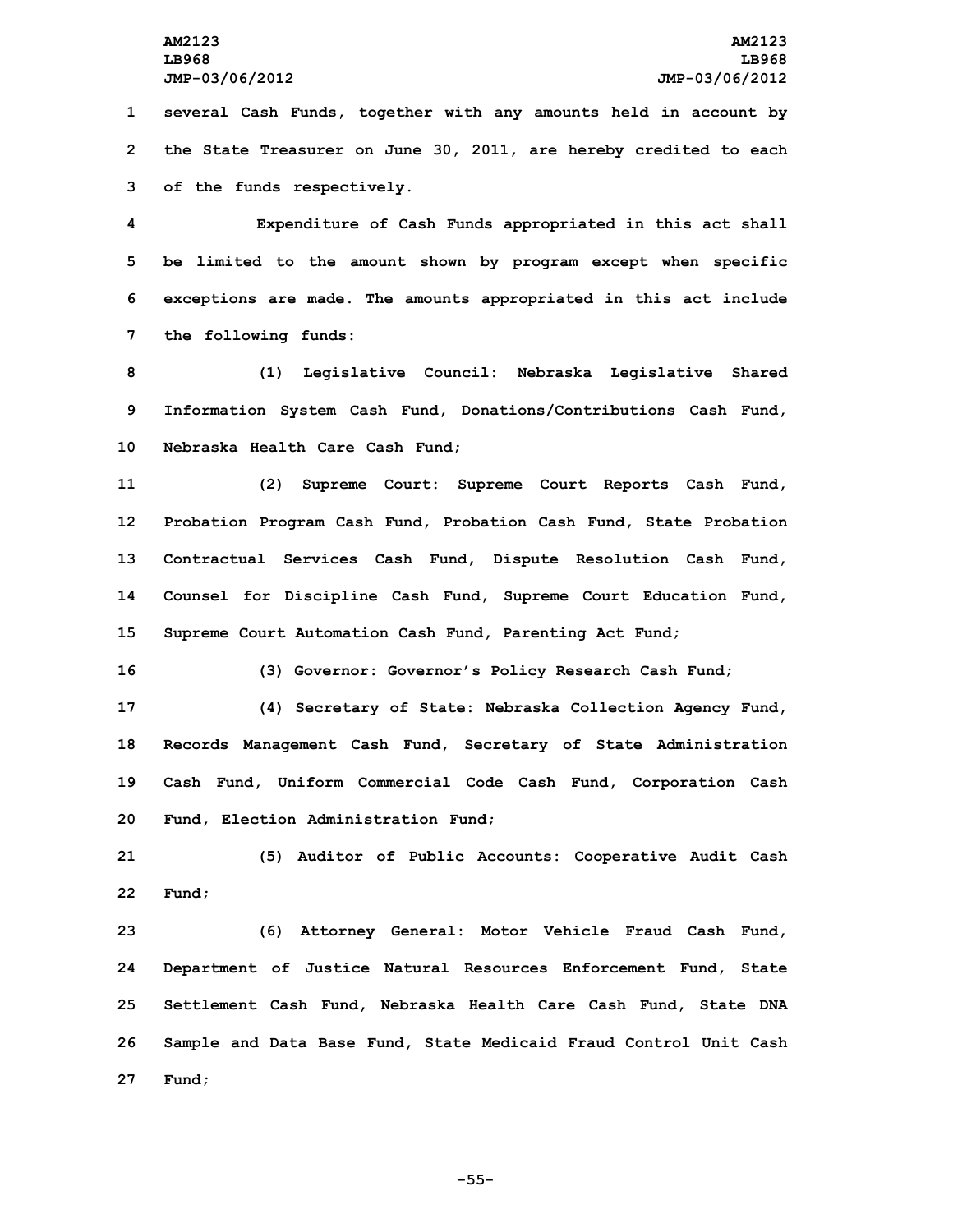**(7) State Treasurer: State Treasurer Administrative Fund, Unclaimed Property Cash Fund, Mutual Finance Assistance Fund, College Savings Plan Administrative Fund, College Savings Plan Expense Fund, Convention Center Support Fund, State Disbursement Unit Cash Fund, Treasury Management Cash Fund, Sports Arena Facility Support Fund;**

 **(8) State Department of Education: State Department of Education Cash Fund, Certification Fund, Professional Practices Commission Fund, Tax Equity and Educational Opportunities Fund, Education Innovation Fund, School Technology Fund, Tuition Recovery Cash Fund, Private Postsecondary Career Schools Cash Fund, Excellence in Teaching Cash Fund, School District Reorganization 13 Fund;**

 **(9) Public Service Commission: Nebraska Grain Warehouse Surveillance Cash Fund, Nebraska Telecommunications Relay System Fund, Public Service Commission Housing and Recreational Vehicle Cash Fund, Nebraska Telecommunications Universal Service Fund, Nebraska Internet Enhancement Fund, Nebraska Competitive Telephone Marketplace Fund, Enhanced Wireless 911 Fund, Moisture Testing Examination Fund, Grain Warehouse Auditing Fund, Municipal Rate Negotiations Revolving Loan Fund, Public Service Commission Pipeline Regulation Fund;**

 **(10) Department of Revenue: Department of Revenue Enforcement Fund, State Lottery Operation Cash Fund, Marijuana and Controlled Substances Tax Administration Cash Fund, Department of Revenue Contractor Enforcement Fund, Waste Reduction and Recycling Incentive Fees Collection Fund, Petroleum Release Remedial Action**

**-56-**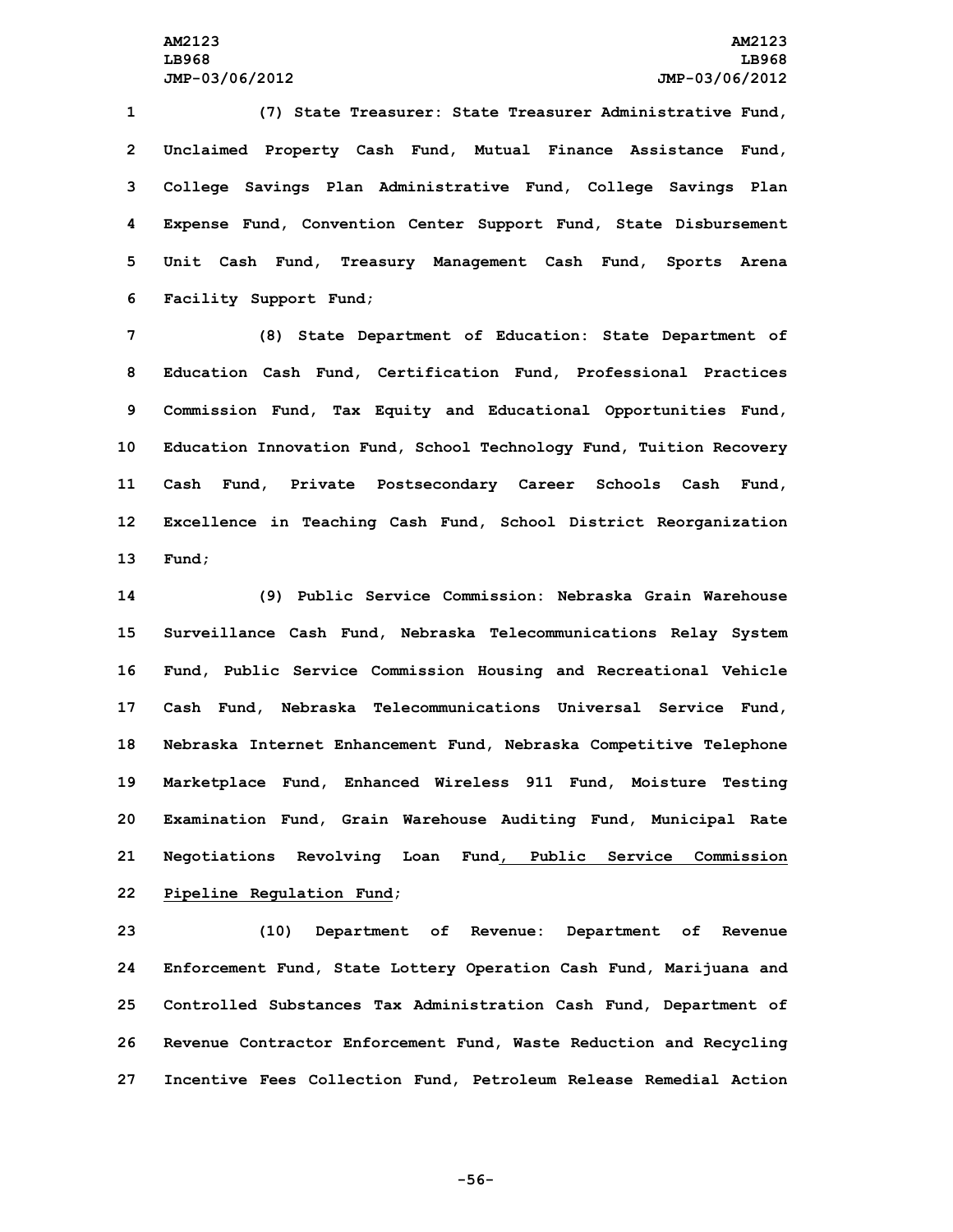**Collection Fund, Litter Fee Collection Fund, Motor Fuels Refund Administration Cash Fund, Severance Tax Administration Fund, Rural Economic Opportunities Fund, Department of Revenue Miscellaneous Receipts Fund, Charitable Gaming Operations Fund, Tobacco Products Administration Cash Fund, Nebraska Incentives Fund, Motor Fuel Tax Enforcement and Collection Cash Fund, Nebraska Health Care Cash Fund, State Athletic Commissioner's Cash Fund, Department of Revenue Property Assessment Division Cash Fund, Property Tax Credit Cash Fund, Energy Conservation Improvement Fund, Nebraska Advantage Transformational Tourism and Redevelopment Act Cash Fund;**

**11 (11) Department of Aeronautics: Department of Aeronautics 12 Cash Fund;**

 **(12) Department of Agriculture: Fertilizers and Soil Conditioners Administrative Fund, Commercial Feed Administration Cash Fund, Pure Milk Cash Fund, Soil and Plant Analysis Laboratory Cash Fund, Livestock Auction Market Fund, Nebraska Potato Development Fund, Graded Egg Fund, Weights and Measures Administrative Fund, Nebraska Poultry and Egg Development, Utilization, and Marketing Fund, Agricultural Products Marketing Information Cash Fund, Manufacturing Milk Cash Fund, Pure Food Cash Fund, Nebraska Agricultural Products Marketing Cash Fund, State Apiary Cash Fund, Pseudorabies Control Cash Fund, Weed Book Cash Fund, Pesticide Administrative Cash Fund, Nebraska Seed Administrative Cash Fund, Plant Protection and Plant Pest Cash Fund, Tractor Permit Cash Fund, Nebraska Origin and Premium Quality Grain Cash Fund, Animal Damage Control Cash Fund, Noxious Weed Cash Fund, Buffer Strip Incentive Fund, Winery and Grape Producers**

**-57-**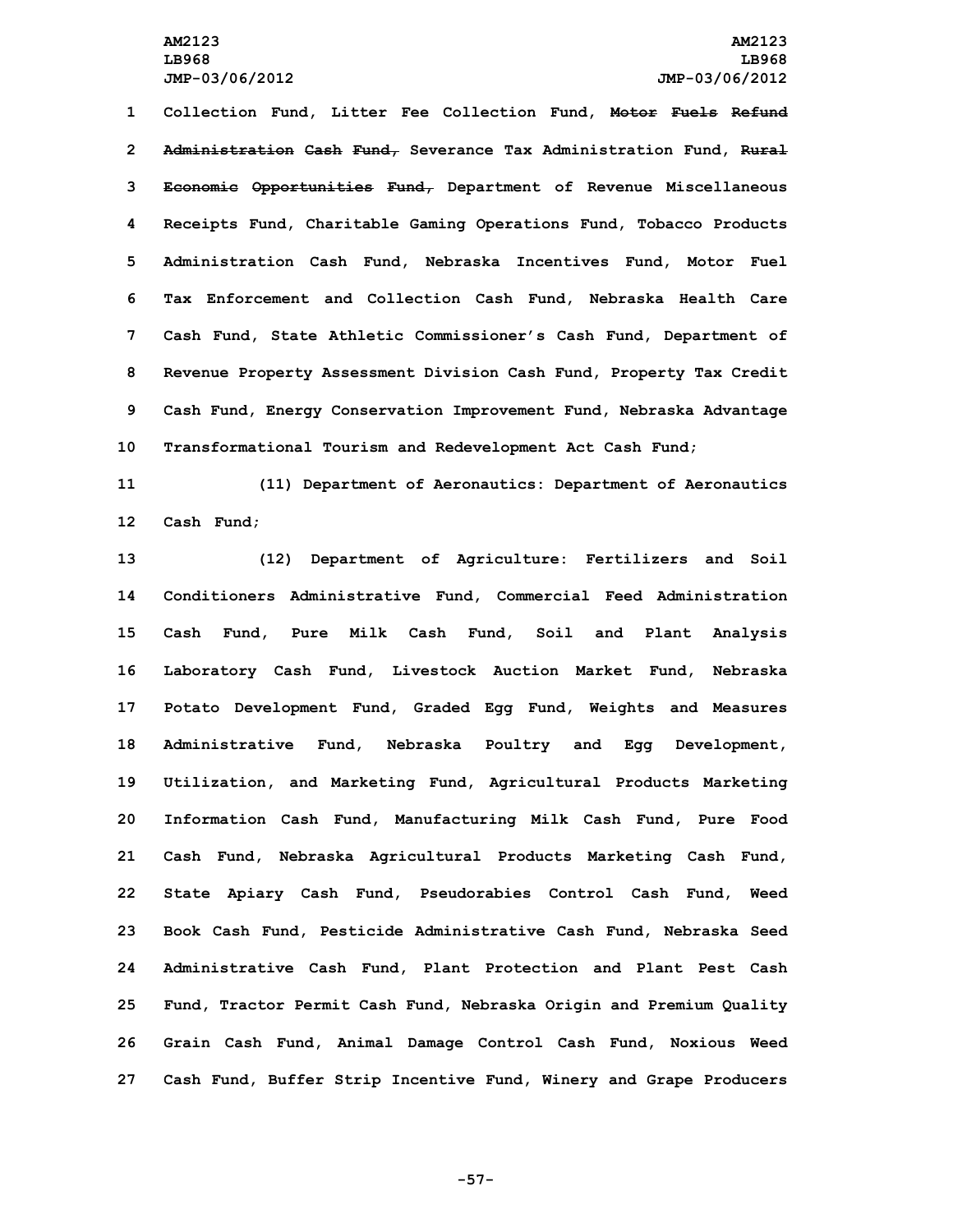**JMP-03/06/2012 JMP-03/06/2012 Promotional Fund, Commercial Dog and Cat Operator Inspection Program Cash Fund, Domesticated Cervine Animal Cash Fund, Anthrax Control Act Cash Fund; (13) Department of Banking and Finance: Financial Institution Assessment Cash Fund, Securities Act Cash Fund, Banking Settlement Cash Fund; (14) State Fire Marshal: Nebraska Natural Gas Pipeline Safety Cash Fund, State Fire Marshal Cash Fund, Underground Storage Tank Fund, Training Division Cash Fund, Reduced Cigarette Ignition Propensity Fund; (15) Department of Insurance: Department of Insurance Cash Fund; (16) Department of Labor: Employment Security Special Contingent Fund, Nebraska Amusement Ride Fund, Farm Labor Contractors Fund, Contractor Registration Cash Fund, Boiler Inspection Cash Fund, Elevator Mechanical Safety Inspection Fund, Professional Employer Organization Cash Fund; (17) Department of Motor Vehicles: Motor Carrier Division**

**19 Cash Fund, Department of Motor Vehicles Cash Fund, License Plate 20 Cash Fund, Motorcycle Safety Education Fund;**

 **(18) Department of Health and Human Services: Health and Human Services Cash Fund, Veterans' Home Building Fund, Institution Cash Fund, Small Business Enterprises Cash Fund, School District Reimbursement Fund, Compulsive Gamblers Assistance Fund, Nebraska Child Abuse Prevention Fund, Nebraska Health Care Cash Fund, Children's Health Insurance Cash Fund, Childhood Care Cash Fund, University of Nebraska Medical Center Medical Education Revolving**

**-58-**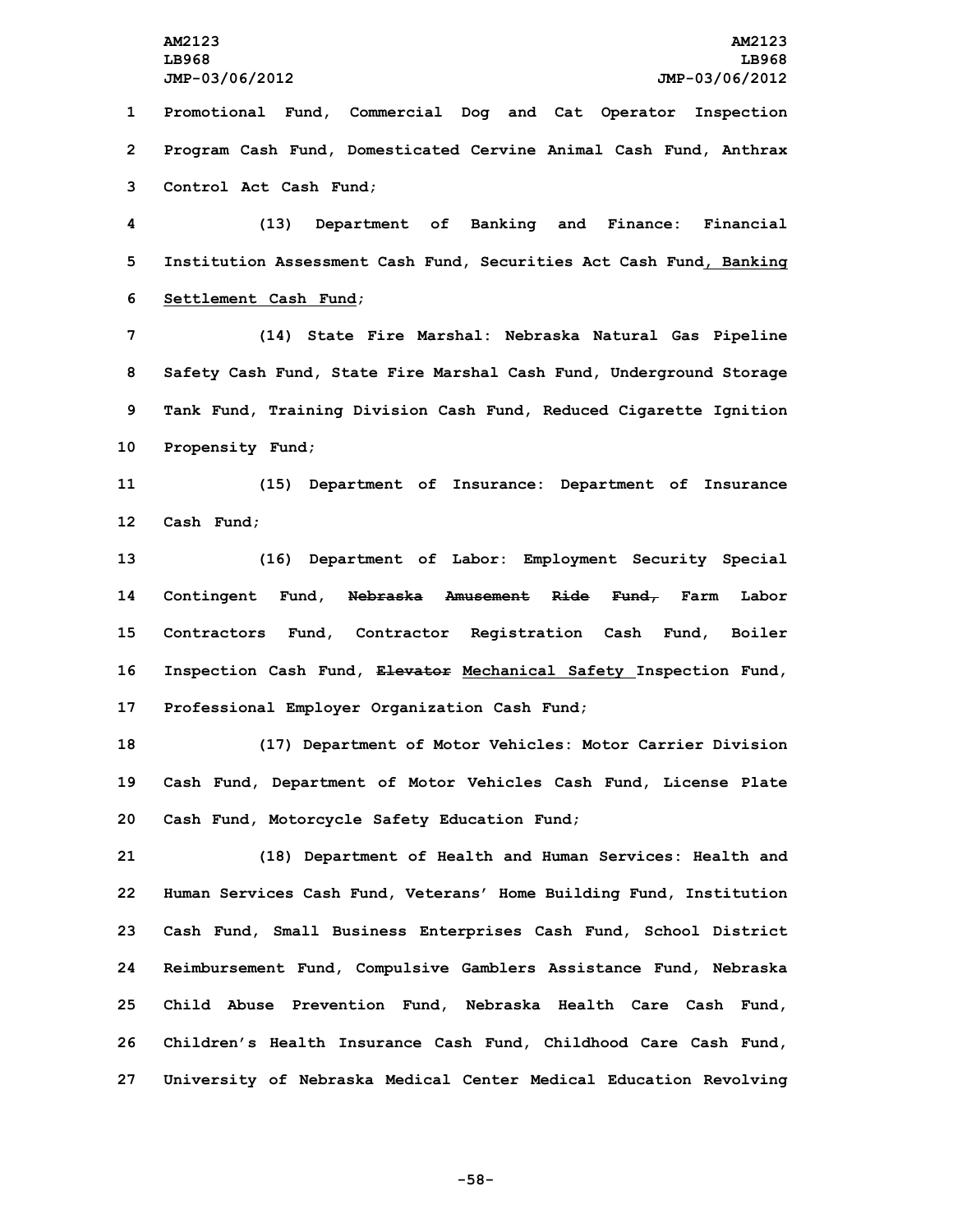**Fund, Behavioral Health Services Fund, Health and Human Services Reimbursement Fund, Professional and Occupational Credentialing Cash Fund, Rural Health Professional Incentive Fund, Organ and Tissue Donor Awareness and Education Fund, Tobacco Prevention and Control Cash Fund, Stem Cell Research Cash Fund;**

 **(19) Department of Roads: Highway Cash Fund, Grade Crossing Protection Fund, State Recreation Road Fund, Roads Operations Cash Fund, Midwest Interstate Passenger Rail Compact Cash Fund, Light-Density Rail Line Assistance Cash Fund;**

 **(20) Department of Veterans' Affairs: Veteran Cemetery Construction Fund, Nebraska Veteran Cemetery System Operation Fund; (21) Department of Natural Resources: Water Resources Cash Fund, Republican River Basin Water Sustainability Task Force Cash Fund, Small Watersheds Flood Control Fund, Nebraska Resources Development Fund, Nebraska Soil and Water Conservation Fund, Natural Resources Water Quality Fund, Water Well Decommissioning Fund, Carbon Sequestration Assessment Cash Fund, Water Resources Trust Fund, Department of Natural Resources Cash Fund;**

 **(22) State Electrical Board: Electrical Division Fund; (23) Military Department: Military Department Cash Fund, Governor's Emergency Cash Fund, Nebraska Emergency Management Agency Cash Fund, Nebraska Emergency Planning and Community Right to Know Cash Fund, Joint Operations Center Cash Fund;**

**24 (24) Board of Educational Lands and Funds: Surveyors' 25 Cash Fund, Board of Educational Lands and Funds Cash Fund, Survey 26 Record Repository Fund;**

**27 (25) Game and Parks Commission: State Game Fund, State**

**-59-**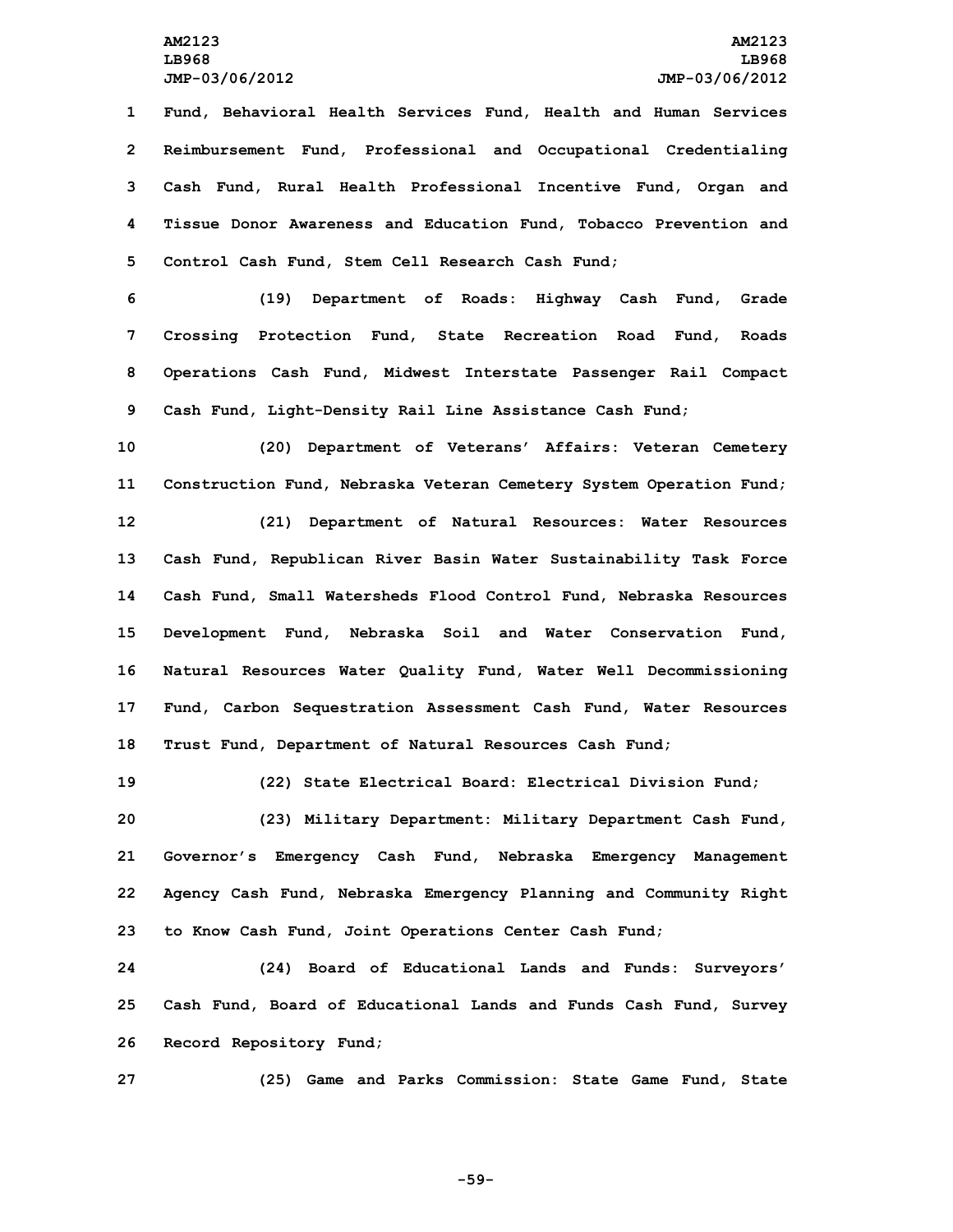**Park Cash Revolving Fund, Nebraska Habitat Fund, Nebraska Aquatic Habitat Fund, Nebraska Snowmobile Trail Cash Fund, Nebraska Outdoor Recreation Development Cash Fund, Wildlife Conservation Fund, Nebraska Environmental Trust Fund, Cowboy Trail Fund, Game Law Investigation Cash Fund, Niobrara Council Fund, Nebraska Environmental Endowment Fund, Ferguson House Fund; (26) Nebraska Library Commission: Nebraska Library**

**8 Commission Cash Fund;**

**9 (27) Nebraska Liquor Control Commission: Nebraska Liquor 10 Control Commission Rule and Regulation Cash Fund;**

**11 (28) State Racing Commission: Racing Commission's Cash 12 Fund, Track Distribution Fund;**

**13 (29) Nebraska Workers' Compensation Court: Compensation 14 Court Cash Fund;**

**15 (30) Nebraska Brand Committee: Nebraska Brand Inspection 16 and Theft Prevention Fund;**

**17 (31) Nebraska Motor Vehicle Industry Licensing Board: 18 Nebraska Motor Vehicle Industry Licensing Fund;**

**19 (32) State Real Estate Commission: State Real Estate 20 Commission's Fund;**

**21 (33) Board of Barber Examiners: Board of Barber Examiners 22 Fund;**

**23 (34) Department of Correctional Services: Department of 24 Correctional Services Facility Cash Fund, Parole Program Cash Fund, 25 Reentry Cash Fund;**

**26 (35) Nebraska Educational Telecommunications Commission: 27 State Educational Telecommunications Fund, NEB\*SAT Cash Fund;**

**-60-**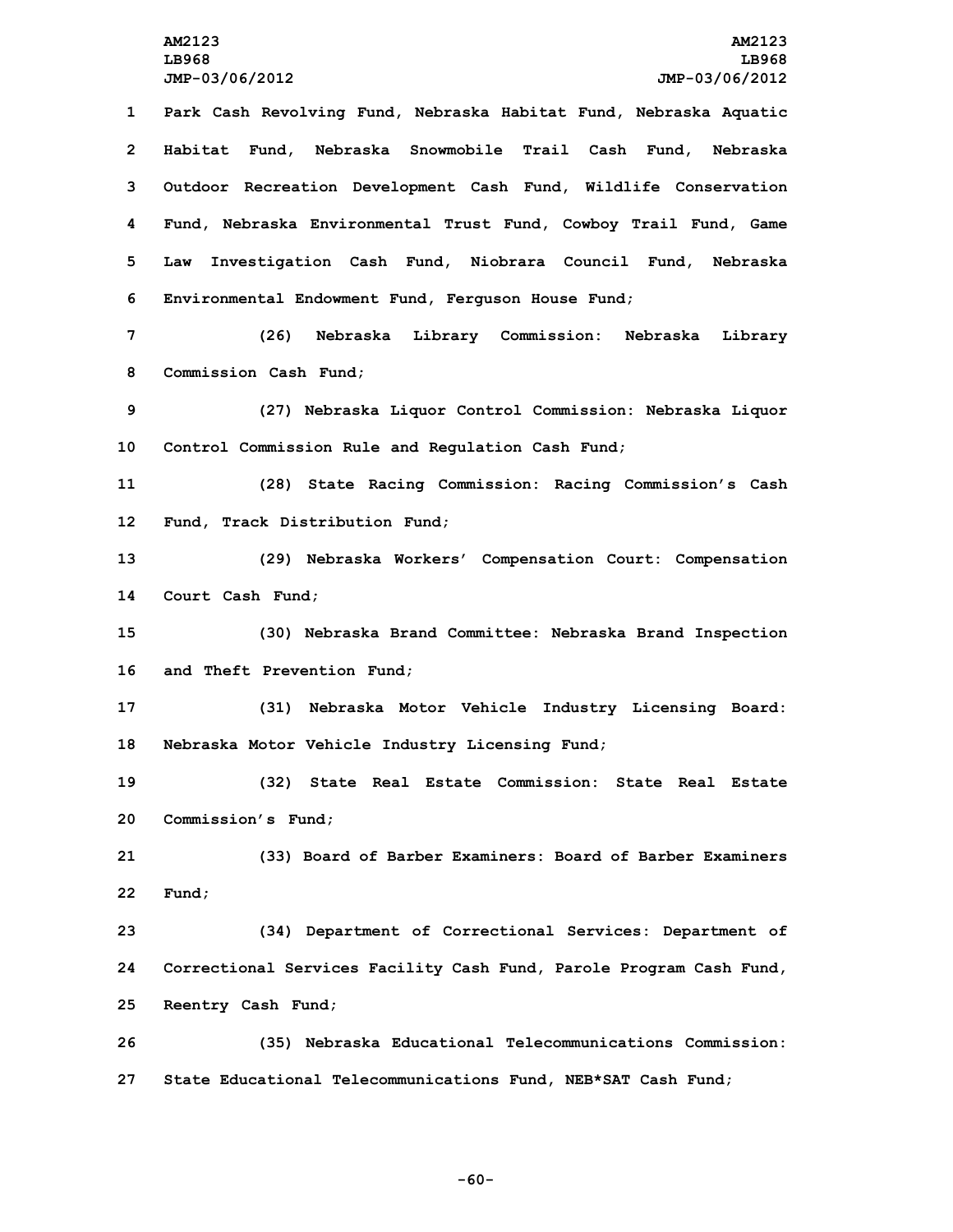**1 (36) Coordinating Commission for Postsecondary Education: 2 Coordinating Commission for Postsecondary Education Cash Fund, 3 Nebraska Opportunity Grant Fund;**

 **(37) Nebraska State Colleges: Chadron Cash Fund, Peru Cash Fund, Wayne Cash Fund, Chadron State College Designated Cash Fund, Peru State College Designated Cash Fund, Wayne State College Designated Cash Fund, Board of Trustees Cash Fund;**

 **(38) University of Nebraska: University Cash Fund, Temporary University Fund, University of Nebraska at Omaha Cash Fund, University of Nebraska Medical Center Cash Fund, University of Nebraska at Kearney Cash Fund, University of Nebraska Central Administration Designated Cash Fund, University of Nebraska-Lincoln Designated Cash Fund, University of Nebraska at Omaha Designated Cash Fund, University of Nebraska Medical Center Designated Cash Fund, University of Nebraska at Kearney Designated Cash Fund;**

**16 (39) Nebraska State Fair Board: Antique Farm Machinery 17 and Equipment Fund;**

**18 (40) Real Property Appraiser Board: Real Property 19 Appraiser Fund;**

**20 (41) Nebraska State Historical Society: Historical 21 Society Fund, Historical Landmark Cash Fund;**

**22 (42) Nebraska Wheat Development, Utilization, and 23 Marketing Board: Nebraska Wheat Development, Utilization, and 24 Marketing Fund;**

**25 (43) Nebraska Oil and Gas Conservation Commission: Oil 26 and Gas Conservation Fund;**

**27 (44) Board of Engineers and Architects: Engineers and**

**-61-**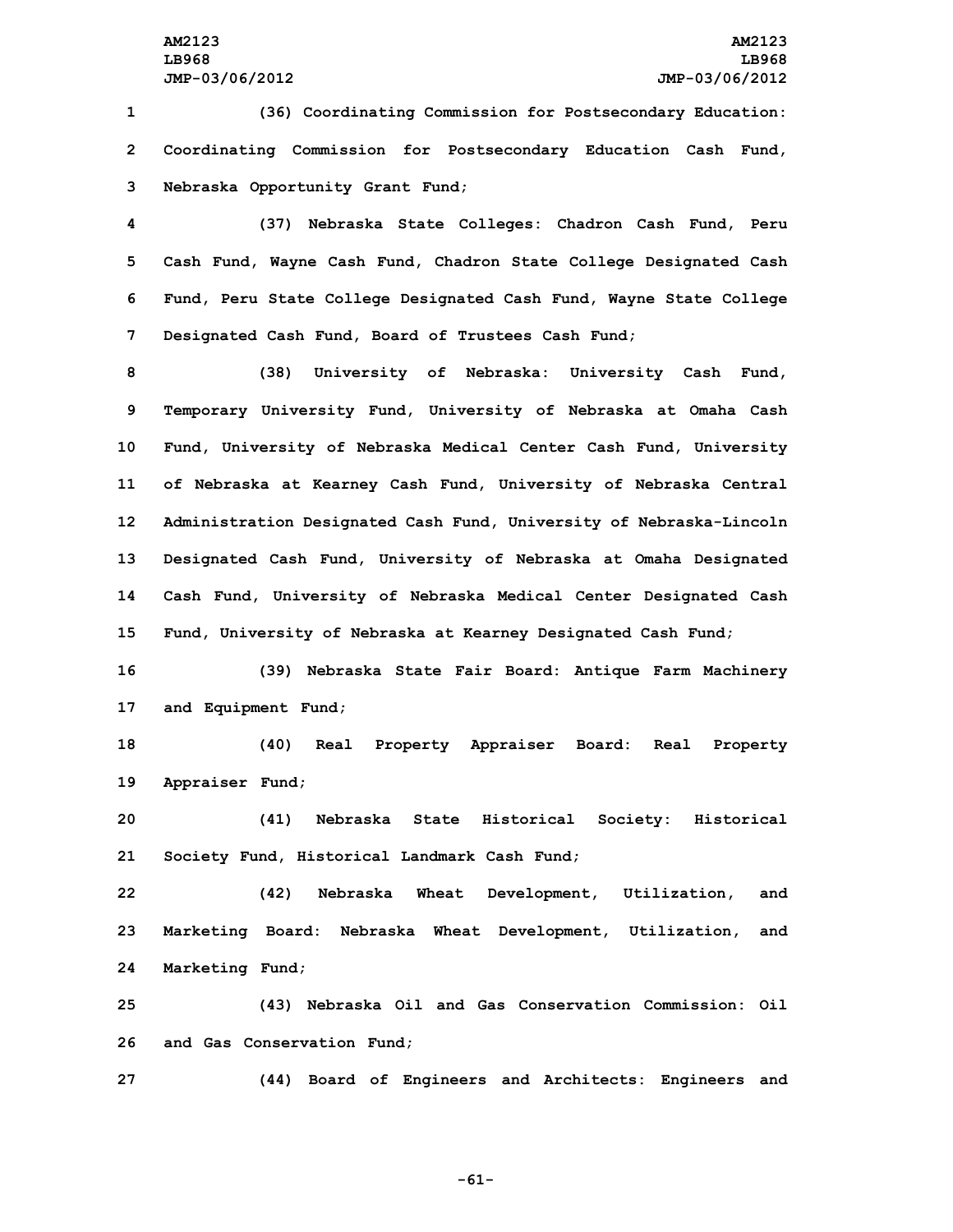**1 Architects Regulation Fund;**

**2 (45) Board of Geologists: Geologists Regulation Fund;**

**3 (46) Nebraska Ethanol Board: Agricultural Alcohol Fuel 4 Tax Fund, Ethanol Production Incentive Cash Fund;**

**5 (47) Nebraska Dairy Industry Development Board: Nebraska 6 Dairy Industry Development Fund;**

**7 (48) State Board of Examiners for Land Surveyors: Land 8 Surveyor Examiner's Fund;**

**9 (49) Nebraska State Board of Public Accountancy: 10 Certified Public Accountants Fund;**

 **(50) Nebraska State Patrol: Nebraska State Patrol Cash Fund, Investigation Petty Cash Fund, Carrier Enforcement Cash Fund, Nebraska State Patrol Drug Control and Education Cash Fund, Public Safety Cash Fund, Nebraska State Patrol Vehicle Replacement Cash Fund, Nebraska Public Safety Communication System Cash Fund;**

 **(51) Department of Administrative Services: Building Renewal Allocation Fund, State Building Renewal Assessment Fund, University Building Renewal Assessment Fund, State College Building Renewal Assessment Fund, Capitol Restoration Cash Fund, Vacant Building and Excess Land Cash Fund, Resource Recovery Fund, Tort Claims Fund, Information Technology Infrastructure Fund, Health and Life Benefit Administration Cash Fund, City of the Primary Class Development Fund, City of the Metropolitan Class Development Fund, World Day on the Mall Cash Fund;**

**25 (52) Abstracters Board of Examiners: Abstracters Board of 26 Examiners Cash Fund;**

**27 (53) Commission on Latino-Americans: Hispanic Awareness**

**-62-**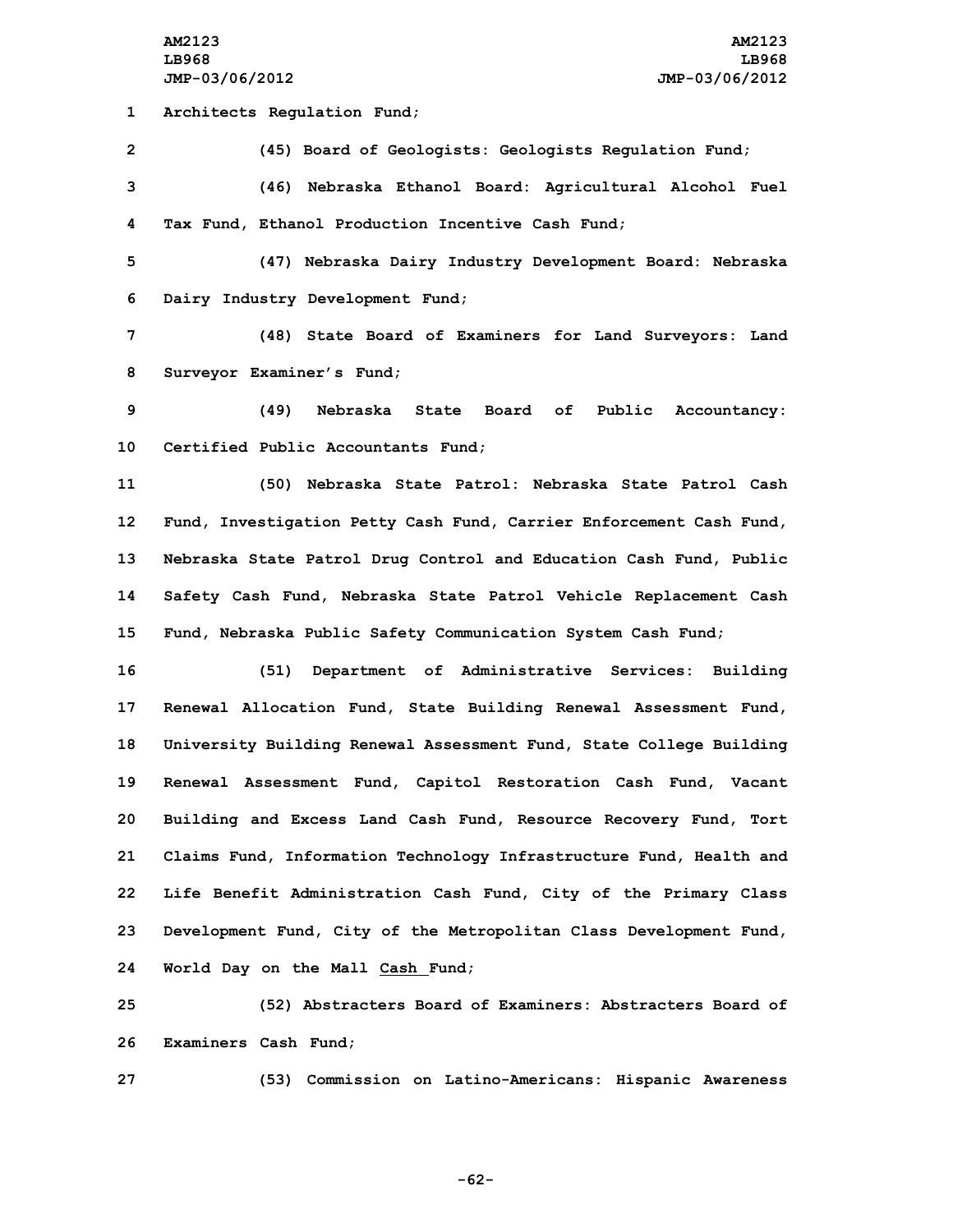**AM2123 AM2123 LB968 LB968 JMP-03/06/2012 JMP-03/06/2012 Cash Fund, Commission on Latino-Americans Cash Fund; (54) Nebraska Arts Council: Nebraska Arts Council Cash Fund, Nebraska Arts and Humanities Cash Fund; (55) State Foster Care Review Board: Foster Care Review Board Cash Fund; (56) Nebraska Energy Office: School Weatherization Fund, State Energy Office Cash Fund; (57) Department of Economic Development: Nebraska Agricultural Products Research Fund, Aerospace Museum Cash Fund, State Visitors Promotion Cash Fund, Job Training Cash Fund, Administrative Cash Fund, Tourist Promotion Fund, Affordable Housing Trust Fund, Comprehensive Housing Strategy Cash Fund, Economic Development Cash Fund, Local Civic, Cultural, and Convention Center Financing Fund, Civic and Community Center Financing Fund; (58) State Board of Landscape Architects: State Board of Landscape Architects Cash Fund; (59) Nebraska Power Review Board: Nebraska Power Review 19 Fund; (60) Nebraska Investment Council: State Investment Officer's Cash Fund; (61) Nebraska Commission on Law Enforcement and Criminal Justice: Nebraska Law Enforcement Training Center Cash Fund, Law Enforcement Improvement Fund, Victim's Compensation Fund, Community Corrections Uniform Data Analysis Cash Fund, Violence Prevention Cash Fund, Nebraska Crime Victim Fund; (62) Commission for the Blind and Visually Impaired:**

**-63-**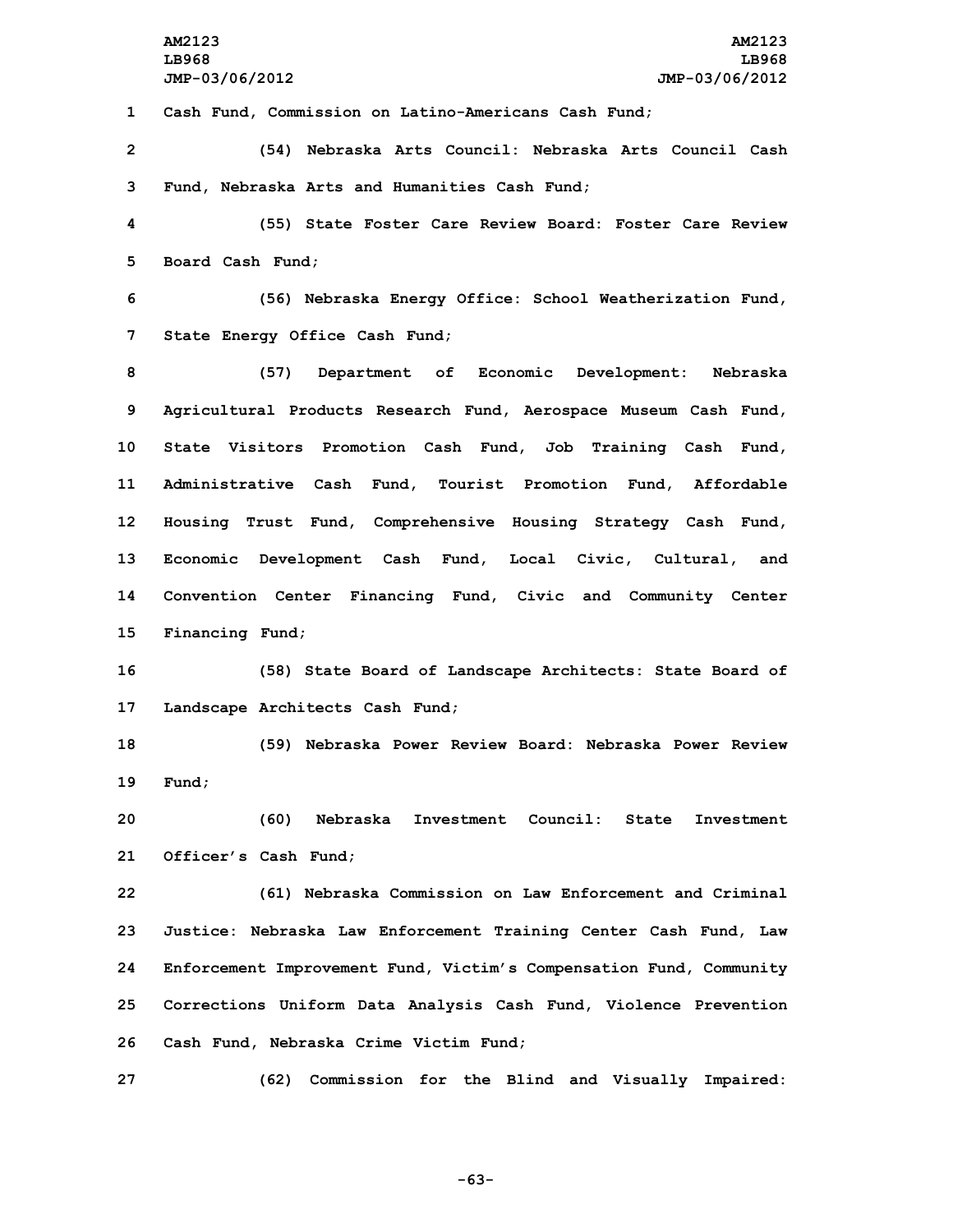**1 Commission for the Blind and Visually Impaired Cash Fund;**

**2 (63) Commission for the Deaf and Hard of Hearing: 3 Commission for the Deaf and Hard of Hearing Fund;**

 **(64) Department of Environmental Quality: Integrated Solid Waste Management Cash Fund, Nebraska Litter Reduction and Recycling Fund, Department of Environmental Quality Cash Fund, Chemigation Costs Fund, Low-Level Radioactive Waste Cash Fund, Petroleum Products and Hazardous Substances Storage and Handling Fund, Petroleum Release Remedial Action Cash Fund, Wastewater Treatment Operator Certification Cash Fund, Local Site Selection Cash Fund, Local Monitoring Committee Cash Fund, Waste Reduction and Recycling Incentive Fund, Wastewater Treatment Facilities Construction Loan Fund, Remedial Action Plan Monitoring Fund, Livestock Waste Management Cash Fund, Drinking Water Administration Fund, Clean Air Title <sup>V</sup> Cash Fund, Air Quality Permit Cash Fund, Superfund Cost Share Cash Fund, Private Onsite Wastewater Treatment System Certification and Registration Cash Fund, Solid Waste Landfill Closure Assistance Fund;**

 **(65) Public Employees Retirement Board: School Expense Fund, Judges Expense Fund, State Patrol Expense Fund, Deferred Compensation Expense Fund, State Employees Retirement System Expense Fund, County Employees Retirement System Expense Fund, State Employer Retirement Expense Fund, County Employer Retirement Expense Fund, State Cash Balance Expense Fund, County Cash Balance Expense Fund;**

**26 (66) Dry Bean Commission: Dry Bean Development, 27 Utilization, Promotion, and Education Fund;**

**-64-**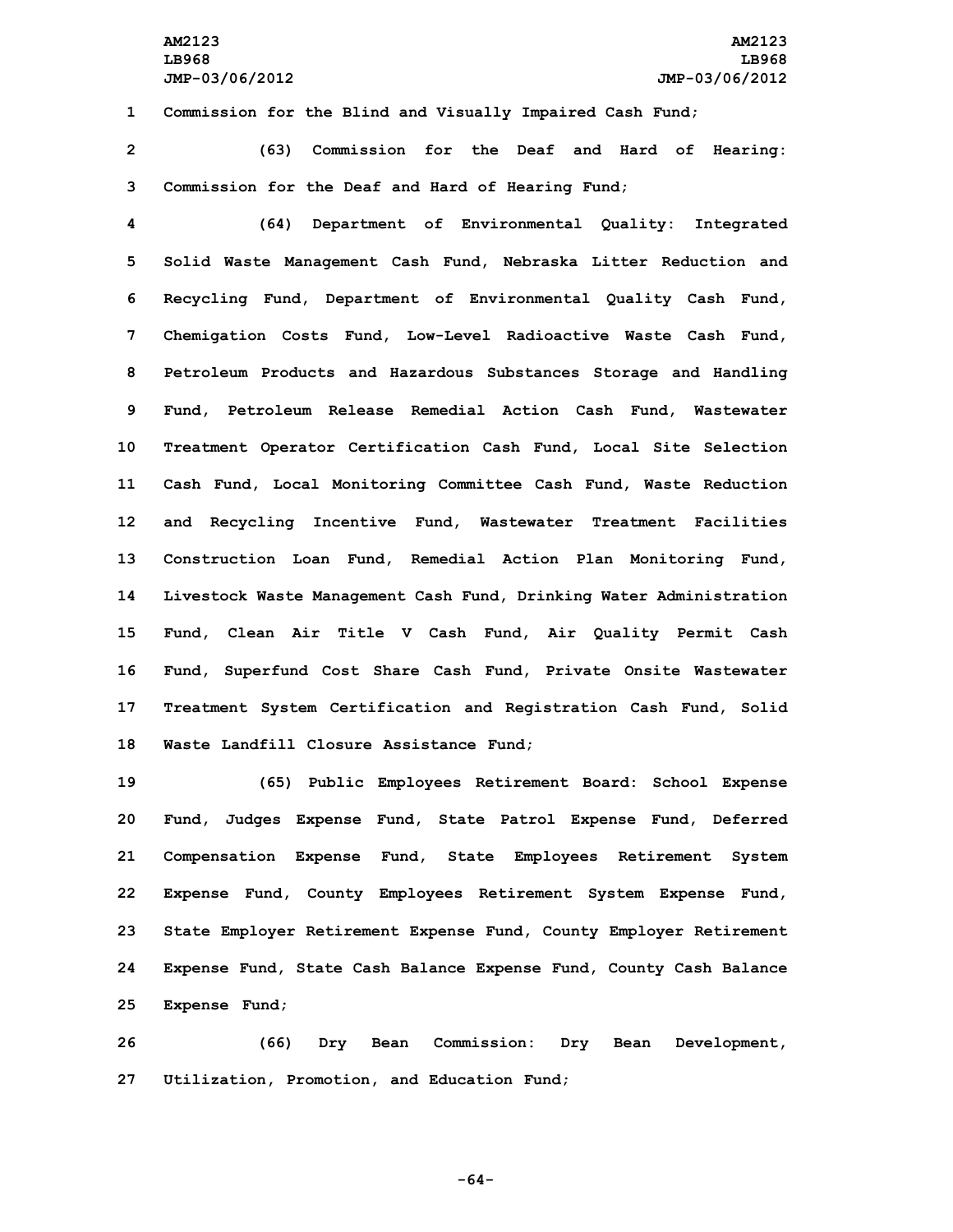**(67) Nebraska Accountability and Disclosure Commission: Nebraska Accountability and Disclosure Commission Cash Fund, Campaign Finance Limitation Cash Fund; (68) Corn Development, Utilization, and Marketing Board: Nebraska Corn Development, Utilization, and Marketing Fund; (69) Community College Aid: Nebraska Community College Aid Cash Fund; (70) Grain Sorghum Development, Utilization, and Marketing Board: Grain Sorghum Development, Utilization, and Marketing Fund; (71) Tax Equalization and Review Commission: Tax Equalization and Review Commission Cash Fund; (72) Commission on Public Advocacy: Commission on Public Advocacy Operations Cash Fund, Legal Aid and Services Fund, Civil Legal Services Fund; and (73) Commission on Indian Affairs: Designated Collection 17 Fund. Sec. 65. Laws 2011, LB374, section 267, is amended to 19 read: Sec. 267. GIFTS, BEQUESTS, AND DEVISES. Any gift, bequest, or devise made available to the State of Nebraska for any purpose or purposes, together with the income thereof, shall be allocated to the expending agency designated by such donor or, if none is designated by such donor, by the Governor. Acceptance of <sup>a</sup> gift, bequest, or devise shall be subject**

**27 to approval by the expending agency and the following restrictions:**

**-65-**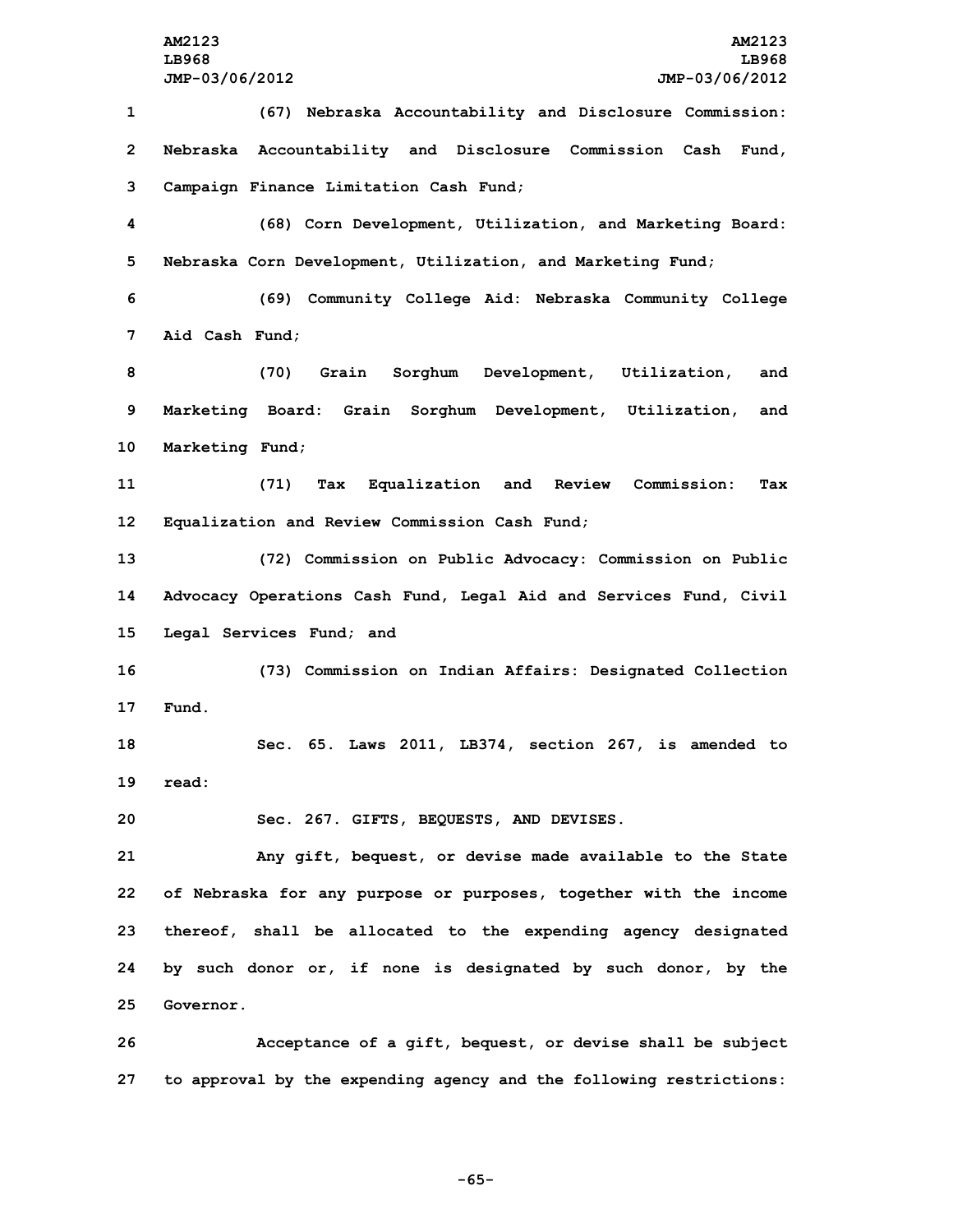**1 (1) No matching of state funds shall be required as <sup>a</sup> 2 condition of acceptance;**

**3 (2) Any gift or bequest of personal property in excess of 4 \$10,000 shall be approved by the Governor before acceptance;**

**5 (3) Any gift or devise of real property in excess of 6 \$10,000 shall be approved by the Governor and the Legislature 7 before acceptance pursuant to sections 81-176 and 81-1108.33; and**

 **(4) Any gift, bequest, or devise the proceeds of which are used to acquire real property, <sup>a</sup> structure, or an improvement shall be approved by the Governor and the Legislature before acceptance pursuant to sections Sections 81-176 and 81-1108.33 shall govern the acquisition of real property and structures with the proceeds of <sup>a</sup> gift, bequest, or devise.**

 **For purposes of this section, gifts, bequests, and devises shall include, but not be limited to, donations, gifts, bequests, devises, and grants from individuals, organizations, corporations, and similar entities and from nonfederal governmental agencies.**

 **At the discretion of the budget administrator of the budget division of the Department of Administrative Services and the Accounting Administrator of the Department of Administrative Services, expenditures of funds from any gift, bequest, or devise may be expended through any existing or administratively created cash fund account, revolving fund account, or trust fund account, in which case the actual amount of the gift, bequest, or devise is hereby appropriated to the expending agency, for the purpose or purposes designated by the donor, in addition to the amounts**

**-66-**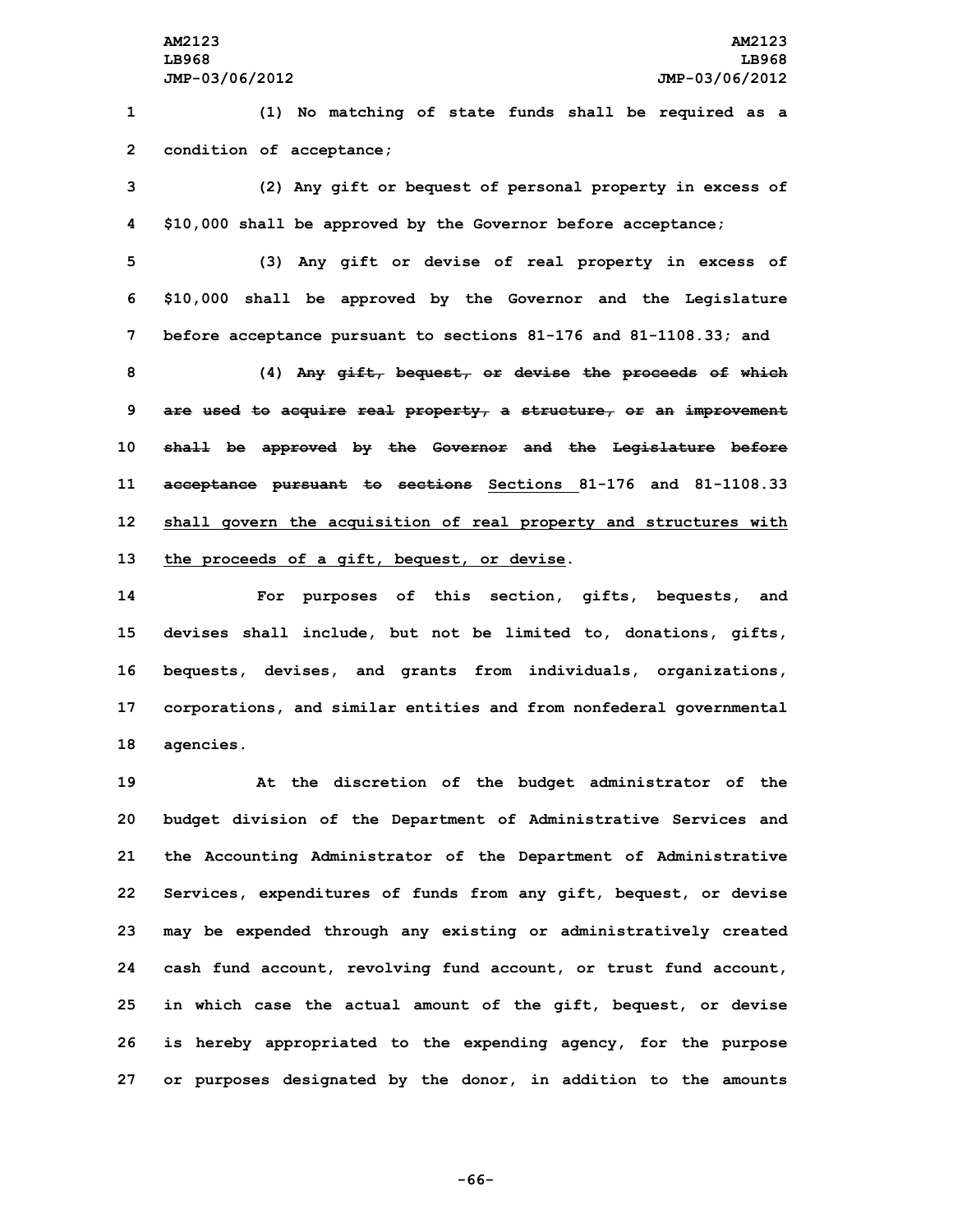**appropriated in this act. If no such cash fund account, revolving fund account, or trust fund account exists, the Accounting Administrator may create such fund account as is necessary to properly and separately account for the gift, bequest, or devise, in which case the actual amount of the gift, bequest, or devise is hereby appropriated to the expending agency, for the purpose or purposes designated by the donor, in addition to the amounts appropriated in this act. This section shall not apply to the University of Nebraska. Sec. 66. Laws 2011, LB376, section 19, is amended to 12 read: Sec. 19. AGENCY NO. 37 — NEBRASKA WORKERS' COMPENSATION 14 COURT Program No. 526 - Judges' Salaries FY2011-12 FY2012-13 CASH FUND 1,070,460 1,070,460 PROGRAM TOTAL 1,070,460 1,070,460 CASH FUND 1,083,575 1,090,328 PROGRAM TOTAL 1,083,575 1,090,328 SALARY LIMIT 924,375 924,375 Sec. 67. Laws 2011, LB377, section 8, is amended to read: Sec. 8. AGENCY NO. 25 — DEPARTMENT OF HEALTH AND HUMAN 24 SERVICES Program No. 902 - Bridges Program Relocation FY2011-12 FY2012-13 FUTURE**

**27 NEBRASKA CAPITAL 450,000 1,049,433 -0-**

**-67-**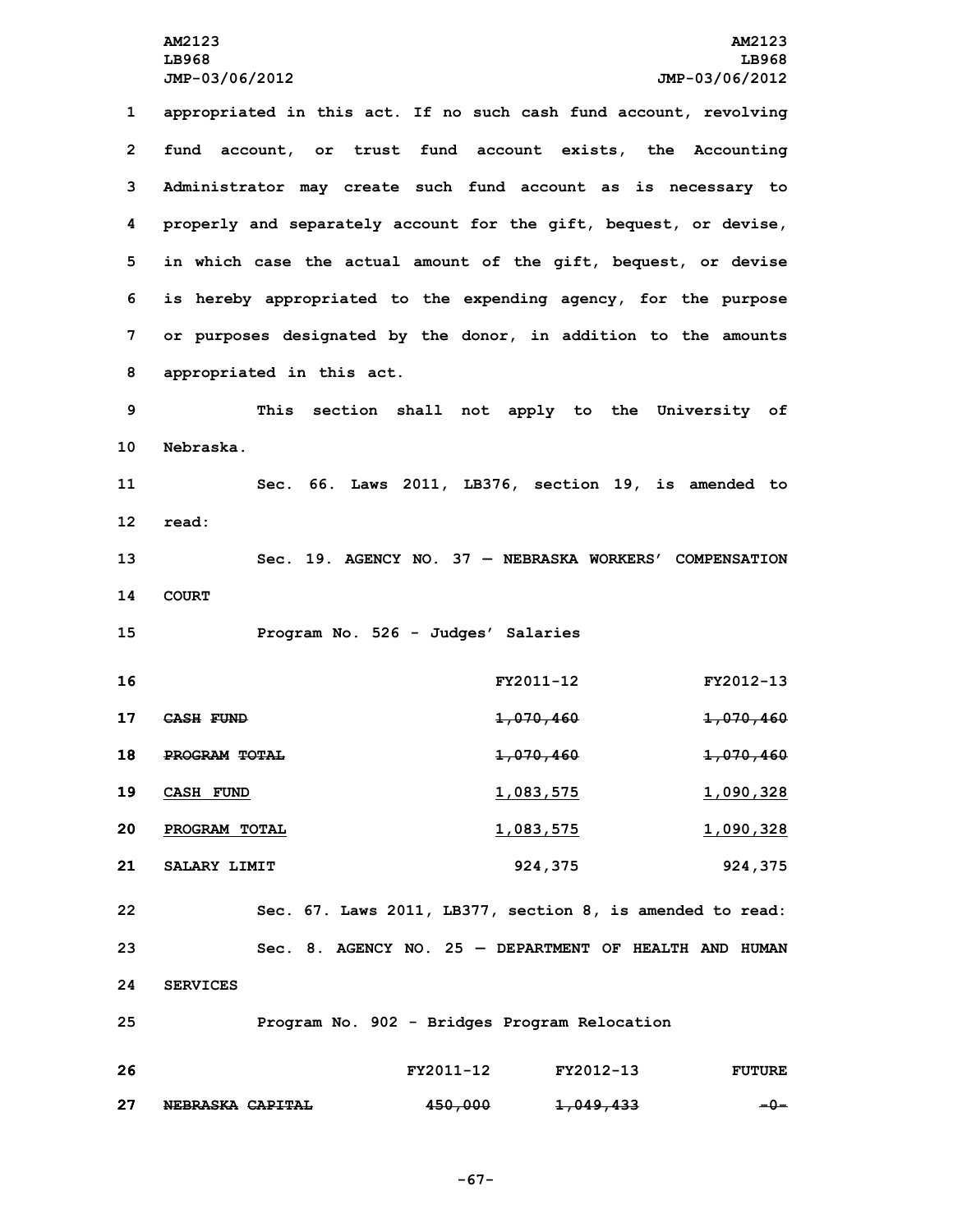**1 CONSTRUCTION FUND**

| ີ | PROGRAM TOTAL     | <del>450,000</del> | <del>1,049,433</del> | -0-        |
|---|-------------------|--------------------|----------------------|------------|
|   | NEBRASKA CAPITAL  | 1,000,000          | 499,433              | <u>-0-</u> |
|   | CONSTRUCTION FUND |                    |                      |            |

|  | PROGRAM TOTAL | .000.000 | 499,433 | - 1 1 - |
|--|---------------|----------|---------|---------|
|--|---------------|----------|---------|---------|

 **The Department of Health and Human Services is hereby authorized to design and construct secure housing for persons with developmental disabilities. The housing authorized in this section shall be used to relocate the Bridges program operated at the Hastings Regional Center.**

**11 Sec. 68. Laws 2011, LB377, section 38, is amended to 12 read:**

**13 Sec. 38. GIFTS, BEQUESTS, AND DEVISES.**

 **Any gift, bequest, or devise made available to the State of Nebraska for any purpose or purposes, together with the income thereof, shall be allocated to the expending agency designated by such donor or, if none is designated by such donor, by the Governor.**

 **Acceptance of <sup>a</sup> gift, bequest, or devise shall be subject to approval by the expending agency and the following restrictions: (1) No matching of state funds shall be required as <sup>a</sup> condition of acceptance;**

**23 (2) Any gift or bequest of personal property in excess of 24 \$10,000 shall be approved by the Governor before acceptance;**

**25 (3) Any gift or devise of real property in excess of 26 \$10,000 shall be approved by the Governor and the Legislature 27 before acceptance pursuant to sections 81-176 and 81-1108.33; and**

**-68-**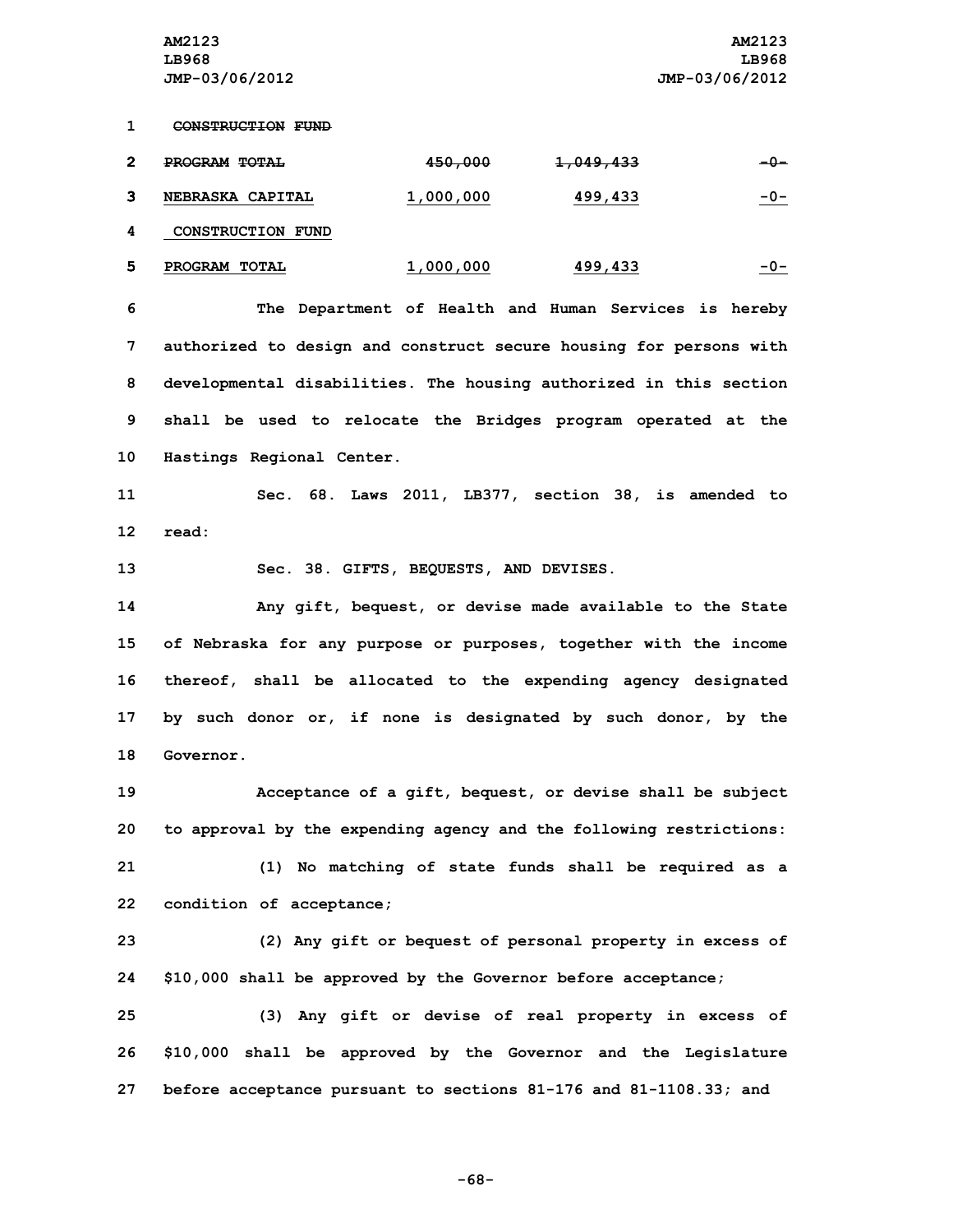**(4) Any gift, bequest, or devise the proceeds of which are used to acquire real property, <sup>a</sup> structure, or an improvement shall be approved by the Governor and the Legislature before acceptance pursuant to sections Sections 81-176 and 81-1108.33 shall govern the acquisition of real property and structures with the proceeds of <sup>a</sup> gift, bequest, or devise.**

 **For purposes of this section, gifts, bequests, and devises shall include, but not be limited to, donations, gifts, bequests, devises, and grants from individuals, organizations, corporations, and similar entities and from nonfederal governmental agencies.**

 **At the discretion of the budget administrator of the budget division of the Department of Administrative Services and the Accounting Administrator of the Department of Administrative Services, expenditures of funds from any gift, bequest, or devise may be expended through any existing or administratively created cash fund account, revolving fund account, or trust fund account, in which case the actual amount of the gift, bequest, or devise is hereby appropriated to the expending agency, for the purpose or purposes designated by the donor, in addition to the amounts appropriated in this act. If no such cash fund account, revolving fund account, or trust fund account exists, the Accounting Administrator may create such fund account as is necessary to properly and separately account for the gift, bequest, or devise, in which case the actual amount of the gift, bequest, or devise is hereby appropriated to the expending agency, for the purpose or purposes designated by the donor, in addition to the amounts**

**-69-**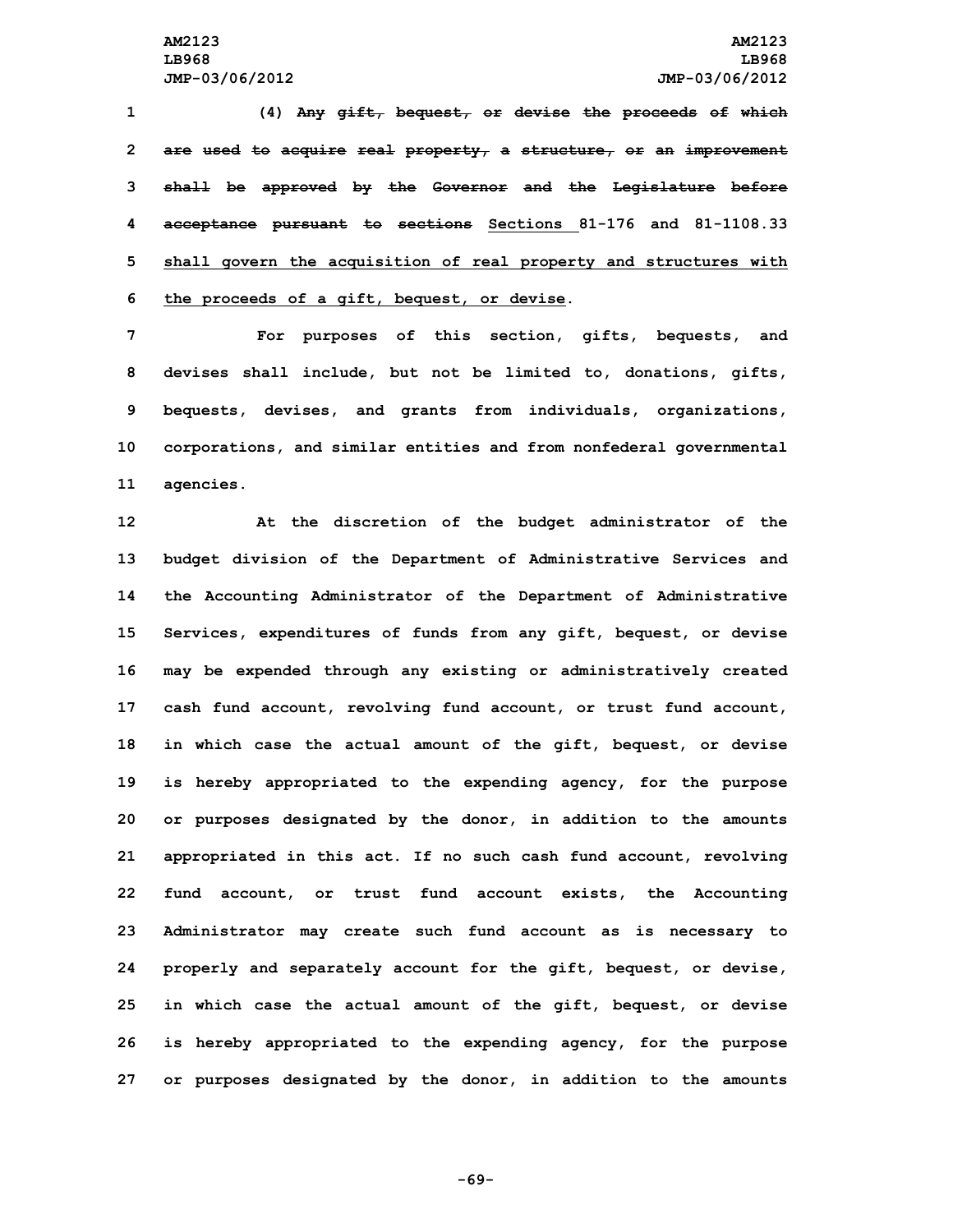**AM2123 AM2123 LB968 LB968 JMP-03/06/2012 JMP-03/06/2012 appropriated in this act. This section shall not apply to the University of Nebraska. Sec. 69. Laws 2011, LB390, section 33, is amended to 5 read: Sec. 33. AGENCY NO. 5 — SUPREME COURT Program No. 435 - Probation Community Corrections FY2011-12 FY2012-13 GENERAL FUND 4,071,208 4,085,694 CASH FUND est. 5,221,701 5,241,677 PROGRAM TOTAL 9,292,909 9,327,371 SALARY LIMIT 1,673,312 1,706,778 SALARY LIMIT 1,713,952 1,783,778 The unexpended General Fund appropriation balance existing on June 30, 2011, is hereby reappropriated. Cash Fund expenditures for this program shall not be limited to the amounts shown. Sec. 70. LIMITATION ON SALARIES, WAGES, AND PER DIEMS. (1) For purposes of this act, (a) SALARY LIMIT shall mean total expenditures for permanent and temporary salaries and per diems and (b) total expenditures for permanent and temporary salaries and per diems shall mean all remuneration paid to employees treated as taxable compensation by the Internal Revenue Service or subject to social security coverage, specifically including payments accounted for as vacation, holidays, sick leave, military leave, funeral leave, maternity leave, administrative leave, compensatory time, deferred compensation, or any other**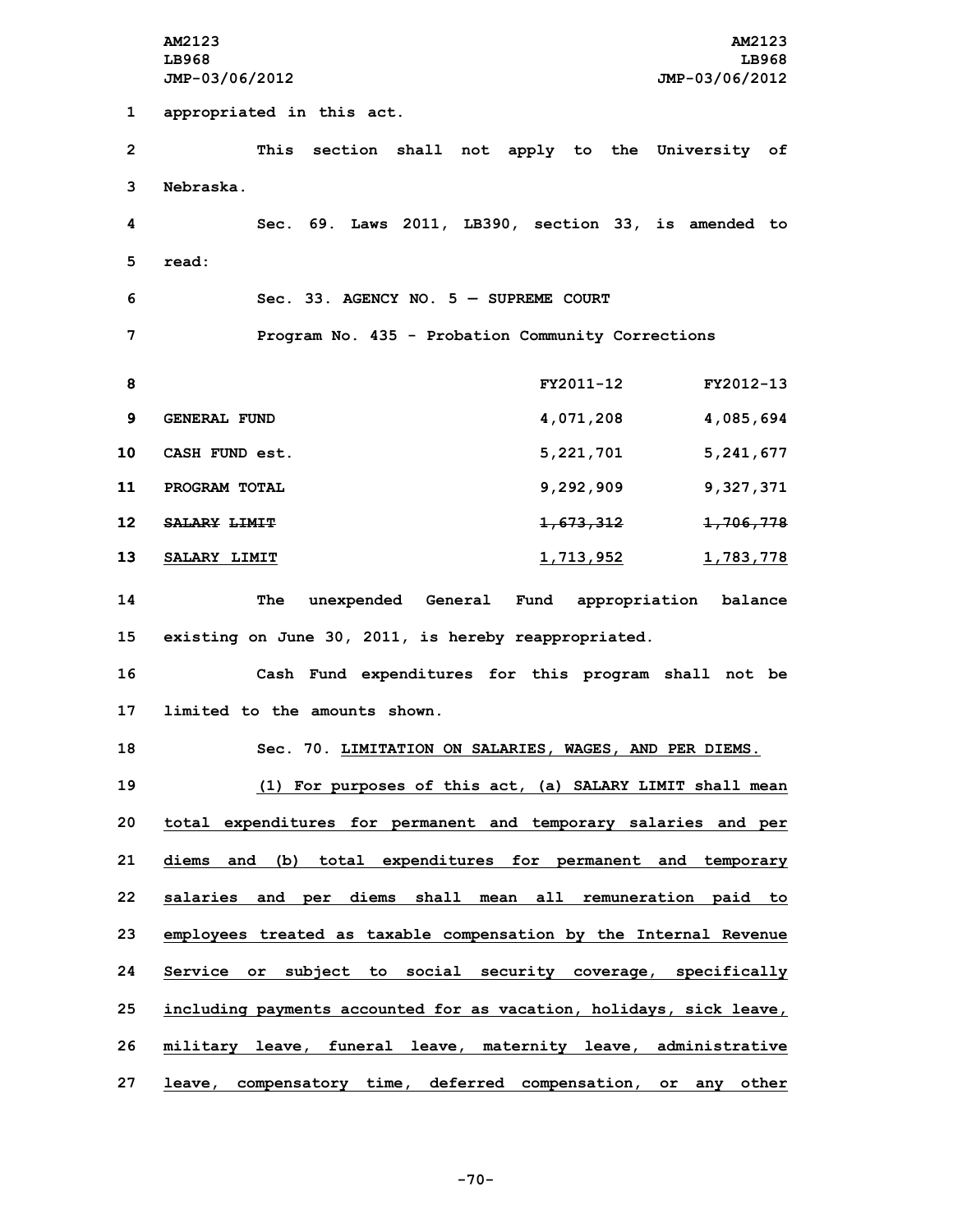**1 similar form, and amounts withheld pursuant to law, but excluding 2 state contributions for social security, retirement, and employee 3 insurance plans.**

 **(2) Total expenditures for permanent and temporary salaries and per diems shall be limited to the amount shown except when federal funds in excess of the amount shown are available and approved by the Governor. Expenditures for permanent and temporary salaries and per diems from such grants shall be in addition to the limitation on permanent and temporary salaries and per diems otherwise shown in this act. No agency shall request any state funds for continuation or replacement of any such personnel or activities in future budget requests. To the extent feasible, requests for increases in the limitation on permanent and temporary salaries and per diems shall be addressed to the Appropriations Committee of the Legislature when the Legislature is in session.**

 **(3) Expenditures for permanent and temporary salaries resulting from awards made to employees under sections 81-1346 to 81-1354 shall be in addition to the limitations on permanent and temporary salaries and per diems otherwise shown in this act.**

 **(4) The limitation on expenditures for permanent and temporary salaries and per diems for FY2010-11 as established by the Legislature shall be the basis for continuation funding for each fiscal year of the succeeding biennium.**

 **(5) The limitation on expenditures for permanent and temporary salaries and per diems for FY2010-11 shall be increased by certified encumbrance amounts from FY2009-10 for permanent and temporary salaries and per diems. Encumbered amounts shall be**